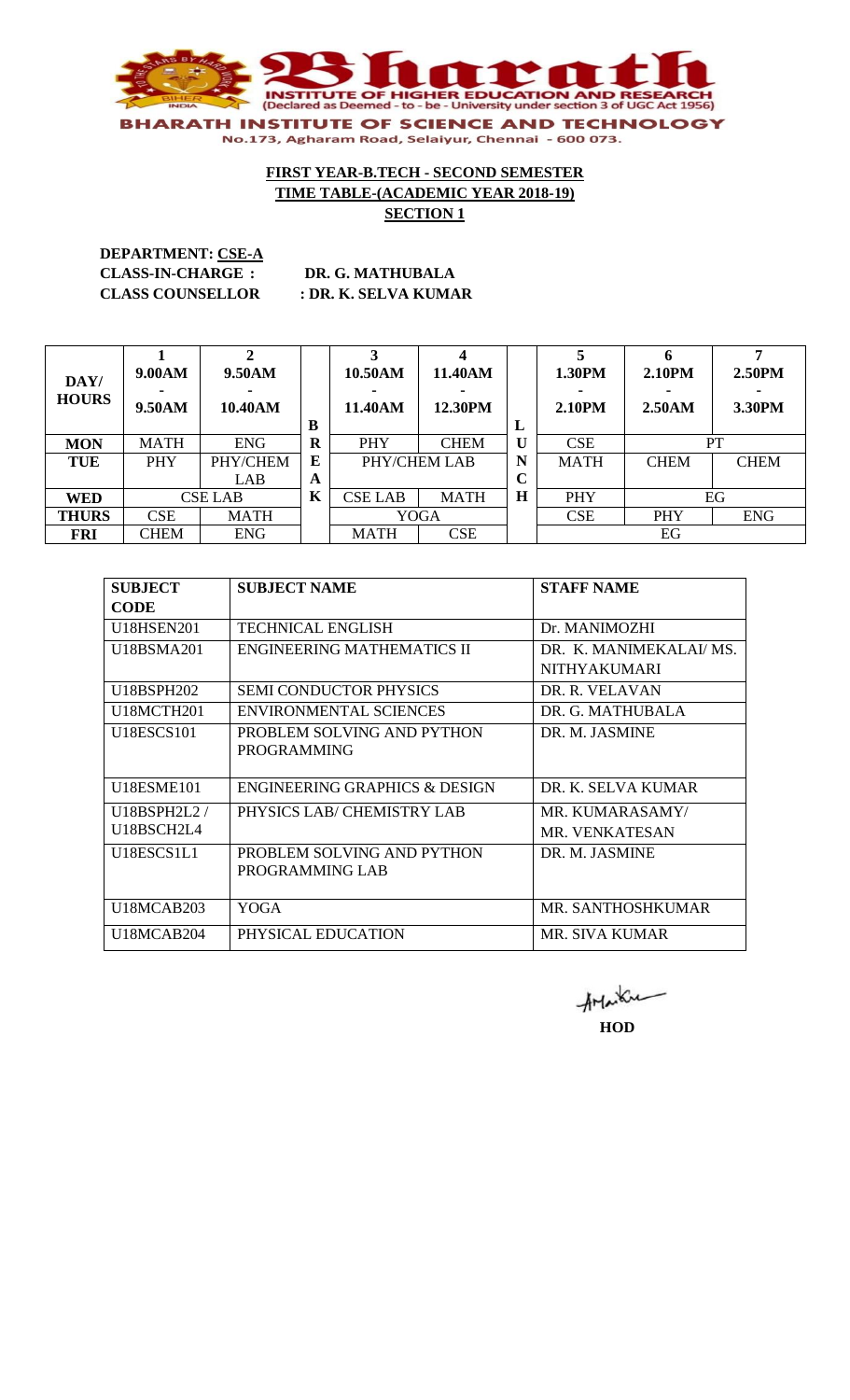

## **DEPARTMENT: CSE-B CLASS-IN-CHARGE : DR. N. RAMYA CLASS COUNSELLOR : MS.JEMIMA DANIEL**

| DAY/<br><b>HOURS</b> | 9.00AM<br>9.50AM | 9.50AM<br>10.40AM | в | 10.50AM<br>11.40AM | 11.40AM<br>12.30PM | L           | 1.30PM<br>2.10PM | <b>2.10PM</b><br>2.50AM | 2.50PM<br>3.30PM |
|----------------------|------------------|-------------------|---|--------------------|--------------------|-------------|------------------|-------------------------|------------------|
| <b>MON</b>           | <b>PHY</b>       | CSE               | R | <b>MATH</b>        | <b>ENG</b>         | U           | <b>CHEM</b>      |                         | <b>YOGA</b>      |
| <b>TUE</b>           |                  | EG                | E | <b>CHEM</b>        | <b>MATH</b>        | N           | PHY              | P/C INS                 | <b>MAT</b>       |
| <b>WED</b>           | <b>CSE</b>       | <b>ENG</b>        | A | <b>CHEM</b>        | <b>PHY</b>         | $\mathbf C$ |                  | EG                      |                  |
| <b>THURS</b>         |                  | <b>CSE LAB</b>    | K | <b>CSE LAB</b>     | <b>MATH</b>        | Н           | <b>CSE</b>       |                         | PT               |
| <b>FRI</b>           | <b>CSE</b>       | <b>PHY</b>        |   |                    | PHY/CHEM LAB       |             | <b>MATH</b>      | <b>ENG</b>              | <b>CHEM</b>      |

| <b>SUBJECT</b>                      | <b>SUBJECT NAME</b>                      | <b>STAFF NAME</b>           |
|-------------------------------------|------------------------------------------|-----------------------------|
| <b>CODE</b>                         |                                          |                             |
| <b>U18HSEN201</b>                   | TECHNICAL ENGLISH                        | <b>MS JEMIMA DANIEL</b>     |
| U18BSMA201                          | <b>ENGINEERING MATHEMATICS II</b>        | DR. N. RAMYA / MS.          |
|                                     |                                          | VEDHAVALLI                  |
| U18BSPH202                          | <b>SEMI CONDUCTOR PHYSICS</b>            | DR. R. SREE LATHA           |
| U <sub>18</sub> MCTH <sub>201</sub> | <b>ENVIRONMENTAL SCIENCES</b>            | DR.A.MANIKANDAN             |
| <b>U18ESCS101</b>                   | PROBLEM SOLVING AND PYTHON               | <b>MS. MANORANJANI</b>      |
|                                     | <b>PROGRAMMING</b>                       |                             |
|                                     |                                          |                             |
| U18ESME101                          | <b>ENGINEERING GRAPHICS &amp; DESIGN</b> | DR. K.                      |
|                                     |                                          | <b>BALASUBRAMANIAN</b>      |
| U18BSPH2L2/                         | PHYSICS LAB/ CHEMISTRY LAB               | <b>MR.SURESH KUMAR /DR.</b> |
| U18BSCH2L4                          |                                          | D. MANIKANDAN               |
| U18ESCS1L1                          | PROBLEM SOLVING AND PYTHON               | <b>MS. MANORANJANI</b>      |
|                                     | PROGRAMMING LAB                          |                             |
|                                     |                                          |                             |
| U <sub>18</sub> MCAB <sub>203</sub> | YOGA                                     | <b>MS. KRISHNAVENI</b>      |
| U <sub>18</sub> MCAB <sub>204</sub> | PHYSICAL EDUCATION                       | MR. SIVA KUMAR              |

AMarkin **HOD**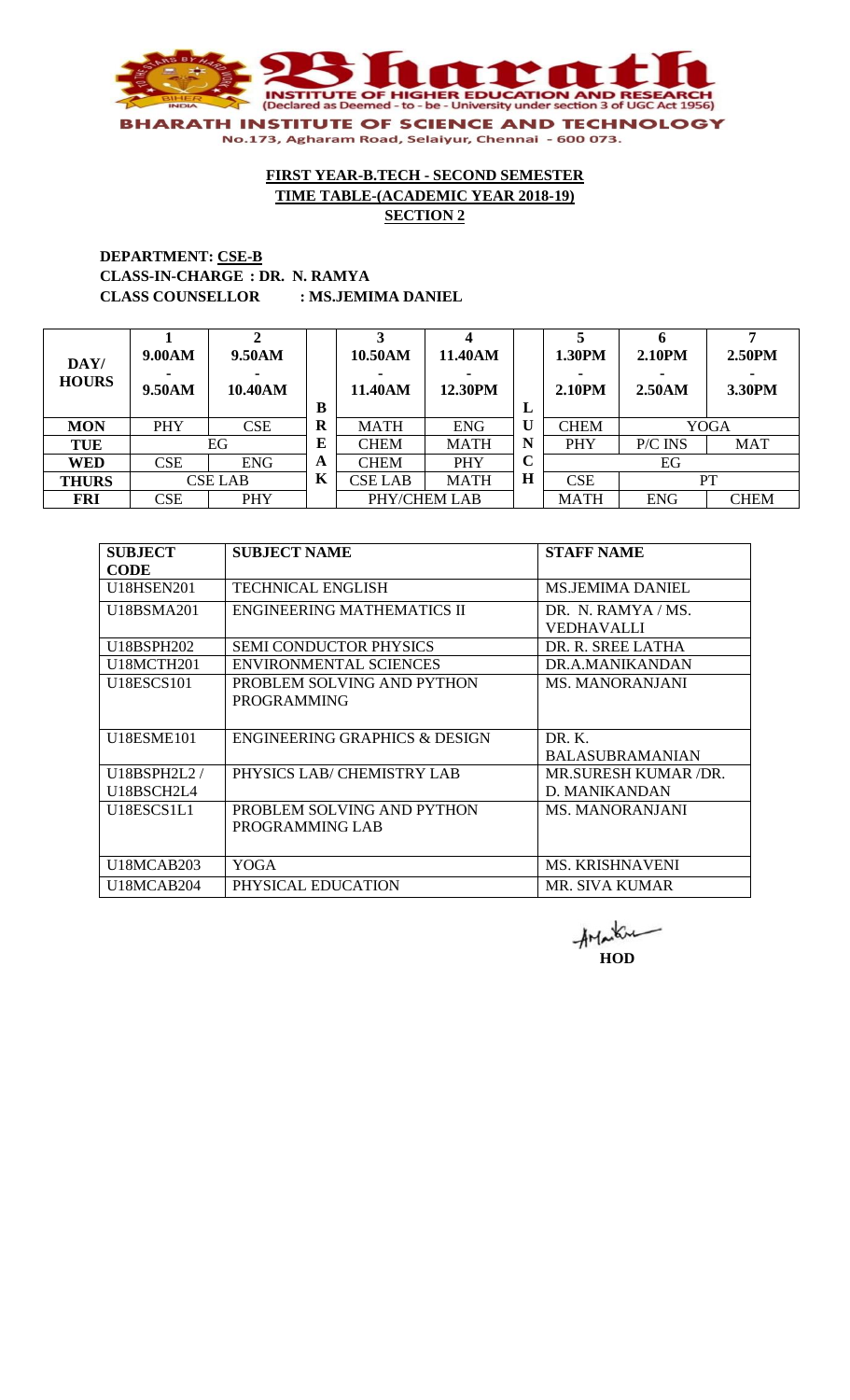

# **DEPARTMENT: CSE-C CLASS-IN-CHARGE : DR. R.J. GOLDEN RENJITH CLASS COUNSELLOR : MS.RADHIKA.C**

| DAY/<br><b>HOURS</b> | 9.00AM<br>9.50AM | 9.50AM<br>10.40AM |        | 10.50AM<br>11.40AM | 11.40AM<br>12.30PM |             | 1.30PM<br>2.10PM | 2.10PM<br>2.50AM | 2.50PM<br>3.30PM |
|----------------------|------------------|-------------------|--------|--------------------|--------------------|-------------|------------------|------------------|------------------|
| <b>MON</b>           | <b>MATH</b>      | PHY/CHEM<br>LAB   | B<br>R |                    | PHY/CHEM LAB       | L<br>Ù      |                  | EG               |                  |
| TUE                  | <b>PHY</b>       | <b>CSE</b>        | E      | <b>MATH</b>        | <b>ENG</b>         | N           | <b>CHEM</b>      |                  | EG               |
| <b>WED</b>           |                  | YOGA<br>A         |        | <b>ENG</b>         | <b>PHY</b>         | $\mathbf C$ | <b>MATH</b>      | <b>CHEM</b>      | <b>CSE</b>       |
| <b>THURS</b>         |                  | <b>CSE LAB</b>    | K      | <b>CSE LAB</b>     | <b>MATH</b>        | Н           | PHY              | <b>CSE</b>       | <b>CHEM</b>      |
| <b>FRI</b>           | <b>CHEM</b>      | <b>MATH</b>       |        | <b>PHY</b>         | <b>ENG</b>         |             | <b>CSE</b>       |                  | PT               |

| <b>SUBJECT</b>                      | <b>SUBJECT NAME</b>                      | <b>STAFF NAME</b>       |
|-------------------------------------|------------------------------------------|-------------------------|
| <b>CODE</b>                         |                                          |                         |
| <b>U18HSEN201</b>                   | <b>TECHNICAL ENGLISH</b>                 | MR.R.VIJAYARAGAVAN      |
| U18BSMA201                          | <b>ENGINEERING MATHEMATICS II</b>        | DR. R. DEEPA/MR.        |
|                                     |                                          | GAJALAKSHMI             |
| <b>U18BSPH202</b>                   | <b>SEMI CONDUCTOR PHYSICS</b>            | <b>MS.RADHIKA.C</b>     |
| U <sub>18</sub> MCTH <sub>201</sub> | <b>ENVIRONMENTAL SCIENCES</b>            | DR.RAJENDRAN            |
| U18ESCS101                          | PROBLEM SOLVING AND PYTHON               | MS .DHEIVASIGAMANI      |
|                                     | <b>PROGRAMMING</b>                       |                         |
|                                     |                                          |                         |
| <b>U18ESME101</b>                   | <b>ENGINEERING GRAPHICS &amp; DESIGN</b> | DR. R.J. GOLDEN RENJITH |
| U18BSPH2L2/                         | PHYSICS LAB/ CHEMISTRY LAB               | MR. RAJESH / MR.        |
| <b>U18BSCH2L4</b>                   |                                          | <b>SELVARAJ</b>         |
| U18ESCS1L1                          | PROBLEM SOLVING AND PYTHON               | MS .DHEIVASIGAMANI      |
|                                     | PROGRAMMING LAB                          |                         |
|                                     |                                          |                         |
| <b>U18MCAB203</b>                   | <b>YOGA</b>                              | <b>MS. ARUNA RANI</b>   |
| U <sub>18</sub> MCAB <sub>204</sub> | PHYSICAL EDUCATION                       | MR. SIVA KUMAR          |

AMarku

**HOD**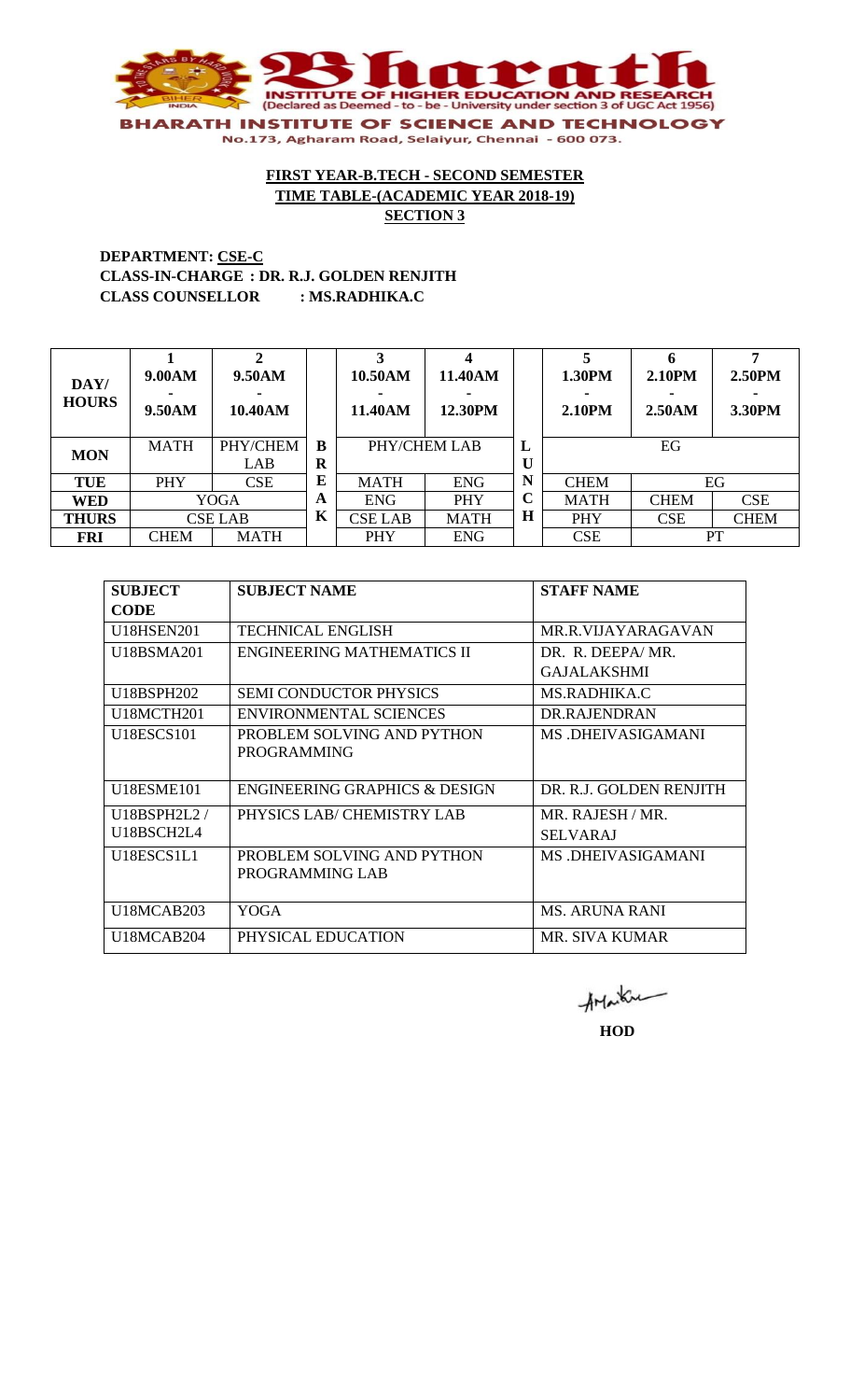

## **DEPARTMENT: CSE-D CLASS-IN-CHARGE : DR. S. THIRUMAVALAVAN CLASS COUNSELLOR : MR. MUKESH LOL**

| DAY/<br><b>HOURS</b> | 9.00AM<br>9.50AM | 9.50AM<br>10.40AM |   | 10.50AM<br>11.40AM | 11.40AM<br>12.30PM |        | 1.30PM<br>2.10PM | 2.10PM<br>2.50AM | 2.50PM<br>3.30PM |
|----------------------|------------------|-------------------|---|--------------------|--------------------|--------|------------------|------------------|------------------|
| <b>MON</b>           | <b>MATH</b>      | PHY               | B | <b>CHEM</b>        | <b>ENG</b>         | L      | <b>ENG</b>       |                  | PT               |
| TUE                  |                  | <b>CSE LAB</b>    | R | <b>CSE LAB</b>     | <b>MATH</b>        | U      |                  | EG               |                  |
| <b>WED</b>           | <b>ENG</b>       | <b>CHEM</b>       | E | <b>MATH</b>        | <b>CSE</b>         | N      | <b>PHY</b>       | EG               |                  |
| <b>THURS</b>         |                  | YOGA              | A | <b>PHY</b>         | <b>CSE</b>         | ⌒<br>U | <b>MATH</b>      | <b>CHEM</b>      | <b>CSE</b>       |
| <b>FRI</b>           |                  | PHY/CHEM LAB      | K | PHY                | <b>MATH</b>        | Н      | <b>CHEM</b>      | <b>CSE</b>       | P/C INS          |

| <b>SUBJECT</b>                      | <b>SUBJECT NAME</b>                      | <b>STAFF NAME</b>       |
|-------------------------------------|------------------------------------------|-------------------------|
| <b>CODE</b>                         |                                          |                         |
| <b>U18HSEN201</b>                   | <b>TECHNICAL ENGLISH</b>                 | <b>MS.AUXILINBIBINA</b> |
| U18BSMA201                          | <b>ENGINEERING MATHEMATICS II</b>        | MR.R.KRISHNAKUMAR/      |
|                                     |                                          | <b>MS. MEERADEVI</b>    |
| U18BSPH202                          | <b>SEMI CONDUCTOR PHYSICS</b>            | MRS. C. RATHIKA         |
| <b>U18MCTH201</b>                   | <b>ENVIRONMENTAL SCIENCES</b>            | DR.V.JAYACHANDRAN       |
| <b>U18ESCS101</b>                   | PROBLEM SOLVING AND PYTHON               | MRS. JEYAPRIYA          |
|                                     | <b>PROGRAMMING</b>                       |                         |
|                                     |                                          |                         |
| <b>U18ESME101</b>                   | <b>ENGINEERING GRAPHICS &amp; DESIGN</b> | DR. S. THIRUMAVALAVAN   |
| U18BSPH2L2/                         | PHYSICS LAB/ CHEMISTRY LAB               | MR. MUKESH LOL/ DR.     |
| U18BSCH2L4                          |                                          | <b>VEDAMALAI</b>        |
| U18ESCS1L1                          | PROBLEM SOLVING AND PYTHON               | MRS. JEYAPRIYA          |
|                                     | PROGRAMMING LAB                          |                         |
|                                     |                                          |                         |
| U <sub>18</sub> MCAB <sub>203</sub> | YOGA                                     | MS. UDHAYA KUMAR        |
| U18MCAB204                          | PHYSICAL EDUCATION                       | MR. SIVA KUMAR          |

AMarku **HOD**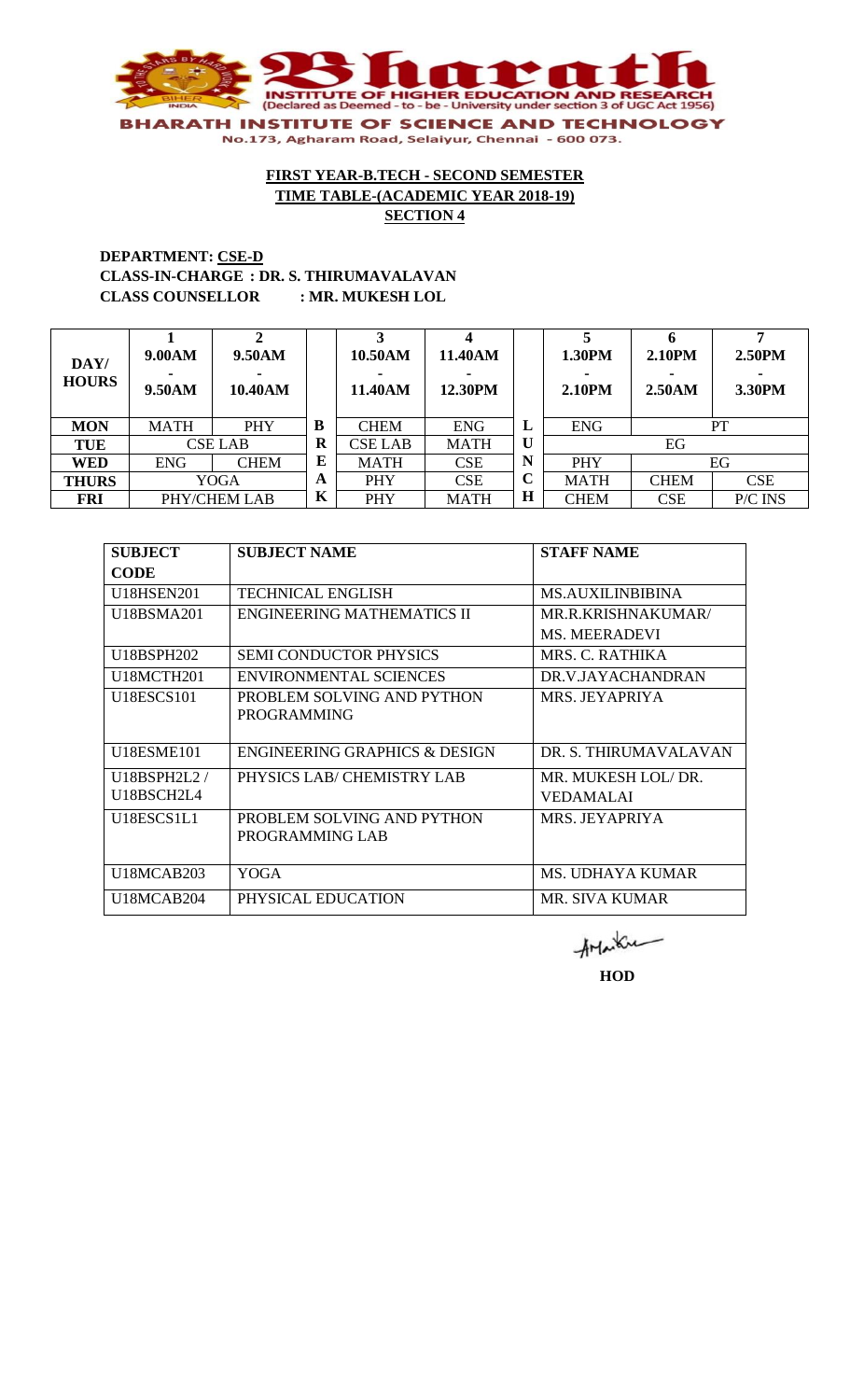

## **DEPARTMENT: CSE-E CLASS-IN-CHARGE : DR. V. CHANDRABOSE CLASS COUNSELLOR : MS. G. SUBASHINI**

| DAY/<br><b>HOURS</b> | 9.00AM<br>9.50AM | 9.50AM<br>10.40AM |   | 10.50AM<br>11.40AM       | 11.40AM<br>12.30PM |         | 1.30PM<br><b>2.10PM</b>   | h<br><b>2.10PM</b><br>2.50AM | 2.50PM<br>3.30PM |
|----------------------|------------------|-------------------|---|--------------------------|--------------------|---------|---------------------------|------------------------------|------------------|
| <b>MON</b>           | <b>CSE LAB</b>   |                   | B | <b>CSE LAB</b>           | <b>MATH</b>        | L       | <b>PHY</b>                | <b>MAT</b>                   | <b>CSE</b>       |
| <b>TUE</b>           | MATH             | <b>ENG</b>        | R | <b>PHY</b>               | <b>CHEM</b>        | U       | <b>CSE</b>                | <b>YOGA</b>                  |                  |
| WED                  | <b>PHY</b>       | <b>CHEM</b>       | E |                          | PT                 | N       | <b>MATH</b><br><b>CSE</b> |                              | <b>CHEM</b>      |
| <b>THURS</b>         | <b>ENG</b>       | <b>CSE</b>        | A | <b>ENG</b><br><b>PHY</b> |                    | C       |                           | EG                           |                  |
| <b>FRI</b>           | <b>CHEM</b>      | PHY/CHEM<br>LAB   | K | PHY/CHEM LAB             |                    | $\bf H$ | EG                        |                              | <b>MATH</b>      |

| <b>SUBJECT</b>    | <b>SUBJECT NAME</b>                      | <b>STAFF NAME</b>          |
|-------------------|------------------------------------------|----------------------------|
| <b>CODE</b>       |                                          |                            |
| <b>U18HSEN201</b> | <b>TECHNICAL ENGLISH</b>                 | MS.M.KALAINATHIYAL         |
| U18BSMA201        | <b>ENGINEERING MATHEMATICS II</b>        | MS. G. SUBASHINI/MS.       |
|                   |                                          | <b>PRABHAVATHY</b>         |
| U18BSPH202        | <b>SEMI CONDUCTOR PHYSICS</b>            | <b>MS MYVIZHLP</b>         |
| U18MCTH201        | <b>ENVIRONMENTAL SCIENCES</b>            | DR.V.L.CHANDRABOSS         |
| <b>U18ESCS101</b> | PROBLEM SOLVING AND PYTHON               | <b>MR. THIMOTHY NIRMAL</b> |
|                   | <b>PROGRAMMING</b>                       | <b>KUMAR J</b>             |
|                   |                                          |                            |
| U18ESME101        | <b>ENGINEERING GRAPHICS &amp; DESIGN</b> | MR. S. NAKKEERAN           |
| U18BSPH2L2/       | PHYSICS LAB/ CHEMISTRY LAB               | MR. SATHISHKUMAR/MR.       |
| U18BSCH2L4        |                                          | <b>THIRUMALAI</b>          |
| U18ESCS1L1        | PROBLEM SOLVING AND PYTHON               | MR. THIMOTHY NIRMAL        |
|                   | PROGRAMMING LAB                          | <b>KUMAR J</b>             |
|                   |                                          |                            |
| <b>U18MCAB203</b> | <b>YOGA</b>                              | MS. HEMA                   |
| <b>U18MCAB204</b> | PHYSICAL EDUCATION                       | <b>MR. SIVA KUMAR</b>      |

AMarku

**HOD**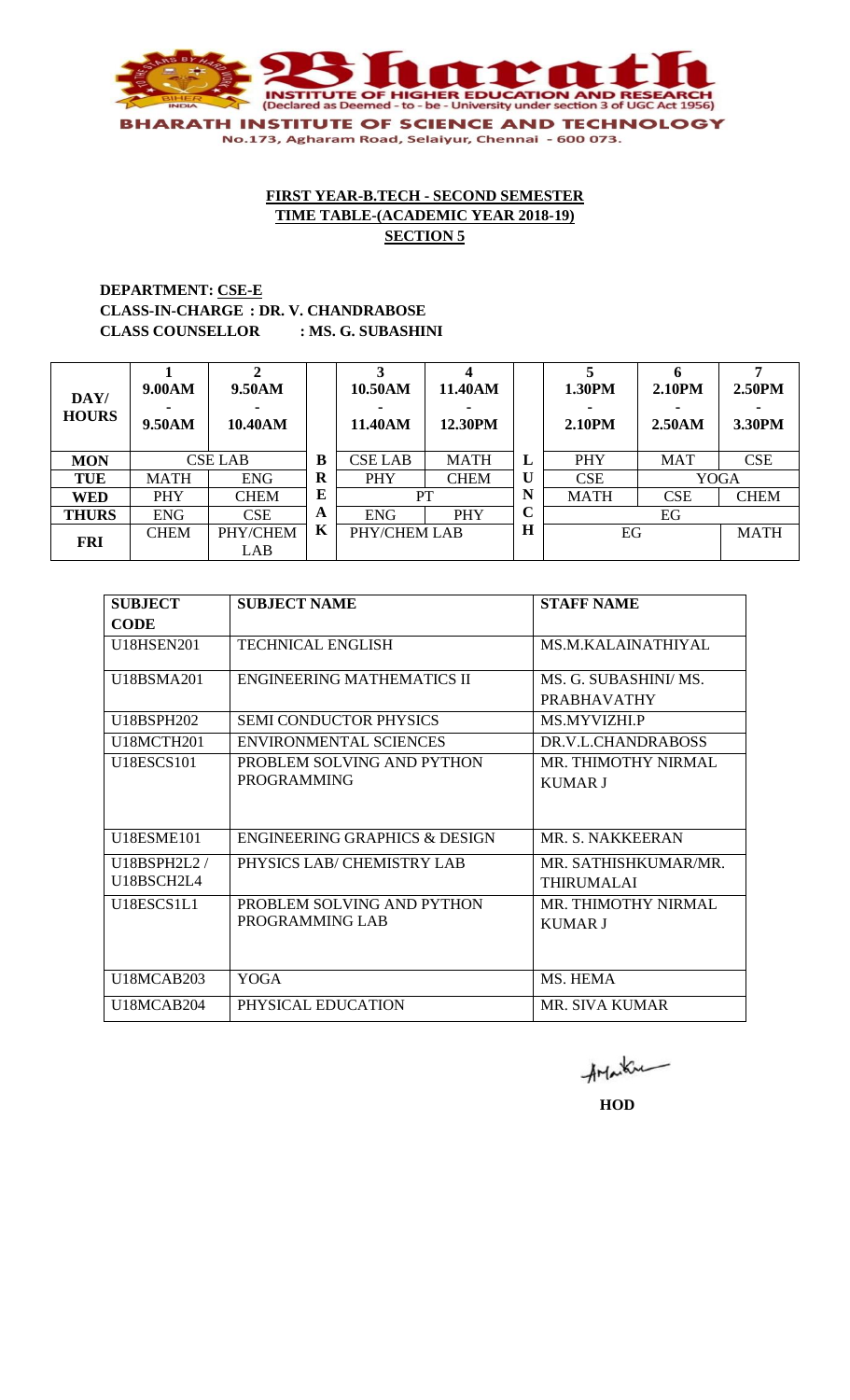

# **DEPARTMENT: CSE-F CLASS-IN-CHARGE : DR.K.I. DHANALAKSHMI CLASS COUNSELLOR : MS. J. ARTHY**

| DAY/<br><b>HOURS</b> | 9.00AM<br>9.50AM | 9.50AM<br>10.40AM | B       | 10.50AM<br>11.40AM | 11.40AM<br>12.30PM | ш           | 1.30PM<br>2.10PM | 6<br>2.10PM<br>2.50AM | 2.50PM<br>3.30PM |
|----------------------|------------------|-------------------|---------|--------------------|--------------------|-------------|------------------|-----------------------|------------------|
| <b>MON</b>           | <b>CSE</b>       | <b>CHEM</b>       | $\bf R$ |                    | <b>YOGA</b>        | U           | PHY              | <b>ENG</b>            | <b>MATH</b>      |
| <b>TUE</b>           |                  | EG                | E       | <b>ENG</b>         | <b>PHY</b>         | N           | <b>CHEM</b>      |                       | PТ               |
| <b>WED</b>           | EG               | <b>PHY</b>        | A       | <b>CSE</b>         | <b>CHEM</b>        | $\mathbf C$ | <b>MATH</b>      | <b>CSE</b>            | <b>ENG</b>       |
| <b>THURS</b>         | <b>CHEM</b>      | <b>PHY</b>        | K       | <b>MATH</b>        | <b>MATH</b>        | $\mathbf H$ |                  | PHY/CHEM LAB          |                  |
| <b>FRI</b>           |                  | EG                |         | <b>MATH</b>        | <b>CSE</b>         |             |                  | <b>CSE LAB</b>        |                  |

| <b>SUBJECT</b>    | <b>SUBJECT NAME</b>           | <b>STAFF NAME</b>        |
|-------------------|-------------------------------|--------------------------|
| <b>CODE</b>       |                               |                          |
| U18HSEN201        | <b>TECHNICAL ENGLISH</b>      | MS.A.SANGEETHA           |
| U18BSMA201        | ENGINEERING MATHEMATICS II    | MS. J. ARTHY/MS.         |
|                   |                               | <b>JOSEPHINE</b>         |
| U18BSPH202        | <b>SEMI CONDUCTOR PHYSICS</b> | MS.SUGANYA.R             |
| U18MCTH201        | <b>ENVIRONMENTAL SCIENCES</b> | DR.K.I. DHANALAKSHMI     |
| <b>U18ESCS101</b> | PROBLEM SOLVING AND PYTHON    | MS. PREMIT.S             |
|                   | <b>PROGRAMMING</b>            |                          |
|                   |                               |                          |
| U18ESME101        | ENGINEERING GRAPHICS & DESIGN | MR. S. NAKKEERAN         |
| U18BSPH2L2 /      | PHYSICS LAB/ CHEMISTRY LAB    | <b>MS. KEERTHIRANI</b>   |
| U18BSCH2L4        |                               |                          |
|                   |                               | / DR. CHANDRABOSE        |
| U18ESCS1L1        | PROBLEM SOLVING AND PYTHON    | MS. PREMI.T.S            |
|                   | PROGRAMMING LAB               |                          |
|                   |                               |                          |
| U18MCAB203        | YOGA                          | <b>MS. SHARMILA DEVI</b> |
| U18MCAB204        | PHYSICAL EDUCATION            | MR. SIVA KUMAR           |

AMarku

**HOD**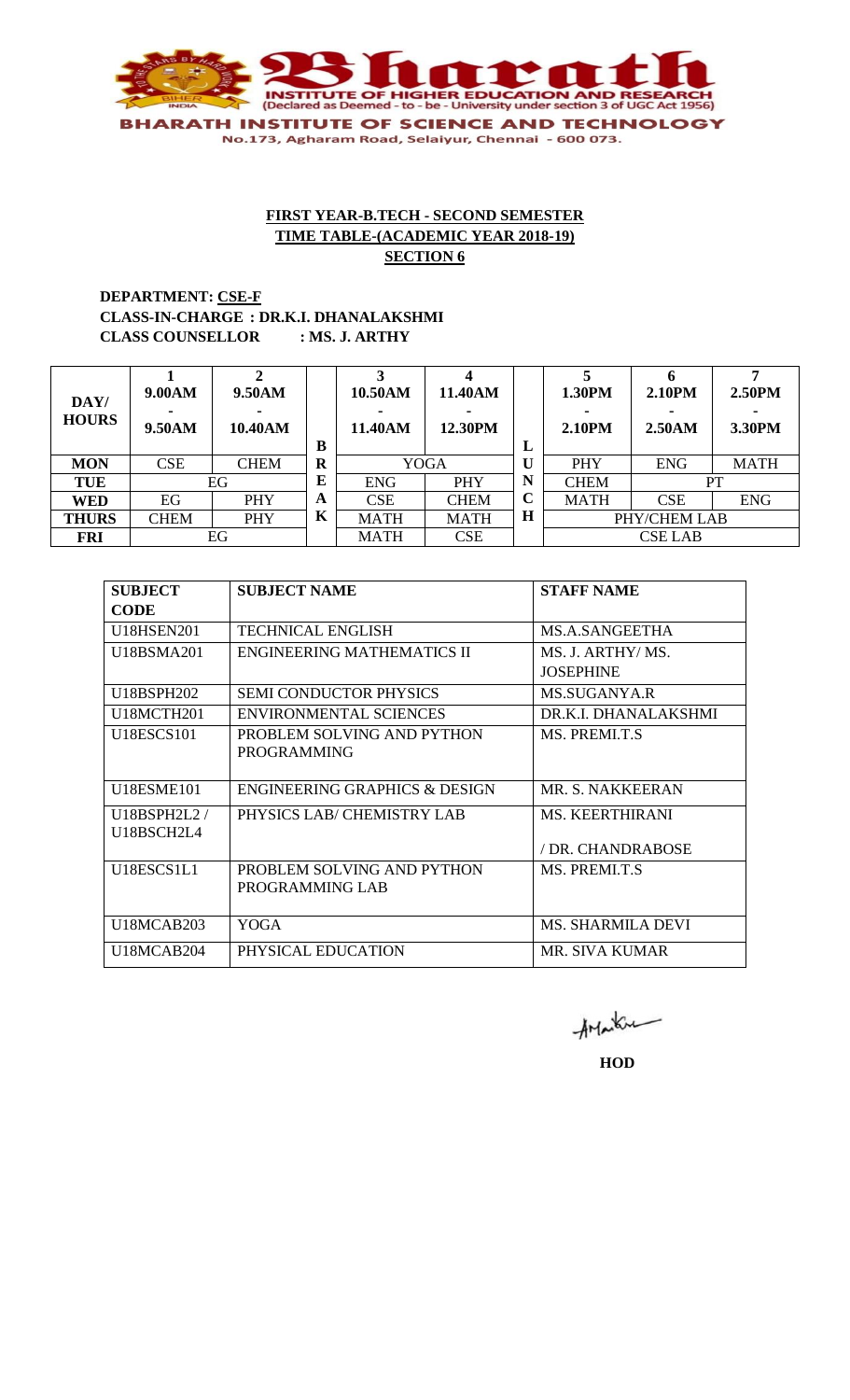

**DEPARTMENT: CSE-G CLASS-IN-CHARGE : DR. DHANALEKSHMI CLASS COUNSELLOR : MS.SHEEBA.B**

| DAY/<br><b>HOURS</b> | 9.00AM<br>9.50AM | 9.50AM<br>10.40AM | B | 10.50AM<br>11.40AM        | 11.40AM<br>12.30PM | L           | 1.30PM<br>2.10 <sub>PM</sub> | h<br>2.10PM<br>2.50AM | 2.50PM<br>3.30PM |
|----------------------|------------------|-------------------|---|---------------------------|--------------------|-------------|------------------------------|-----------------------|------------------|
| <b>MON</b>           | <b>PHY</b>       | <b>MATH</b>       | R | <b>CHEM</b>               | <b>ENG</b>         | $\bf U$     |                              | EG                    |                  |
| TUE                  | <b>CHEM</b>      | <b>CSE</b>        | E |                           | EG                 | N           | <b>MATH</b>                  |                       | <b>YOGA</b>      |
| <b>WED</b>           | <b>PHY</b>       | <b>CSE</b>        | A | <b>ENG</b><br><b>MATH</b> |                    | $\mathbf C$ |                              | PHY/CHEM LAB          |                  |
| <b>THURS</b>         | <b>MATH</b>      | <b>ENG</b>        | K | PHY<br><b>CHEM</b>        |                    | $\bf H$     |                              | <b>CSE LAB</b>        |                  |
| <b>FRI</b>           | <b>CSE</b>       | <b>CHEM</b>       |   | <b>CSE</b>                | <b>MATH</b>        |             | PHY                          |                       | PT               |

| <b>SUBJECT</b>    | <b>SUBJECT NAME</b>               | <b>STAFF NAME</b>       |
|-------------------|-----------------------------------|-------------------------|
| <b>CODE</b>       |                                   |                         |
| <b>U18HSEN201</b> | <b>TECHNICAL ENGLISH</b>          | MR. V. JOSE ANANTH VINO |
| U18BSMA201        | <b>ENGINEERING MATHEMATICS II</b> | MS. P. JAGADEESWARI /   |
|                   |                                   | MR. A. SARAVANAN        |
| U18BSPH202        | <b>SEMI CONDUCTOR PHYSICS</b>     | MS.SHEEBA.B             |
| <b>U18MCTH201</b> | <b>ENVIRONMENTAL SCIENCES</b>     | DR. DHANALEKSHMI        |
| U18ESCS101        | PROBLEM SOLVING AND PYTHON        | Ms. GEETHA.P            |
|                   | <b>PROGRAMMING</b>                |                         |
|                   |                                   |                         |
| U18ESME101        | ENGINEERING GRAPHICS & DESIGN     | MR. V. JOSE ANANTH VINO |
| U18BSPH2L2/       | PHYSICS LAB/ CHEMISTRY LAB        | MS. RANJITHA/MS.        |
| U18BSCH2L4        |                                   | <b>KARTHIKA</b>         |
| U18ESCS1L1        | PROBLEM SOLVING AND PYTHON        | MS. GEETHA P            |
|                   | PROGRAMMING LAB                   |                         |
|                   |                                   |                         |
| U18MCAB203        | YOGA                              | <b>MR. KUPPAN</b>       |
| U18MCAB204        | PHYSICAL EDUCATION                | <b>MR. SIVA KUMAR</b>   |

AMarku

**HOD**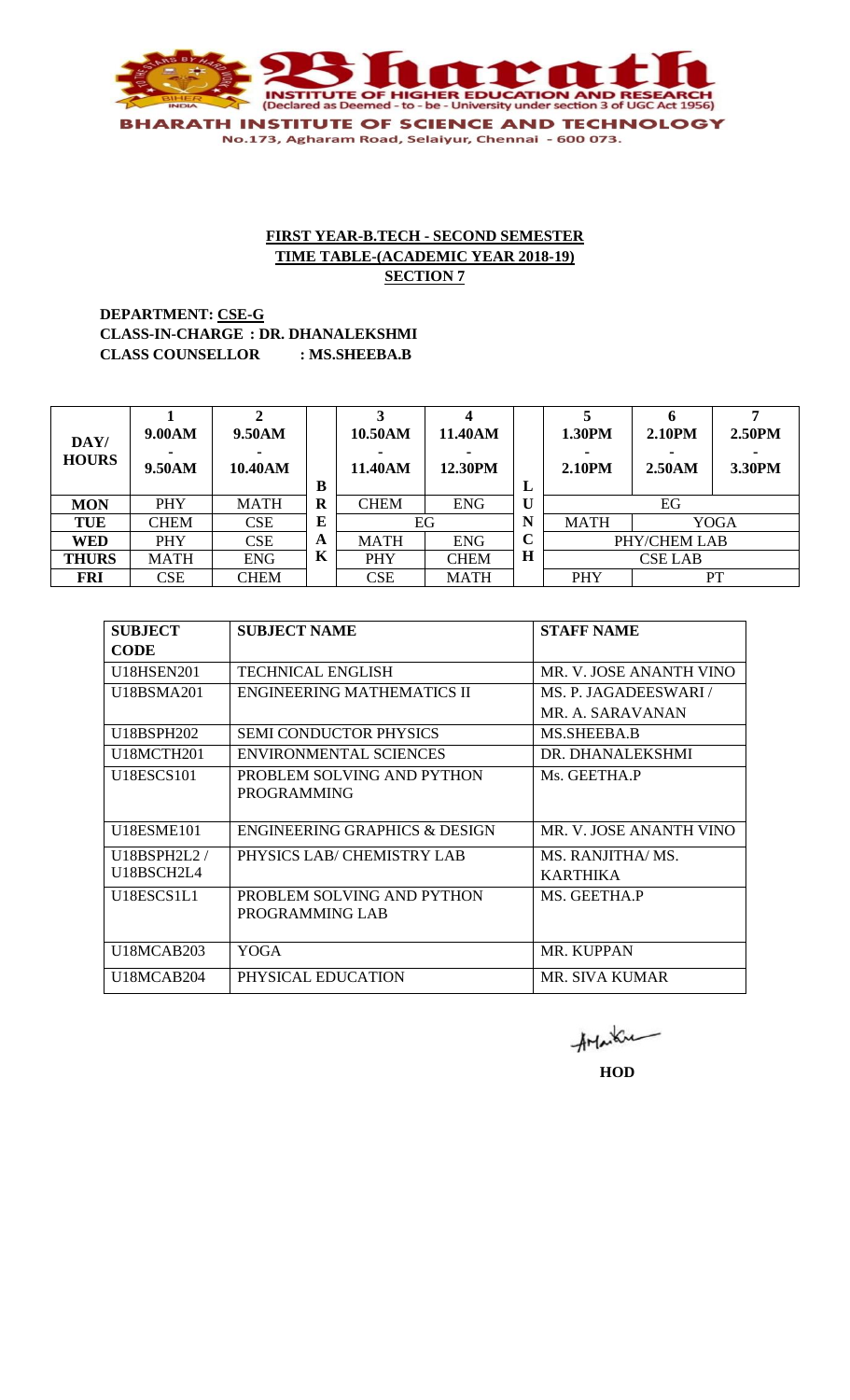

**DEPARTMENT: CSE-H CLASS-IN-CHARGE : DR.P.MAGESAN CLASS COUNSELLOR : MS.K.R.SUBBULAKSHMI**

| DAY/<br><b>HOURS</b> | 9.00AM<br>9.50AM | 9.50AM<br>10.40AM | B | 10.50AM<br>11.40AM | 11.40AM<br>12.30PM | L           | 1.30PM<br>2.10 <sub>PM</sub> | <b>2.10PM</b><br>2.50AM | -<br>2.50PM<br>3.30PM |
|----------------------|------------------|-------------------|---|--------------------|--------------------|-------------|------------------------------|-------------------------|-----------------------|
| <b>MON</b>           |                  | EG                | R | EG                 | <b>MATH</b>        | U           | PHY                          | <b>CHEM</b>             | <b>ENG</b>            |
| <b>TUE</b>           | <b>MATH</b>      | PHY               | E | <b>CSE</b>         | <b>CSE</b>         | N           | PHY/CHEM LAB                 |                         |                       |
| <b>WED</b>           |                  | EG                | A | <b>MATH</b>        | <b>CHEM</b>        | $\mathbf C$ |                              | <b>CSE LAB</b>          |                       |
| <b>THURS</b>         | PHY              | <b>CHEM</b>       | K | <b>CSE</b>         | <b>MATH</b>        | H           | CSE<br>PT                    |                         |                       |
| <b>FRI</b>           |                  | <b>YOGA</b>       |   | <b>MATH</b>        | <b>ENG</b>         |             | <b>CHEM</b>                  | PHY                     | <b>ENG</b>            |

| <b>SUBJECT</b>                      | <b>SUBJECT NAME</b>                      | <b>STAFF NAME</b>           |
|-------------------------------------|------------------------------------------|-----------------------------|
| <b>CODE</b>                         |                                          |                             |
| <b>U18HSEN201</b>                   | <b>TECHNICAL ENGLISH</b>                 | MS.K.R.SUBBULAKSHMI         |
| U18BSMA201                          | <b>ENGINEERING MATHEMATICS II</b>        | <b>MS. J. RASHMI KUMAR/</b> |
|                                     |                                          | MR. J. MANIKANDAN           |
| <b>U18BSPH202</b>                   | <b>SEMI CONDUCTOR PHYSICS</b>            | <b>MR.K.SEEVAKAN</b>        |
| U18MCTH201                          | <b>ENVIRONMENTAL SCIENCES</b>            | DR.P.MAGESAN                |
| <b>U18ESCS101</b>                   | PROBLEM SOLVING AND PYTHON               | MS. SHYAMALA R              |
|                                     | <b>PROGRAMMING</b>                       |                             |
|                                     |                                          |                             |
| U18ESME101                          | <b>ENGINEERING GRAPHICS &amp; DESIGN</b> | <b>MR. J. MANIKANDAN</b>    |
| U18BSPH2L2/                         | PHYSICS LAB/ CHEMISTRY LAB               | <b>MS. KEERTHIRANI/</b>     |
| U18BSCH2L4                          |                                          | <b>MS. SANTHIYA</b>         |
| U18ESCS1L1                          | PROBLEM SOLVING AND PYTHON               | <b>MS. SHYAMALA R</b>       |
|                                     | PROGRAMMING LAB                          |                             |
|                                     |                                          |                             |
| <b>U18MCAB203</b>                   | YOGA                                     | <b>MR. SIVAKUMAR</b>        |
| U <sub>18</sub> MCAB <sub>204</sub> | PHYSICAL EDUCATION                       | <b>MR. SIVA KUMAR</b>       |

AMarku

**HOD**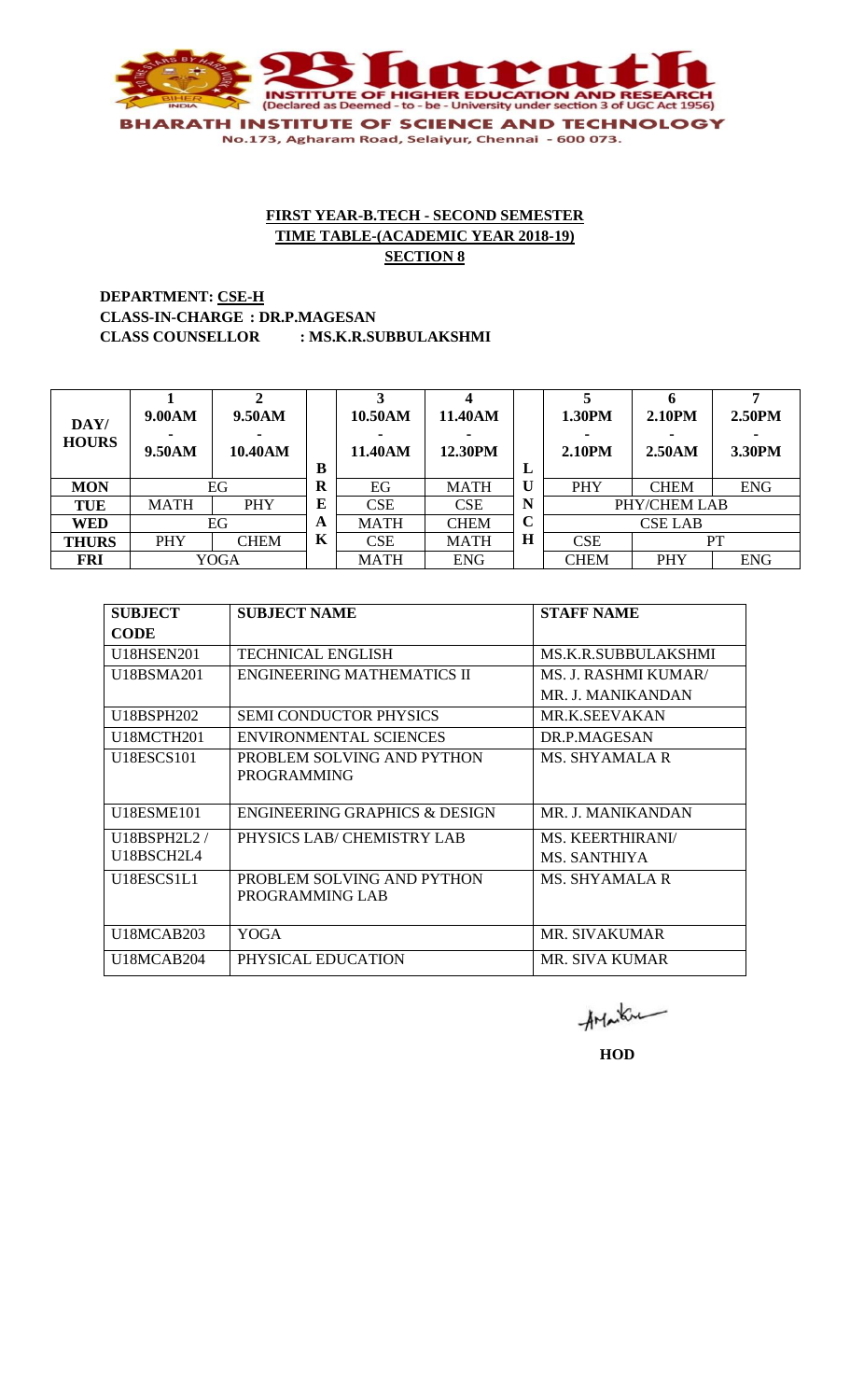

## **DEPARTMENT: CSE-J CLASS-IN-CHARGE : MS.P.ANTONYLYLA CLASS COUNSELLOR : MRS. R. SUGANYA**

| DAY/<br><b>HOURS</b> | 9.00AM<br>9.50AM | 9.50AM<br>10.40AM | B | 10.50AM<br>11.40AM | 11.40AM<br>12.30PM | L           | 1.30PM<br><b>2.10PM</b>                 | 2.10PM<br>2.50AM | 2.50PM<br>3.30PM |
|----------------------|------------------|-------------------|---|--------------------|--------------------|-------------|-----------------------------------------|------------------|------------------|
| <b>MON</b>           | <b>CSE</b>       | <b>ENG</b>        | R | <b>CHEM</b>        | <b>PHY</b>         | U           |                                         | PHY/CHEM LAB     |                  |
| <b>TUE</b>           | <b>CSE</b>       | <b>PHY</b>        | E | <b>MATH</b>        | <b>CHEM</b>        | N           |                                         | <b>CSE LAB</b>   |                  |
| <b>WED</b>           |                  | EG                | A | EG                 | <b>CSE</b>         | $\mathbf C$ | <b>CSE</b><br><b>ENG</b><br><b>MATH</b> |                  |                  |
| <b>THURS</b>         |                  | EG                | K | PHY                | <b>CHEM</b>        | $\bf H$     | <b>MATH</b>                             |                  | <b>YOGA</b>      |
| <b>FRI</b>           | PHY              | MATH              |   |                    | <b>PT</b>          |             | <b>ENG</b>                              | <b>MATH</b>      | <b>CHEM</b>      |

| <b>SUBJECT</b>    | <b>SUBJECT NAME</b>                      | <b>STAFF NAME</b>       |
|-------------------|------------------------------------------|-------------------------|
| <b>CODE</b>       |                                          |                         |
| <b>U18HSEN201</b> | <b>TECHNICAL ENGLISH</b>                 | MR.M.GOPINATH           |
| U18BSMA201        | <b>ENGINEERING MATHEMATICS II</b>        | MR.T.PARI/MR.           |
|                   |                                          | PURUSHOTHAMAN           |
| <b>U18BSPH202</b> | <b>SEMI CONDUCTOR PHYSICS</b>            | <b>MS.P.ANTONYLYLA</b>  |
| <b>U18MCTH201</b> | <b>ENVIRONMENTAL SCIENCES</b>            | DR.M.VEDAMALAI          |
| <b>U18ESCS101</b> | PROBLEM SOLVING AND PYTHON               | <b>MS. KAVITHA RANI</b> |
|                   | <b>PROGRAMMING</b>                       |                         |
|                   |                                          |                         |
| <b>U18ESME101</b> | <b>ENGINEERING GRAPHICS &amp; DESIGN</b> | MR. V.P. DURAI RAJ      |
| U18BSPH2L2/       | PHYSICS LAB/ CHEMISTRY LAB               | MRS. R. SUGANYA/        |
| U18BSCH2L4        |                                          | MS. PREMALATHA          |
| U18ESCS1L1        | PROBLEM SOLVING AND PYTHON               | <b>MS. KAVITHA RANI</b> |
|                   | PROGRAMMING LAB                          |                         |
|                   |                                          |                         |
| <b>U18MCAB203</b> | YOGA                                     | MS. KAYAL               |
| U18MCAB204        | PHYSICAL EDUCATION                       | MR. SIVA KUMAR          |

AMarku

**HOD**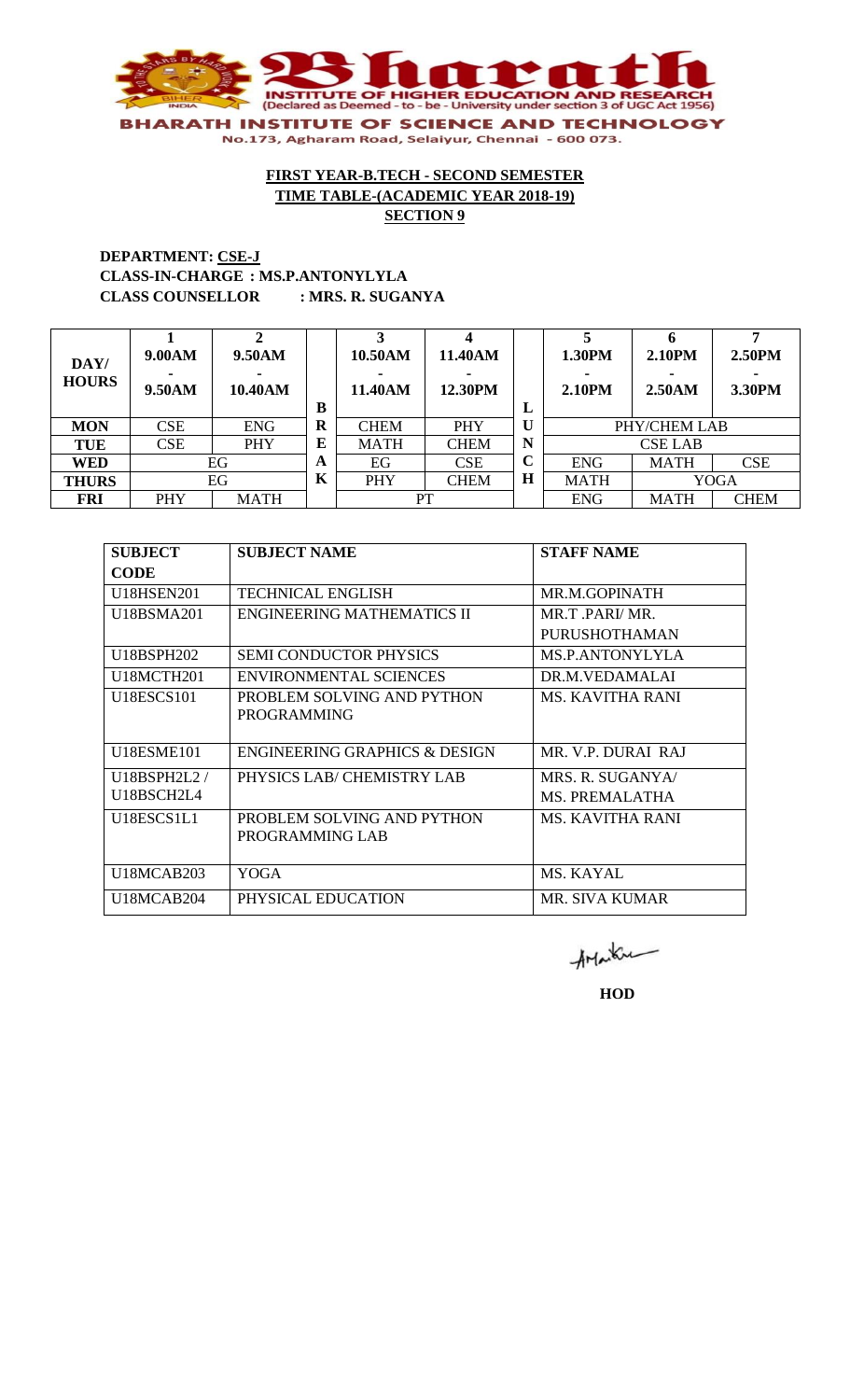

# **DEPARTMENT: CSE-K CLASS-IN-CHARGE : DR.LAKSHMIKANDHAN CLASS COUNSELLOR : MR. MANIKANDN**

| DAY/<br><b>HOURS</b> | 9.00AM<br>9.50AM | 9.50AM<br>10.40AM |        | 10.50AM<br>11.40AM | 11.40AM<br>12.30PM |                  | 1.30PM<br>2.10PM | 2.10PM<br>2.50AM | 2.50PM<br>3.30PM |
|----------------------|------------------|-------------------|--------|--------------------|--------------------|------------------|------------------|------------------|------------------|
| <b>MON</b>           | <b>ENG</b>       | <b>CSE</b>        | B      | <b>MATH</b>        | <b>CHEM</b>        | L                |                  | <b>CSE LAB</b>   |                  |
| <b>TUE</b>           |                  | EG                | R      | <b>ENG</b>         | <b>MATH</b>        | U                | <b>CHEM</b>      | <b>CSE</b>       | <b>PHY</b>       |
| <b>WED</b>           | <b>CSE</b>       | PHY/CHEM<br>LAB   | E<br>A | PHY/CHEM LAB       |                    | N<br>$\mathbf C$ | <b>PHY</b>       | <b>PT</b>        |                  |
| <b>THURS</b>         | <b>CHEM</b>      | <b>PHY</b>        | K      | <b>YOGA</b>        |                    | H                | <b>MATH</b>      | <b>MATH</b>      | <b>ENG</b>       |
| <b>FRI</b>           |                  | EG                |        | EG                 | <b>CSE</b>         |                  | <b>CHEM</b>      | <b>PHY</b>       | <b>MATH</b>      |

| <b>SUBJECT</b>                      | <b>SUBJECT NAME</b>                      | <b>STAFF NAME</b>        |
|-------------------------------------|------------------------------------------|--------------------------|
| <b>CODE</b>                         |                                          |                          |
| U18HSEN201                          | <b>TECHNICAL ENGLISH</b>                 | MRS MALARVIZHI           |
| U18BSMA201                          | <b>ENGINEERING MATHEMATICS II</b>        | MS.K. JANAKI/ MR.        |
|                                     |                                          | <b>PARTHIBAN</b>         |
| U18BSPH202                          | <b>SEMI CONDUCTOR PHYSICS</b>            | <b>MS.N.SELVI</b>        |
| U18MCTH201                          | <b>ENVIRONMENTAL SCIENCES</b>            | DR LAKSHMIKANDHAN        |
| U18ESCS101                          | PROBLEM SOLVING AND PYTHON               | DR.ELANKAVI              |
|                                     | <b>PROGRAMMING</b>                       |                          |
|                                     |                                          |                          |
| <b>U18ESME101</b>                   | <b>ENGINEERING GRAPHICS &amp; DESIGN</b> | <b>MR. ARUN V. REJUS</b> |
|                                     |                                          | <b>KUMAR</b>             |
| U18BSPH2L2/                         | PHYSICS LAB/ CHEMISTRY LAB               | MR. SATHISHKUMAR/        |
| U18BSCH2L4                          |                                          | <b>MR. PASUPATHY</b>     |
| U18ESCS1L1                          | PROBLEM SOLVING AND PYTHON               | DR.ELANKAVI              |
|                                     | PROGRAMMING LAB                          |                          |
|                                     |                                          |                          |
| U <sub>18</sub> MCAB <sub>203</sub> | YOGA                                     | <b>MR. MANIKANDN</b>     |
| U <sub>18</sub> MCAB <sub>204</sub> | PHYSICAL EDUCATION                       | MR. SIVA KUMAR           |

**HOD**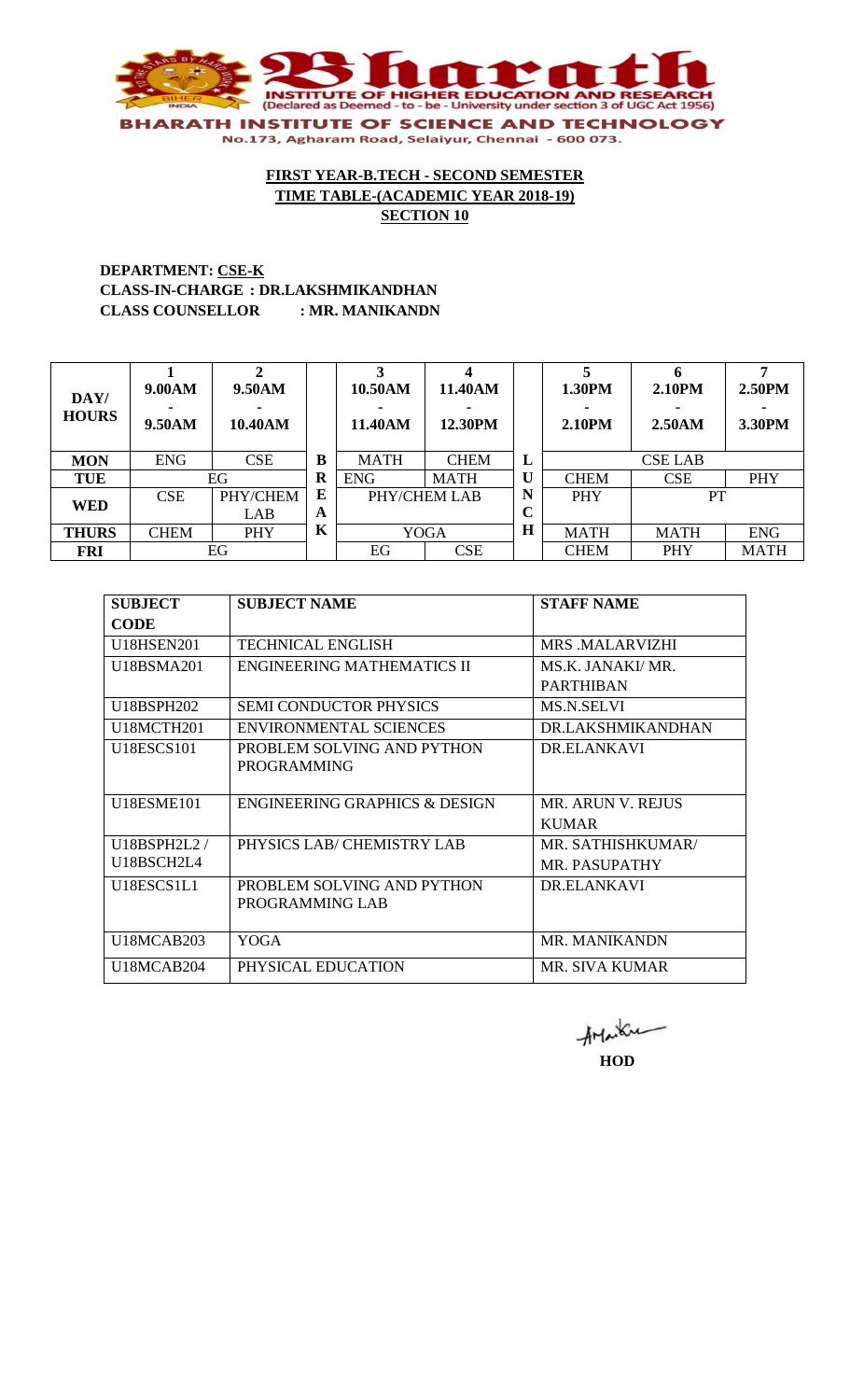

## **DEPARTMENT: CSE-A1 CLASS-IN-CHARGE : DR. RAJENDRAN CLASS COUNSELLOR : MS. GAYATHRI**

| DAY/<br><b>HOURS</b> | 9.00AM<br>9.50AM | 9.50AM<br>10.40AM | B<br>R | 10.50AM<br>11.40AM | 11.40AM<br>12.30PM | L<br>U | 1.30PM<br>2.10 <sub>PM</sub> | 2.10PM<br>2.50AM | 2.50PM<br>3.30PM |
|----------------------|------------------|-------------------|--------|--------------------|--------------------|--------|------------------------------|------------------|------------------|
| <b>MON</b>           |                  | <b>YOGA</b>       | E      | <b>MATH</b>        | <b>ENG</b>         | N      | <b>CHEM</b>                  | <b>PHY</b>       | <b>CSE</b>       |
| TUE                  |                  | EG                | A<br>K | <b>PHY</b>         | <b>CHEM</b>        | ◡<br>H | PHY                          | <b>MATH</b>      | P/C INS          |
| <b>WED</b>           | PHY/CHEM LAB     |                   |        | <b>MATH</b>        | <b>ENG</b>         |        | <b>CHEM</b>                  |                  | PT               |
| <b>THURS</b>         |                  | EG                |        | <b>CHEM</b>        | <b>PHY</b>         |        | <b>MATH</b>                  | <b>CSE</b>       | EG               |
| <b>FRI</b>           |                  | <b>CSE LAB</b>    |        | <b>CSE LAB</b>     | <b>CSE</b>         |        | <b>CSE</b>                   | MATH             | <b>ENG</b>       |

| <b>SUBJECT</b>                      | <b>SUBJECT NAME</b>                      | <b>STAFF NAME</b>      |
|-------------------------------------|------------------------------------------|------------------------|
| <b>CODE</b>                         |                                          |                        |
| U18HSEN201                          | <b>TECHNICAL ENGLISH</b>                 | MRS. S. BERYL          |
| U18BSMA201                          | ENGINEERING MATHEMATICS II               | MR.BHATHMANABAN/MR.    |
|                                     |                                          | <b>VEERAMANI</b>       |
| <b>U18BSPH202</b>                   | <b>SEMI CONDUCTOR PHYSICS</b>            | MR. SATHYAMOORTHY      |
| U <sub>18</sub> MCTH <sub>201</sub> | <b>ENVIRONMENTAL SCIENCES</b>            | DR SIVARANJANI         |
| <b>U18ESCS101</b>                   | PROBLEM SOLVING AND PYTHON               | MS. K. ARTHY           |
|                                     | <b>PROGRAMMING</b>                       |                        |
|                                     |                                          |                        |
| U18ESME101                          | <b>ENGINEERING GRAPHICS &amp; DESIGN</b> | MS.A.SARAVANAKUMAR     |
| U18BSPH2L2/                         | PHYSICS LAB/ CHEMISTRY LAB               | <b>MR. MUKESH LOL/</b> |
| U18BSCH2L4                          |                                          | DR. RAJENDRAN          |
| U18ESCS1L1                          | PROBLEM SOLVING AND PYTHON               | MS. K. ARTHY           |
|                                     | PROGRAMMING LAB                          |                        |
|                                     |                                          |                        |
| U <sub>18</sub> MCAB <sub>203</sub> | YOGA                                     | <b>MS. GAYATHRI</b>    |
| U <sub>18</sub> MCAB <sub>204</sub> | PHYSICAL EDUCATION                       | MR. SIVA KUMAR         |

AMarku **HOD**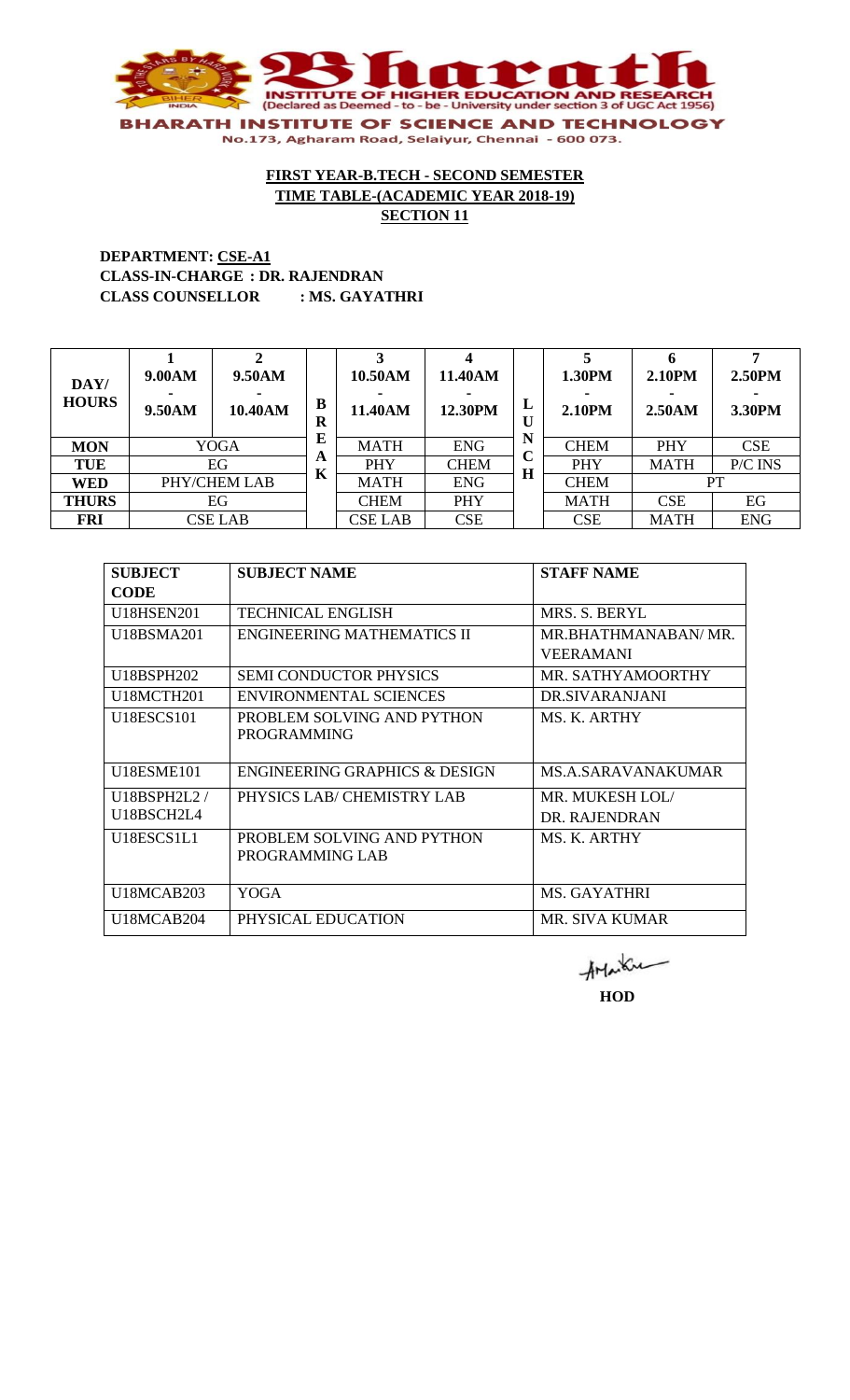

## **DEPARTMENT: CSE B1 CLASS-IN-CHARGE : DR.D.MANIKANDAN CLASS COUNSELLOR : MR.P.SUGUMAR**

| DAY/<br><b>HOURS</b> | 9.00AM<br>9.50AM | 9.50AM<br>10.40AM | B<br>R | 10.50AM<br>11.40AM | 11.40AM<br>12.30PM |   | 1.30PM<br>2.10PM | 2.10PM<br>2.50AM | 2.50PM<br>3.30PM |
|----------------------|------------------|-------------------|--------|--------------------|--------------------|---|------------------|------------------|------------------|
| <b>MON</b>           |                  | PHY/CHEM LAB      | E      | <b>CSE</b>         | <b>CHEM</b>        | N | PHY              | <b>MATH</b>      | <b>CHEM</b>      |
| <b>TUE</b>           |                  | <b>YOGA</b>       | A      | <b>MAT</b>         | ENG                | C | <b>ENG</b>       | <b>CSE</b>       | <b>PHY</b>       |
| <b>WED</b>           | <b>PHY</b>       | EG                | K      |                    | EG                 |   | <b>MATH</b>      | <b>MATH</b>      | P/C INS          |
| <b>THURS</b>         | <b>MATH</b>      | <b>CHEM</b>       |        | EG                 |                    |   | <b>ENG</b>       | <b>PHY</b>       | <b>CSE</b>       |
| <b>FRI</b>           |                  | <b>CSE LAB</b>    |        | <b>CSE LAB</b>     | <b>CSE</b>         |   | <b>CHEM</b>      |                  | PT               |

| <b>SUBJECT</b>                      | <b>SUBJECT NAME</b>                              | <b>STAFF NAME</b>            |
|-------------------------------------|--------------------------------------------------|------------------------------|
| <b>CODE</b>                         |                                                  |                              |
| <b>U18HSEN201</b>                   | <b>TECHNICAL ENGLISH</b>                         | <b>MRS .RAAGAVI</b>          |
| U18BSMA201                          | <b>ENGINEERING MATHEMATICS II</b>                | <b>MR.P.SUGUMAR</b>          |
| U18BSPH202                          | <b>SEMI CONDUCTOR PHYSICS</b>                    | <b>MRS. ANTONY LYLA</b>      |
| <b>U18MCTH201</b>                   | <b>ENVIRONMENTAL SCIENCES</b>                    | DR.D.MANIKANDAN              |
| U18ESCS101                          | PROBLEM SOLVING AND PYTHON<br><b>PROGRAMMING</b> | MS. E. SRIVIDHYA             |
| <b>U18ESME101</b>                   | <b>ENGINEERING GRAPHICS &amp; DESIGN</b>         | MR.S.RAMALINGAM              |
| U18BSPH2L2/<br>U18BSCH2L4           | PHYSICS LAB/ CHEMISTRY LAB                       | MR. RAJESH/<br>DR. RAJENDRAN |
| U18ESCS1L1                          | PROBLEM SOLVING AND PYTHON<br>PROGRAMMING LAB    | MS. E. SRIVIDHYA             |
| U <sub>18</sub> MCAB <sub>203</sub> | YOGA                                             | <b>MR.PAVAN KALYAN</b>       |
| U18MCAB204                          | PHYSICAL EDUCATION                               | MR. SIVA KUMAR               |

AMarku

**HOD**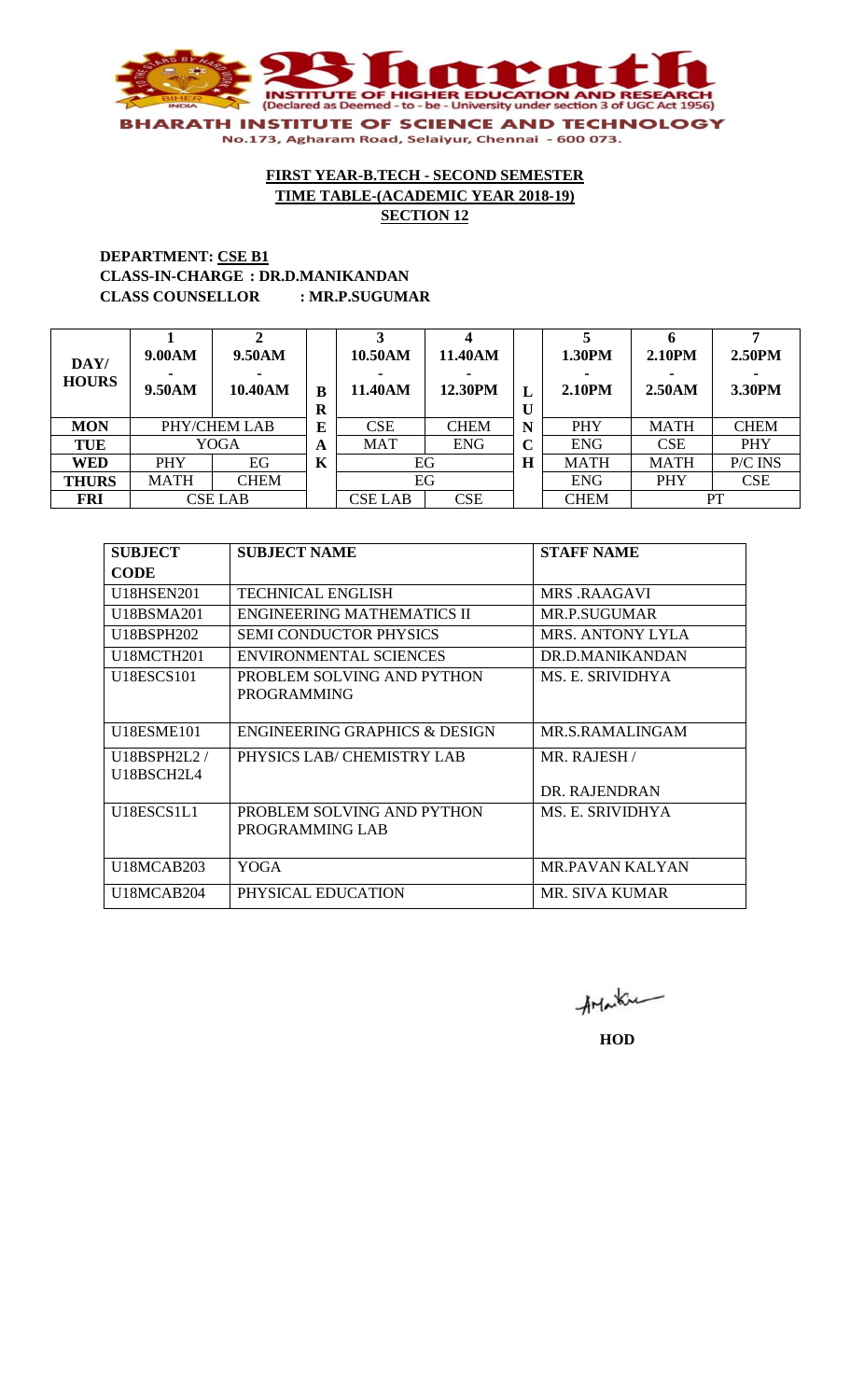

## **DEPARTMENT: CSE-C1 CLASS-IN-CHARGE : MS. KALAIVANI CLASS COUNSELLOR : MR. SHABIR**

| DAY/<br><b>HOURS</b> | 9.00AM<br>9.50AM | 9.50AM<br>10.40AM | B                | 10.50AM<br>11.40AM            | 11.40AM<br>12.30PM | L      | 1.30PM<br>2.10PM | 2.10PM<br>2.50AM | 2.50PM<br>3.30PM |
|----------------------|------------------|-------------------|------------------|-------------------------------|--------------------|--------|------------------|------------------|------------------|
| <b>MON</b>           |                  | <b>CSE LAB</b>    | $\mathbf R$<br>E | <b>CSE LAB</b><br><b>MATH</b> |                    | U<br>N | <b>ENG</b>       | PHY              | <b>CHEM</b>      |
| <b>TUE</b>           | <b>MATH</b>      | EG                |                  |                               | EG                 | $\sim$ | PHY              | <b>CSE</b>       | <b>MATH</b>      |
| <b>WED</b>           |                  | <b>YOGA</b>       | A<br>K           | <b>CSE</b>                    | <b>ENG</b>         |        | <b>CHEM</b>      | <b>PHY</b>       | <b>CSE</b>       |
| <b>THURS</b>         | <b>CHEM</b>      | PHY/CHEM<br>LAB   |                  | PHY/CHEM LAB                  |                    | H      | <b>CSE</b>       | <b>MATH</b>      | <b>ENG</b>       |
| <b>FRI</b>           | <b>PHY</b>       | <b>MATH</b>       |                  |                               | EG                 |        | PT               |                  | <b>CHEM</b>      |

| <b>SUBJECT</b>                      | <b>SUBJECT NAME</b>           | <b>STAFF NAME</b>      |
|-------------------------------------|-------------------------------|------------------------|
| <b>CODE</b>                         |                               |                        |
| <b>U18HSEN201</b>                   | <b>TECHNICAL ENGLISH</b>      | <b>MS. KALAIVANI</b>   |
| U18BSMA201                          | ENGINEERING MATHEMATICS II    | <b>MS.J.EVANGELINE</b> |
|                                     |                               | CICELIA/ MS. MANJULA   |
| U18BSPH202                          | <b>SEMI CONDUCTOR PHYSICS</b> | DR.KRITHIGA            |
| U <sub>18</sub> MCTH <sub>201</sub> | <b>ENVIRONMENTAL SCIENCES</b> | DR. G. PADMAPRIYA      |
| <b>U18ESCS101</b>                   | PROBLEM SOLVING AND PYTHON    | MS. N. VANATHI         |
|                                     | <b>PROGRAMMING</b>            |                        |
|                                     |                               |                        |
| U18ESME101                          | ENGINEERING GRAPHICS & DESIGN | <b>MR.SHABIR</b>       |
| U18BSPH2L2/                         | PHYSICS LAB/ CHEMISTRY LAB    | DR. SWARNA SOWMYA/     |
| U18BSCH2L4                          |                               | MR. KUMAR              |
| U18ESCS1L1                          | PROBLEM SOLVING AND PYTHON    | MS. N. VANATHI         |
|                                     | PROGRAMMING LAB               |                        |
|                                     |                               |                        |
| U <sub>18</sub> MCAB <sub>203</sub> | YOGA                          | MR. GANASEKARAN        |
| U18MCAB204                          | PHYSICAL EDUCATION            | MR. SIVA KUMAR         |

AMarku

**HOD**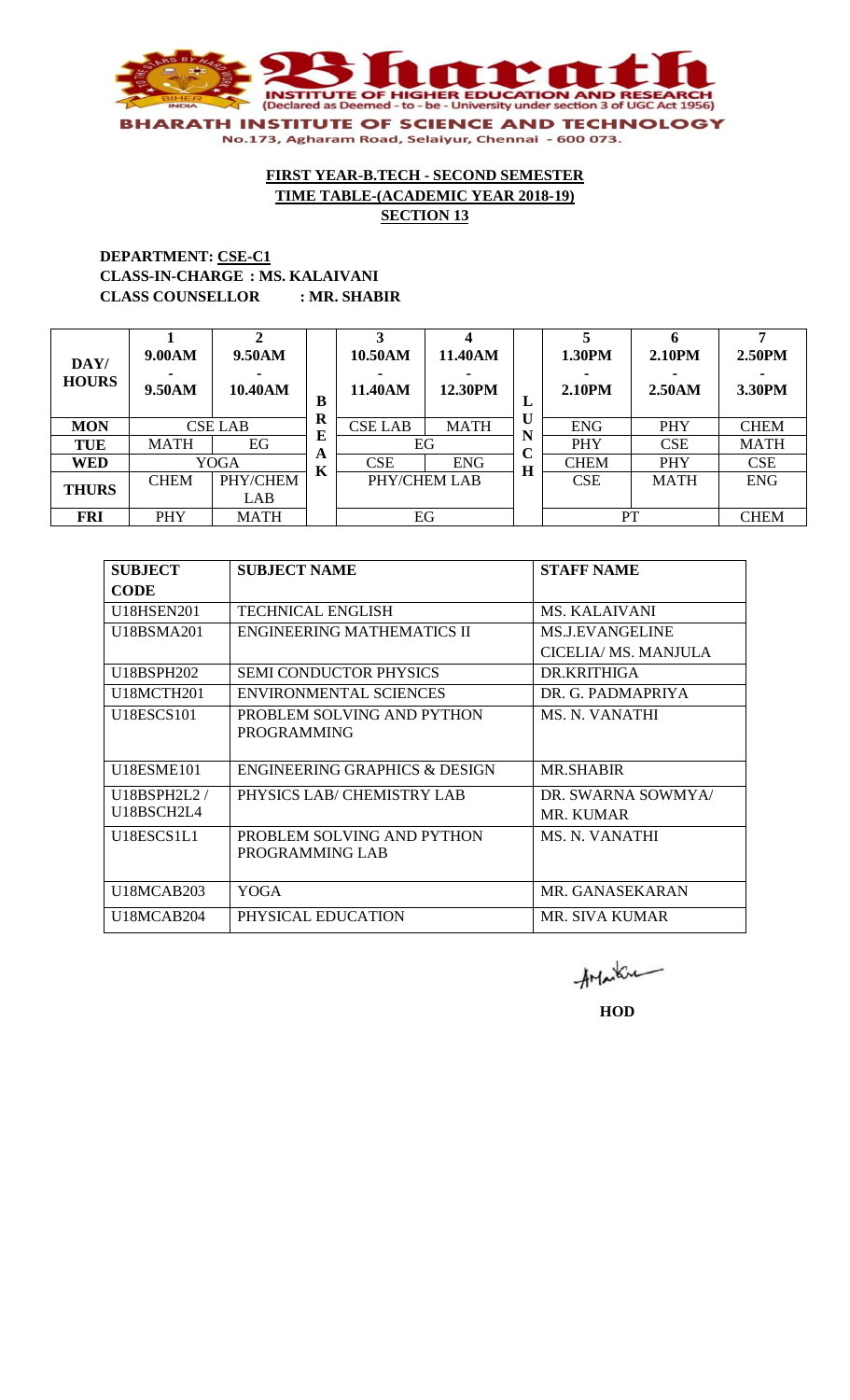

**DEPARTMENT: ECE-A CLASS-IN-CHARGE** : DR. P. PAULRAJ CLASS COUNSELLOR : MS. JANCY

| DAY/<br><b>HOURS</b> | 9.00AM<br>9.50AM | 9.50AM<br>10.40AM | B<br>R | 10.50AM<br>11.40AM | 11.40AM<br>12.30PM | L<br>$\bf{U}$   | 1.30PM<br>2.10PM | 2.10 <sub>PM</sub><br>2.50AM | 2.50PM<br>3.30PM |
|----------------------|------------------|-------------------|--------|--------------------|--------------------|-----------------|------------------|------------------------------|------------------|
| <b>MON</b>           | <b>CSE</b>       | <b>MATH</b>       | E      |                    | PHY/CHEM LAB       | N<br>$\sqrt{ }$ | <b>CHEM</b>      | PT                           |                  |
| <b>TUE</b>           | <b>ENG</b>       | <b>CHEM</b>       | A<br>K | <b>PHY</b>         | <b>MATH</b>        | ◡<br>$\bf H$    | <b>CSE</b>       | EG                           |                  |
| <b>WED</b>           |                  | <b>CSE LAB</b>    |        | <b>CSE LAB</b>     | <b>MATH</b>        |                 | PHY              | <b>CHEM</b>                  | <b>ENG</b>       |
| <b>THURS</b>         |                  | <b>YOGA</b>       |        | <b>ENG</b>         | <b>MATH</b>        |                 | <b>MATH</b>      | PHY                          | <b>CHEM</b>      |
| <b>FRI</b>           | <b>CSE</b>       | EG                |        |                    | EG                 |                 | P/C INS          | <b>CSE</b>                   | PHY              |

| <b>SUBJECT</b>    | <b>SUBJECT NAME</b>                      | <b>STAFF NAME</b>           |
|-------------------|------------------------------------------|-----------------------------|
| <b>CODE</b>       |                                          |                             |
| U18HSEN201        | <b>TECHNICAL ENGLISH</b>                 | <b>MS. JANCY</b>            |
| U18BSMA201        | <b>ENGINEERING MATHEMATICS II</b>        | MS.K.L.RAJASHREE/MS.        |
|                   |                                          | <b>BHARATHI</b>             |
| <b>U18BSPH202</b> | <b>SEMI CONDUCTOR PHYSICS</b>            | MR.D.MUTHUGNANA             |
|                   |                                          | THERESA NATHAN              |
| <b>U18MCTH201</b> | <b>ENVIRONMENTAL SCIENCES</b>            | DR. P. PAULRAJ              |
| <b>U18ESCS101</b> | PROBLEM SOLVING AND PYTHON               | MS. J. JEYSHRI              |
|                   | <b>PROGRAMMING</b>                       |                             |
|                   |                                          |                             |
| <b>U18ESME101</b> | <b>ENGINEERING GRAPHICS &amp; DESIGN</b> | <b>MR SATHISH KUMAR</b>     |
| U18BSPH2L2/       | PHYSICS LAB/ CHEMISTRY LAB               | <b>MR.SURESH KUMAR/ MR.</b> |
| U18BSCH2L4        |                                          | <b>DHAMODHARAN</b>          |
| U18ESCS1L1        | PROBLEM SOLVING AND PYTHON               | MS. J. JEYSHRI              |
|                   | PROGRAMMING LAB                          |                             |
|                   |                                          |                             |
| <b>U18MCAB203</b> | YOGA                                     | <b>MR.KARTHIK</b>           |
| <b>U18MCAB204</b> | PHYSICAL EDUCATION                       | <b>MR. SIVA KUMAR</b>       |

AMarku

**HOD**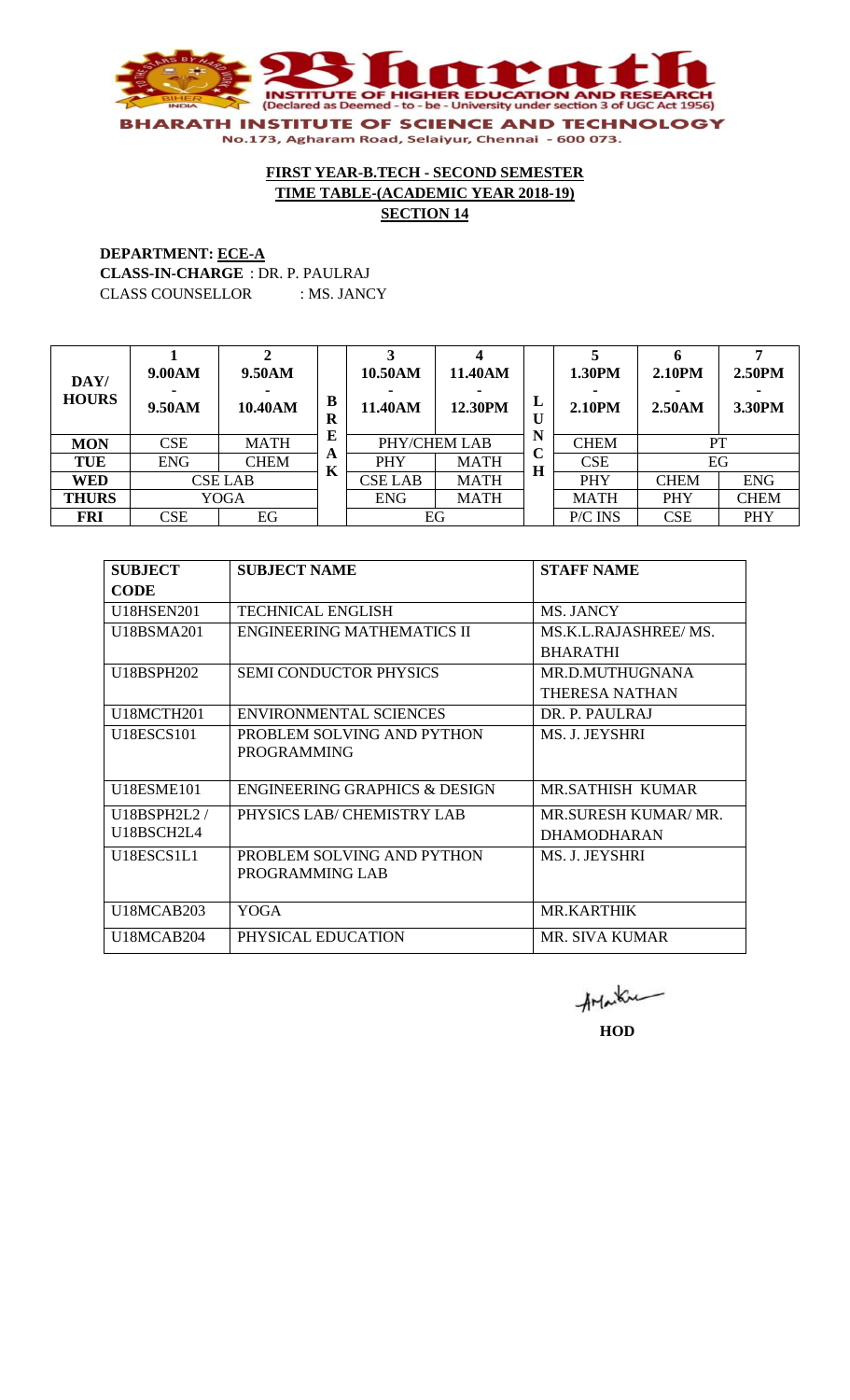

## **DEPARTMENT: ECE-B CLASS-IN-CHARGE : DR.S.BHARANIDHARAN CLASS COUNSELLOR : MR.VIVEK KUMARAN**

| DAY/<br><b>HOURS</b> | 9.00AM<br>9.50AM | 9.50AM<br>10.40AM | B<br>R | 10.50AM<br>11.40AM | 11.40AM<br>12.30PM | L<br>ι.     | 1.30PM<br><b>2.10PM</b> | 2.10PM<br>2.50AM | 2.50PM<br>3.30PM |
|----------------------|------------------|-------------------|--------|--------------------|--------------------|-------------|-------------------------|------------------|------------------|
| <b>MON</b>           | <b>MATH</b>      | EG                | E      |                    | EG                 | N<br>$\sim$ | PHY                     | <b>CSE</b>       | <b>CHEM</b>      |
| <b>TUE</b>           |                  | <b>CSE LAB</b>    | A<br>K | <b>CSE LAB</b>     | <b>CSE</b>         | Н           | <b>CHEM</b>             |                  | PT               |
| <b>WED</b>           | <b>PHY</b>       | <b>ENG</b>        |        |                    | EG                 |             | <b>CSE</b>              | <b>MATH</b>      | <b>MATH</b>      |
| <b>THURS</b>         |                  | PHY/CHEM LAB      |        | <b>MATH</b>        | <b>CSE</b>         |             | PHY                     | <b>ENG</b>       | <b>CHEM</b>      |
| <b>FRI</b>           |                  | <b>YOGA</b>       |        | <b>CHEM</b>        | <b>MATH</b>        |             | <b>ENG</b>              | PHY              | P/C INS          |

| <b>SUBJECT</b>    | <b>SUBJECT NAME</b>                              | <b>STAFF NAME</b>            |
|-------------------|--------------------------------------------------|------------------------------|
| <b>CODE</b>       |                                                  |                              |
| <b>U18HSEN201</b> | <b>TECHNICAL ENGLISH</b>                         | MS. J. NISHANAA              |
| U18BSMA201        | <b>ENGINEERING MATHEMATICS II</b>                | <b>MR.VIVEK KUMARAN/ MR.</b> |
|                   |                                                  | <b>RAMAN</b>                 |
| U18BSPH202        | <b>SEMI CONDUCTOR PHYSICS</b>                    | DR.S.BHARANIDHARAN           |
| <b>U18MCTH201</b> | <b>ENVIRONMENTAL SCIENCES</b>                    | MS. KANNIKA                  |
| <b>U18ESCS101</b> | PROBLEM SOLVING AND PYTHON<br><b>PROGRAMMING</b> | <b>MS.G. VISALAXI</b>        |
| <b>U18ESME101</b> | <b>ENGINEERING GRAPHICS &amp; DESIGN</b>         | <b>MR.R.ARUN</b>             |
|                   |                                                  |                              |
| U18BSPH2L2/       | PHYSICS LAB/ CHEMISTRY LAB                       | MR. KUMARASAMY/              |
| U18BSCH2L4        |                                                  | MR. SATHISH KANNAN           |
| U18ESCS1L1        | PROBLEM SOLVING AND PYTHON<br>PROGRAMMING LAB    | <b>MS.G. VISALAXI</b>        |
| <b>U18MCAB203</b> | <b>YOGA</b>                                      | <b>MS. VAISHALI</b>          |
| <b>U18MCAB204</b> | PHYSICAL EDUCATION                               | <b>MR. SIVA KUMAR</b>        |

AMarku **HOD**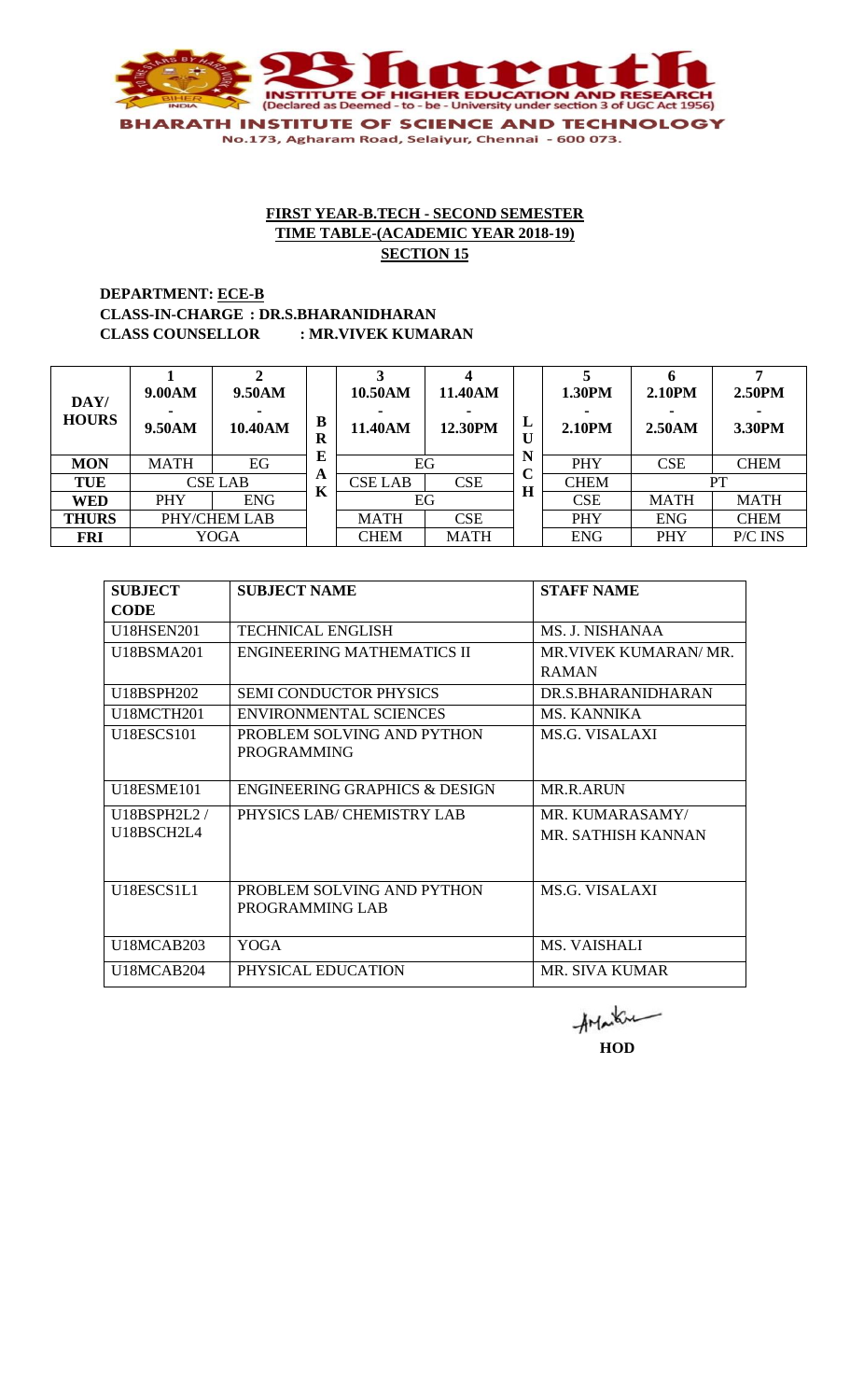

#### **DEPARTMENT: ECE-C CLASS-IN-CHARGE : DR. S. ANANDHI CLASS COUNSELLOR : MR.N.ELANGOVAN**

| DAY/<br><b>HOURS</b> | 9.00AM<br>9.50AM | 9.50AM<br>10.40AM | B<br>R | 10.50AM<br>11.40AM | 11.40AM<br>12.30PM | L<br>U | 1.30PM<br>2.10PM | <b>2.10PM</b><br>2.50AM | 2.50PM<br>3.30PM |  |
|----------------------|------------------|-------------------|--------|--------------------|--------------------|--------|------------------|-------------------------|------------------|--|
| <b>MON</b>           | <b>CHEM</b>      | <b>ENG</b>        | E      |                    | <b>YOGA</b>        | N<br>⌒ |                  | <b>CSE LAB</b>          |                  |  |
| <b>TUE</b>           | <b>PHY</b>       | <b>MATH</b>       | A<br>K |                    | EG                 | ◡<br>H | <b>MATH</b>      | <b>CHEM</b>             | <b>CSE</b>       |  |
| <b>WED</b>           | <b>CSE</b>       | <b>PHY</b>        |        |                    | PHY/CHEM LAB       |        | <b>ENG</b>       |                         | PT               |  |
| <b>THURS</b>         | <b>CSE</b>       | EG                |        | EG                 |                    |        | <b>CHEM</b>      | <b>MATH</b>             | PHY              |  |
| <b>FRI</b>           | <b>ENG</b>       | <b>MATH</b>       |        | <b>MAT</b>         | <b>PHY</b>         |        | <b>CHEM</b>      | P/C INS                 | <b>CSE</b>       |  |

| <b>SUBJECT</b>                      | <b>SUBJECT NAME</b>               | <b>STAFF NAME</b>     |
|-------------------------------------|-----------------------------------|-----------------------|
| <b>CODE</b>                         |                                   |                       |
| <b>U18HSEN201</b>                   | <b>TECHNICAL ENGLISH</b>          | MS. A. AMALAJOSHITTA  |
| U18BSMA201                          | <b>ENGINEERING MATHEMATICS II</b> | MS.SILVIYA MANESH/MR. |
|                                     |                                   | <b>BABU</b>           |
| <b>U18BSPH202</b>                   | <b>SEMI CONDUCTOR PHYSICS</b>     | DR. S. ANANDHI        |
| U <sub>18</sub> MCTH <sub>201</sub> | ENVIRONMENTAL SCIENCES            | MS. SOWMYA            |
| <b>U18ESCS101</b>                   | PROBLEM SOLVING AND PYTHON        | <b>MS VELVIZHI</b>    |
|                                     | <b>PROGRAMMING</b>                |                       |
|                                     |                                   |                       |
| U18ESME101                          | ENGINEERING GRAPHICS & DESIGN     | <b>MR.N.ELANGOVAN</b> |
| U18BSPH2L2/                         | PHYSICS LAB/ CHEMISTRY LAB        | MR.SATHYARAJ/         |
| U18BSCH2L4                          |                                   | MS. JAMUNA DEVI       |
| U18ESCS1L1                          | PROBLEM SOLVING AND PYTHON        | <b>MS.VELVIZHI</b>    |
|                                     | PROGRAMMING LAB                   |                       |
|                                     |                                   |                       |
| U <sub>18</sub> MCAB <sub>203</sub> | YOGA                              | <b>MS. RATHIKA</b>    |
| U <sub>18</sub> MCAB <sub>204</sub> | PHYSICAL EDUCATION                | MR. SIVA KUMAR        |

AMarku **HOD**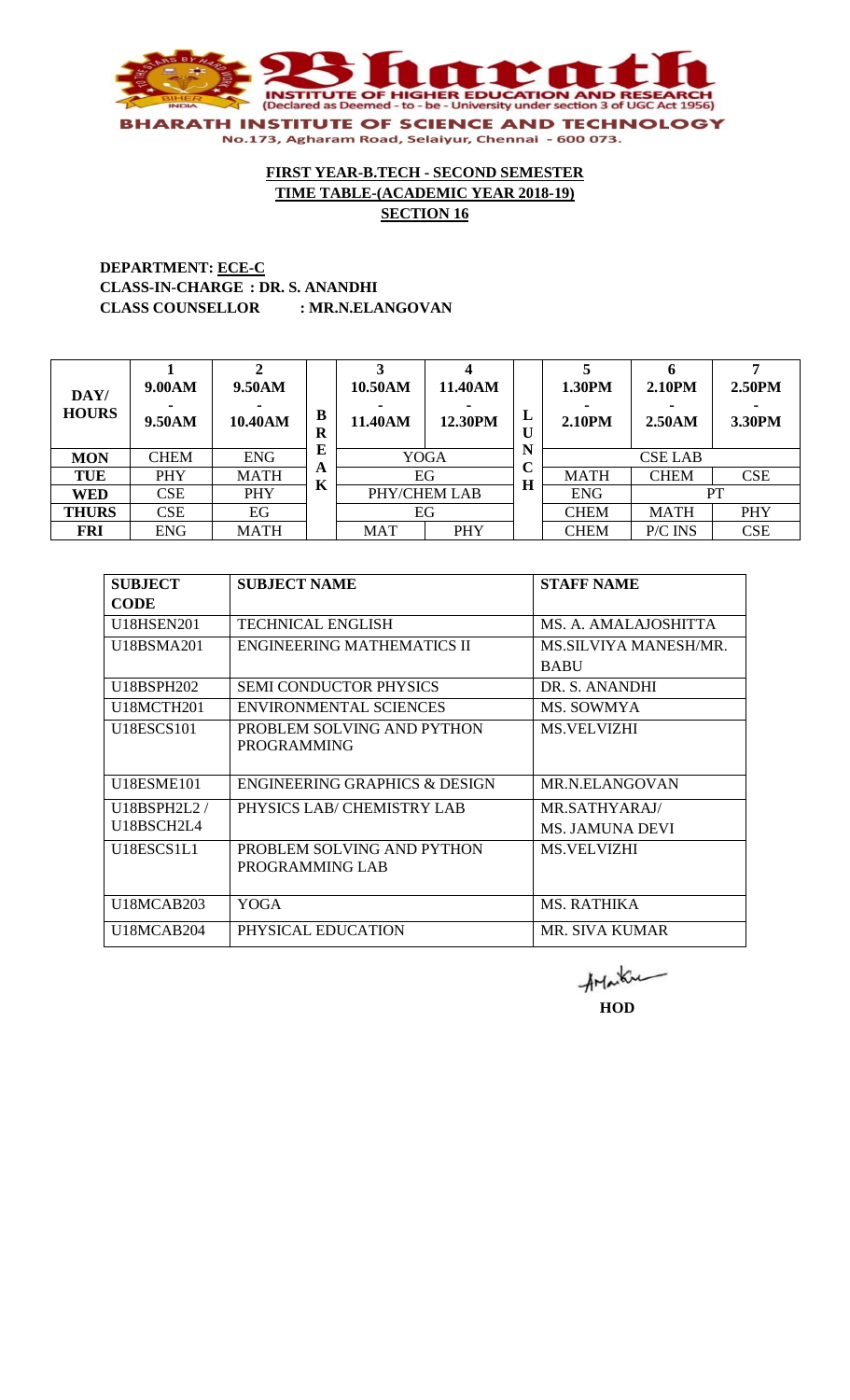

**DEPARTMENT: ECE-D CLASS-IN-CHARGE : DR. E. THIRUMAL CLASS COUNSELLOR : MS. KALAIVANI. E**

| DAY/<br><b>HOURS</b> | 9.00AM<br>9.50AM | 9.50AM<br>10.40AM | B | 10.50AM<br>11.40AM | 11.40AM<br>12.30PM | L           | 1.30PM<br><b>2.10PM</b> | 2.10 <sub>PM</sub><br>2.50AM | 2.50PM<br>3.30PM |
|----------------------|------------------|-------------------|---|--------------------|--------------------|-------------|-------------------------|------------------------------|------------------|
| <b>MON</b>           |                  | EG                | R | EG                 | <b>MATH</b>        | U           | PHY                     | <b>CHEM</b>                  | <b>ENG</b>       |
| <b>TUE</b>           | <b>MATH</b>      | PHY               | E | <b>CSE</b>         | <b>CSE</b>         | N           |                         | PHY/CHEM LAB                 |                  |
| <b>WED</b>           |                  | EG                | A | <b>MATH</b>        | <b>CHEM</b>        | $\mathbf C$ |                         | <b>CSE LAB</b>               |                  |
| <b>THURS</b>         | <b>PHY</b>       | <b>CHEM</b>       | K | <b>CSE</b>         | <b>MATH</b>        | $\mathbf H$ | <b>CSE</b>              |                              | PT               |
| <b>FRI</b>           |                  | YOGA              |   | <b>MATH</b>        | <b>ENG</b>         |             | <b>CHEM</b>             | PHY                          | <b>ENG</b>       |

| <b>SUBJECT</b>                      | <b>SUBJECT NAME</b>                      | <b>STAFF NAME</b>     |
|-------------------------------------|------------------------------------------|-----------------------|
| <b>CODE</b>                         |                                          |                       |
| <b>U18HSEN201</b>                   | <b>TECHNICAL ENGLISH</b>                 | <b>MS.P. SUMITHRA</b> |
| U18BSMA201                          | <b>ENGINEERING MATHEMATICS II</b>        | MS.PAVI/MR.           |
|                                     |                                          | <b>GOPIKRISHNA</b>    |
| U18BSPH202                          | <b>SEMI CONDUCTOR PHYSICS</b>            | DR. E. THIRUMAL       |
| U18MCTH201                          | ENVIRONMENTAL SCIENCES                   | MS. KALAIVANI. E      |
| <b>U18ESCS101</b>                   | PROBLEM SOLVING AND PYTHON               | <b>MS.NANDHINI</b>    |
|                                     | <b>PROGRAMMING</b>                       |                       |
|                                     |                                          |                       |
| <b>U18ESME101</b>                   | <b>ENGINEERING GRAPHICS &amp; DESIGN</b> | <b>MRS. MEENAKSHI</b> |
| U18BSPH2L2/                         | PHYSICS LAB/ CHEMISTRY LAB               | MR. SENTHILKUMAR. K/  |
| U18BSCH2L4                          |                                          | <b>MS. THENMOZHI</b>  |
| U18ESCS1L1                          | PROBLEM SOLVING AND PYTHON               | <b>MS.NANDHINI</b>    |
|                                     | PROGRAMMING LAB                          |                       |
|                                     |                                          |                       |
| <b>U18MCAB203</b>                   | <b>YOGA</b>                              | <b>MS. SUMATHI</b>    |
| U <sub>18</sub> MCAB <sub>204</sub> | PHYSICAL EDUCATION                       | MR. SIVA KUMAR        |

AMarku **HOD**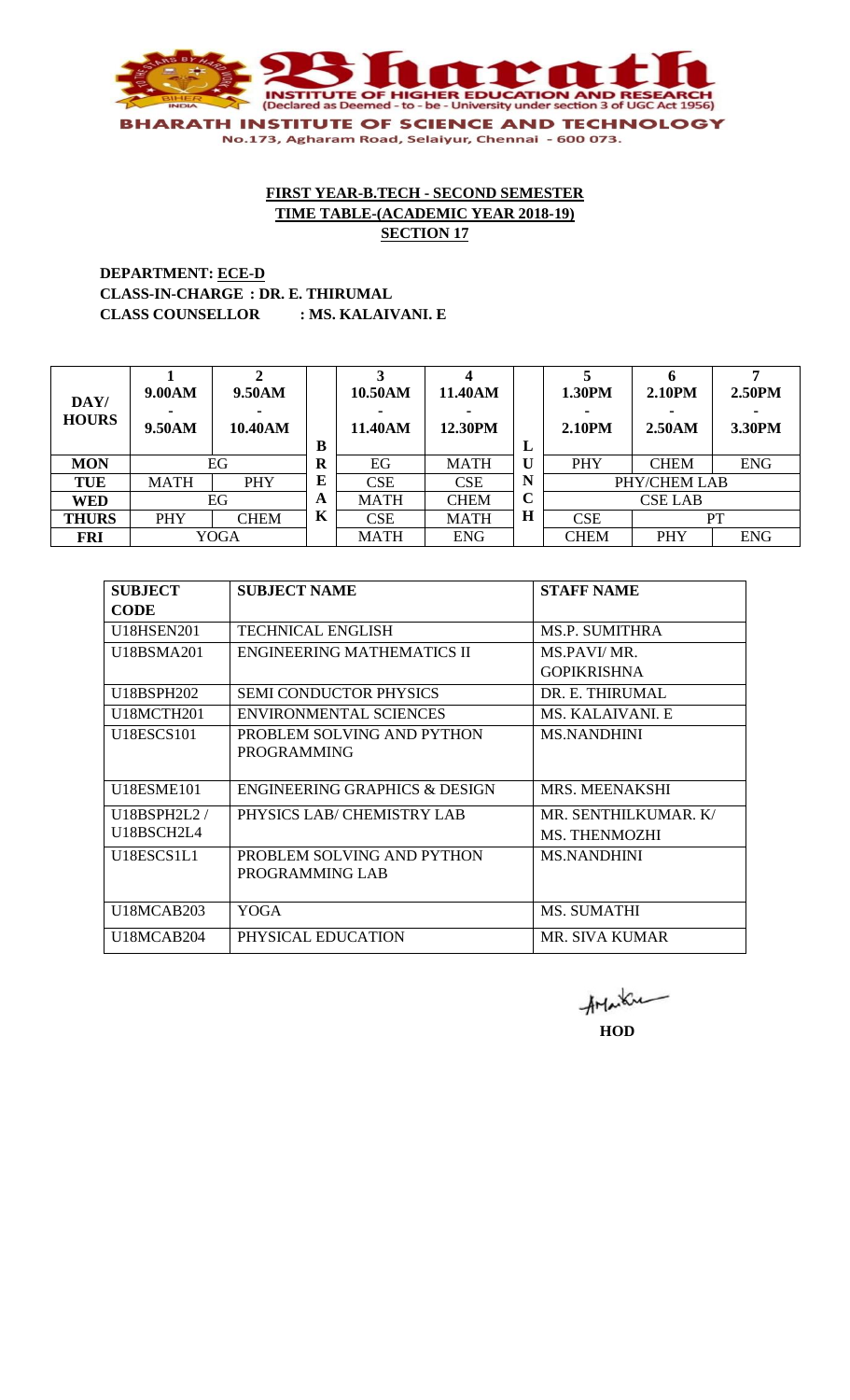

#### **DEPARTMENT: ECE-E CLASS-IN-CHARGE : DR. S.P. VIJAYA RAGAVAN CLASS COUNSELLOR : MS. DIVYA**

| DAY/<br><b>HOURS</b> | 9.00AM<br>9.50AM | 9.50AM<br>10.40AM | B        | 10.50AM<br>11.40AM        | 11.40AM<br>12.30PM | L           | 1.30PM<br>$2.10$ PM | 2.10PM<br>2.50AM          | 2.50PM<br>3.30PM |
|----------------------|------------------|-------------------|----------|---------------------------|--------------------|-------------|---------------------|---------------------------|------------------|
| <b>MON</b>           | <b>CSE</b>       | <b>ENG</b>        | $\bf{R}$ | <b>CHEM</b>               | <b>PHY</b>         | U           |                     | PHY/CHEM LAB              |                  |
| <b>TUE</b>           | <b>CSE</b>       | PHY               | E        | <b>MATH</b>               | <b>CHEM</b>        | N           |                     | <b>CSE LAB</b>            |                  |
| <b>WED</b>           |                  | EG                | A        | EG                        | <b>CSE</b>         | $\mathbf C$ | <b>ENG</b>          | <b>CSE</b><br><b>MATH</b> |                  |
| <b>THURS</b>         |                  | EG                | K        | <b>PHY</b><br><b>CHEM</b> |                    | H           | <b>MATH</b>         |                           | <b>YOGA</b>      |
| <b>FRI</b>           | <b>PHY</b>       | <b>MATH</b>       |          |                           | PT                 |             | <b>ENG</b>          | MATH                      | <b>CHEM</b>      |

| <b>SUBJECT</b>                      | <b>SUBJECT NAME</b>           | <b>STAFF NAME</b>         |
|-------------------------------------|-------------------------------|---------------------------|
| <b>CODE</b>                         |                               |                           |
| <b>U18HSEN201</b>                   | <b>TECHNICAL ENGLISH</b>      | <b>MS.S. LALITHA</b>      |
| U18BSMA201                          | ENGINEERING MATHEMATICS II    | <b>MS.K. KARUNAGARAN/</b> |
|                                     |                               | <b>MRS. MYLVIZHI</b>      |
| U18BSPH202                          | <b>SEMI CONDUCTOR PHYSICS</b> | DR. S.P. VIJAYA RAGAVAN   |
| U18MCTH201                          | <b>ENVIRONMENTAL SCIENCES</b> | MS. R. SIVASANKAR         |
| <b>U18ESCS101</b>                   | PROBLEM SOLVING AND PYTHON    | <b>MS.SELVAPRIYA</b>      |
|                                     | <b>PROGRAMMING</b>            |                           |
|                                     |                               |                           |
| U18ESME101                          | ENGINEERING GRAPHICS & DESIGN | MR. R. PRABU              |
| U18BSPH2L2/                         | PHYSICS LAB/ CHEMISTRY LAB    | MR. K. SARAVANAN/         |
| U18BSCH2L4                          |                               | <b>MS THAMARAI</b>        |
| U18ESCS1L1                          | PROBLEM SOLVING AND PYTHON    | <b>MS.SELVAPRIYA</b>      |
|                                     | PROGRAMMING LAB               |                           |
|                                     |                               |                           |
| U <sub>18</sub> MCAB <sub>203</sub> | YOGA                          | MS. DIVYA                 |
| U18MCAB204                          | PHYSICAL EDUCATION            | MR. SIVA KUMAR            |

AMarku **HOD**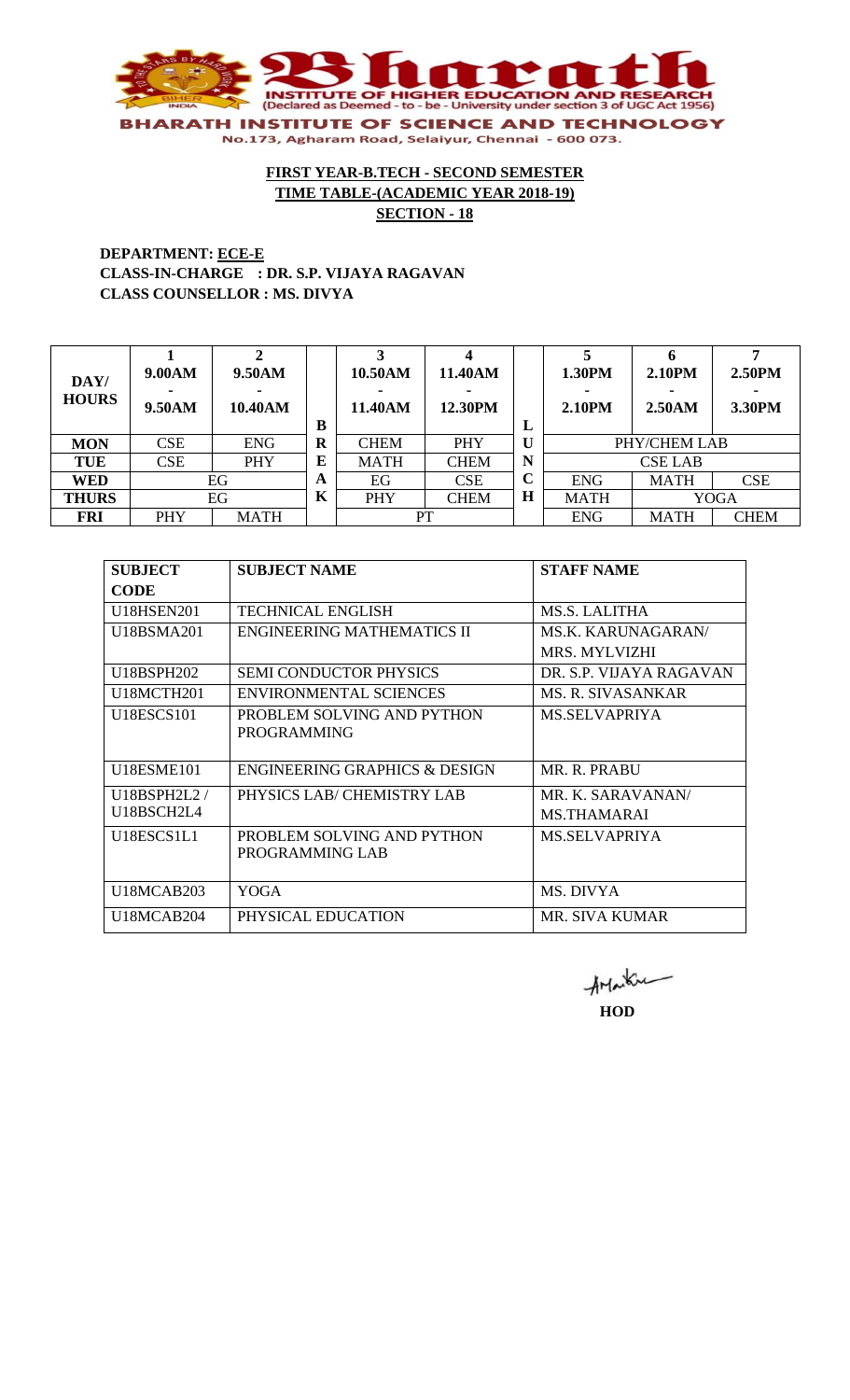

**DEPARTMENT: ECE-F CLASS-IN-CHARGE : MR. ILAMPOORANAM CLASS COUNSELLOR : MS.N. SHAKTHI**

| DAY/<br><b>HOURS</b> | 9.00AM<br>9.50AM | 9.50AM<br>10.40AM |        | 10.50AM<br>11.40AM | 11.40AM<br>12.30PM |                  | 1.30PM<br>2.10PM | <b>2.10PM</b><br>2.50AM | 2.50PM<br>3.30PM |
|----------------------|------------------|-------------------|--------|--------------------|--------------------|------------------|------------------|-------------------------|------------------|
| <b>MON</b>           | <b>ENG</b>       | <b>CSE</b>        | В      | <b>MATH</b>        | <b>CHEM</b>        | L                |                  | <b>CSE LAB</b>          |                  |
| TUE                  |                  | EG                | R      | <b>ENG</b>         | <b>MATH</b>        | U                | <b>CHEM</b>      | <b>CSE</b>              | <b>PHY</b>       |
| <b>WED</b>           | <b>CSE</b>       | PHY/CHEM<br>LAB   | Е<br>A | PHY/CHEM LAB       |                    | N<br>$\mathbf C$ | <b>PHY</b>       | PT                      |                  |
| <b>THURS</b>         | <b>CHEM</b>      | PHY               | K      |                    | <b>YOGA</b>        | H                | <b>MATH</b>      | <b>MATH</b>             | <b>ENG</b>       |
| <b>FRI</b>           |                  | EG                |        | EG                 | <b>CSE</b>         |                  | <b>CHEM</b>      | PHY                     | <b>MATH</b>      |

| <b>SUBJECT</b>    | <b>SUBJECT NAME</b>                      | <b>STAFF NAME</b>           |
|-------------------|------------------------------------------|-----------------------------|
| <b>CODE</b>       |                                          |                             |
| <b>U18HSEN201</b> | <b>TECHNICAL ENGLISH</b>                 | <b>MS.N. SHAKTHI</b>        |
| U18BSMA201        | ENGINEERING MATHEMATICS II               | <b>MS.THAMIZHARASI/ MR.</b> |
|                   |                                          | <b>SARAVANAN</b>            |
| U18BSPH202        | <b>SEMI CONDUCTOR PHYSICS</b>            | <b>MR. ILAMPOORANAM</b>     |
| U18MCTH201        | <b>ENVIRONMENTAL SCIENCES</b>            | MRS.MAHALAKSHMI             |
| <b>U18ESCS101</b> | PROBLEM SOLVING AND PYTHON               | <b>MS.AMUTHA</b>            |
|                   | <b>PROGRAMMING</b>                       |                             |
|                   |                                          |                             |
| <b>U18ESME101</b> | <b>ENGINEERING GRAPHICS &amp; DESIGN</b> | MS. N. KRIPA                |
| U18BSPH2L2/       | PHYSICS LAB/ CHEMISTRY LAB               | <b>MR. SUBRAMANI/</b>       |
| U18BSCH2L4        |                                          | MRS.MAHALAKSHMI             |
| U18ESCS1L1        | PROBLEM SOLVING AND PYTHON               | <b>MS.AMUTHA</b>            |
|                   | PROGRAMMING LAB                          |                             |
|                   |                                          |                             |
| <b>U18MCAB203</b> | YOGA                                     | <b>MS. MAHALAKSHMI</b>      |
| U18MCAB204        | PHYSICAL EDUCATION                       | MR. SIVA KUMAR              |

AMarku **HOD**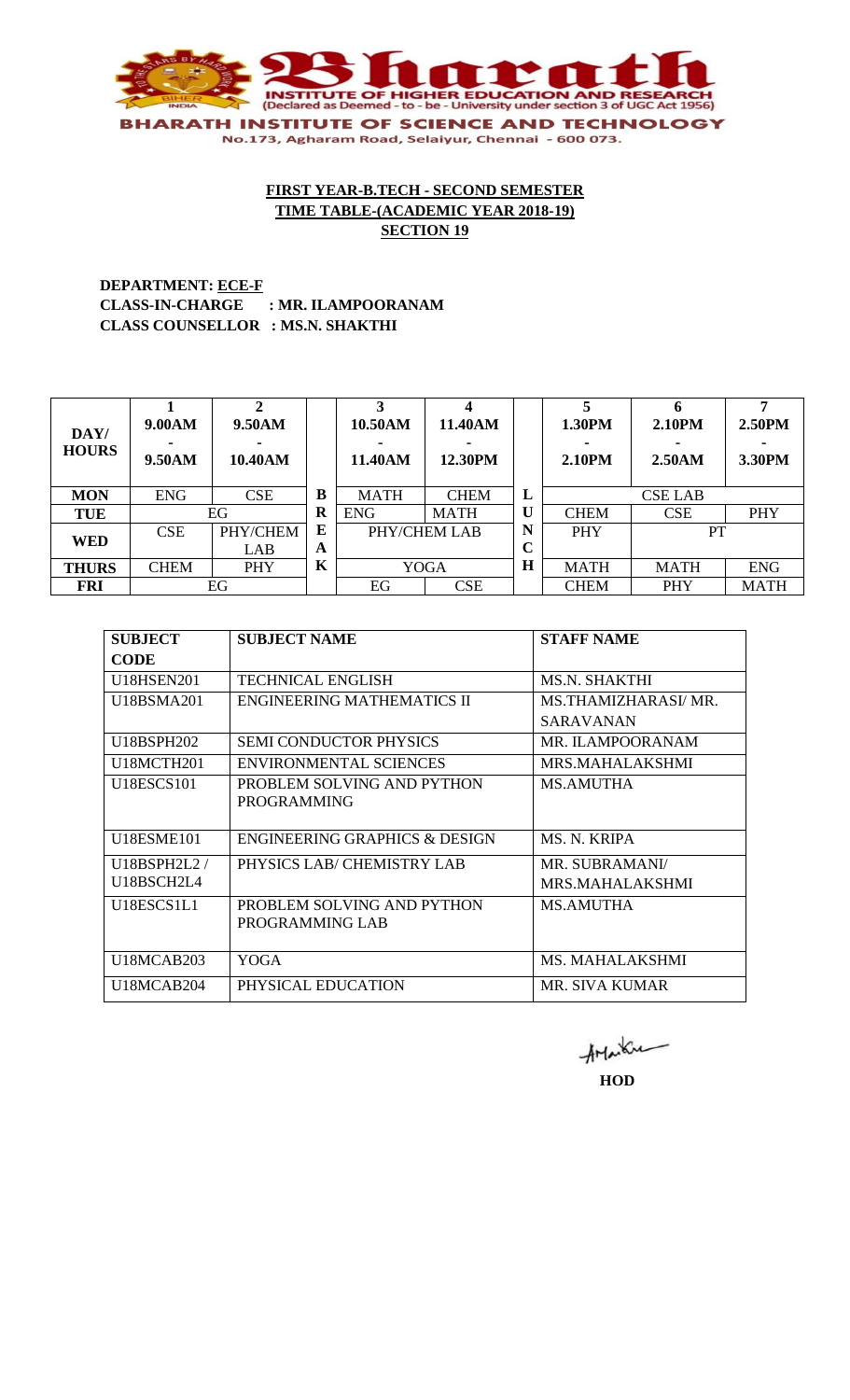

**DEPARTMENT: ECE-G CLASS-IN-CHARGE : MRS. BERYL CLASS COUNSELLOR : MS. J. BRINDHA DEVI**

| DAY/<br><b>HOURS</b> | 9.00AM<br>9.50AM | 9.50AM<br>10.40AM | B<br>R | 10.50AM<br>11.40AM | 11.40AM<br>12.30PM | L<br>υ       | 1.30PM<br>2.10 <sub>PM</sub> | 2.10PM<br>2.50AM | 2.50PM<br>3.30PM |
|----------------------|------------------|-------------------|--------|--------------------|--------------------|--------------|------------------------------|------------------|------------------|
| <b>MON</b>           |                  | <b>YOGA</b>       | E      | <b>MATH</b>        | <b>ENG</b>         | N            | <b>CHEM</b>                  | PHY              | <b>CSE</b>       |
| TUE                  |                  | EG                | A<br>K | PHY                | <b>CHEM</b>        | ╰<br>$\bf H$ | <b>PHY</b>                   | <b>MATH</b>      | P/C INS          |
| <b>WED</b>           | PHY/CHEM LAB     |                   |        | <b>MATH</b>        | <b>ENG</b>         |              | <b>CHEM</b>                  |                  | PT               |
| <b>THURS</b>         |                  | EG                |        | <b>CHEM</b>        | <b>PHY</b>         |              | <b>MATH</b>                  | <b>CSE</b>       | EG               |
| <b>FRI</b>           |                  | <b>CSE LAB</b>    |        | <b>CSE LAB</b>     | <b>CSE</b>         |              | <b>CSE</b>                   | <b>MATH</b>      | <b>ENG</b>       |

| <b>SUBJECT</b>    | <b>SUBJECT NAME</b>                              | <b>STAFF NAME</b>             |
|-------------------|--------------------------------------------------|-------------------------------|
| <b>CODE</b>       |                                                  |                               |
| <b>U18HSEN201</b> | <b>TECHNICAL ENGLISH</b>                         | <b>MS.R ELIZABETH KAVITHA</b> |
| U18BSMA201        | <b>ENGINEERING MATHEMATICS II</b>                | MS.J.AISHWARYA/MR.            |
|                   |                                                  | JAYASELVAM                    |
| U18BSPH202        | <b>SEMI CONDUCTOR PHYSICS</b>                    | <b>MS. KALYANI</b>            |
| U18MCTH201        | ENVIRONMENTAL SCIENCES                           | <b>MS.THAMARAI</b>            |
| <b>U18ESCS101</b> | PROBLEM SOLVING AND PYTHON<br><b>PROGRAMMING</b> | MR. SIVARAMAN                 |
| U18ESME101        | <b>ENGINEERING GRAPHICS &amp; DESIGN</b>         | MS. N. KRIPA                  |
| U18BSPH2L2/       | PHYSICS LAB/ CHEMISTRY LAB                       | MS. NANDHINI.A/               |
| U18BSCH2L4        |                                                  | MS. R. SIVASANKAR             |
| U18ESCS1L1        | PROBLEM SOLVING AND PYTHON<br>PROGRAMMING LAB    | MR. SIVARAMAN                 |
| <b>U18MCAB203</b> | YOGA                                             | <b>MS. J. BRINDHA DEVI</b>    |
| U18MCAB204        | PHYSICAL EDUCATION                               | <b>MR. SIVA KUMAR</b>         |

AMarku

**HOD**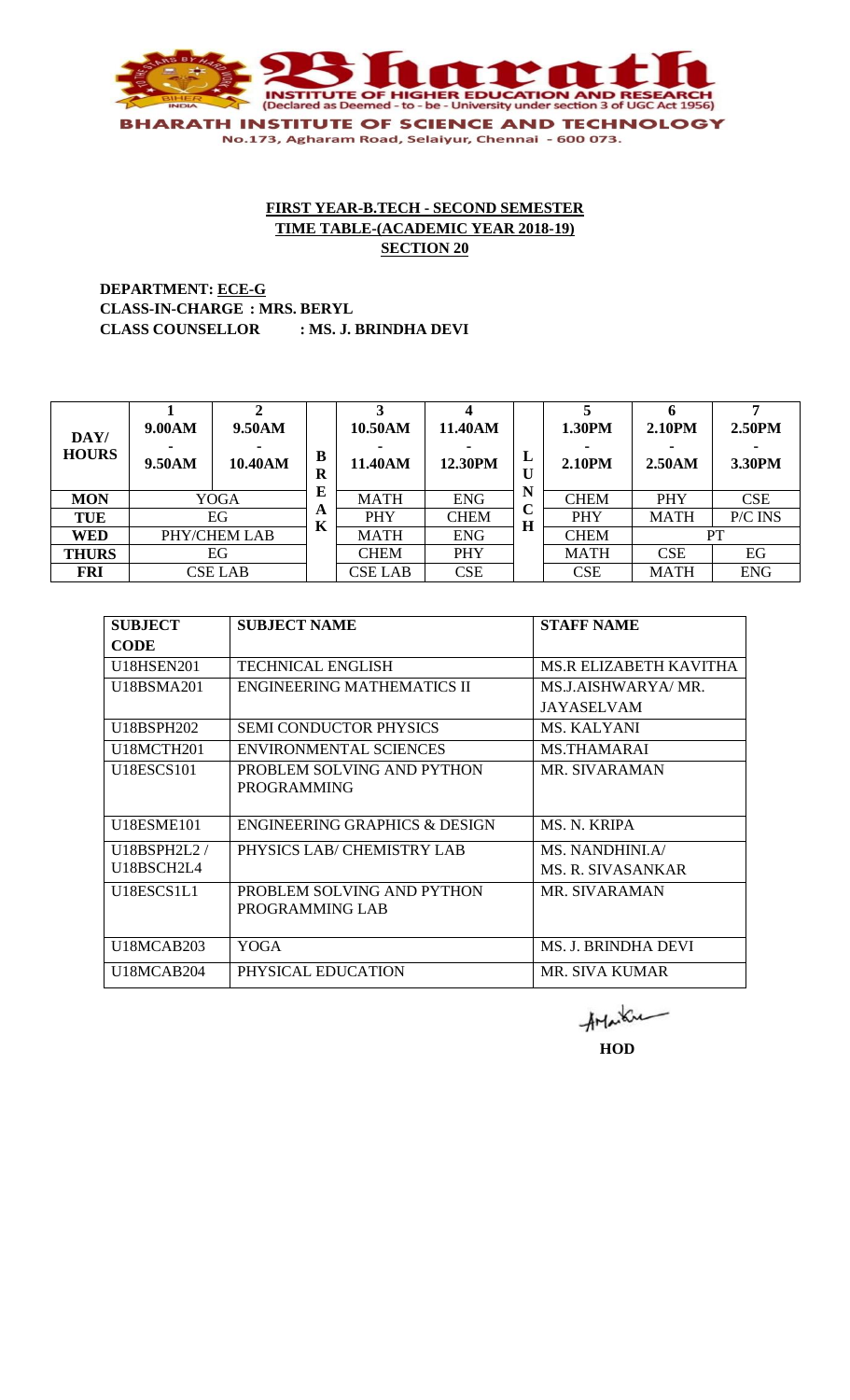

#### **DEPARTMENT: ECE-H CLASS-IN-CHARGE : MRS. MEENAKSHI CLASS COUNSELLOR : MS. JOTHILAKSHMI**

| DAY/<br><b>HOURS</b> | 9.00AM<br>9.50AM | 9.50AM<br>10.40AM | B<br>R | 10.50AM<br>11.40AM | 11.40AM<br>12.30PM |   | 1.30PM<br><b>2.10PM</b> | 2.10PM<br>2.50AM | 2.50PM<br>3.30PM |
|----------------------|------------------|-------------------|--------|--------------------|--------------------|---|-------------------------|------------------|------------------|
| <b>MON</b>           |                  | PHY/CHEM LAB      | E      | <b>CSE</b>         | <b>CHEM</b>        | N | PHY                     | <b>MATH</b>      | <b>CHEM</b>      |
| <b>TUE</b>           |                  | <b>YOGA</b>       | A      | <b>MAT</b>         | ENG                | C | <b>ENG</b>              | <b>CSE</b>       | <b>PHY</b>       |
| WED                  | <b>PHY</b>       | EG                | K      |                    | EG                 | Н | <b>MATH</b>             | <b>MATH</b>      | P/C INS          |
| <b>THURS</b>         | <b>MATH</b>      | <b>CHEM</b>       |        | EG                 |                    |   | <b>ENG</b>              | <b>PHY</b>       | <b>CSE</b>       |
| <b>FRI</b>           |                  | <b>CSE LAB</b>    |        | <b>CSE LAB</b>     | <b>CSE</b>         |   | <b>CHEM</b>             |                  | PT               |

| <b>SUBJECT</b>                      | <b>SUBJECT NAME</b>                      | <b>STAFF NAME</b>       |
|-------------------------------------|------------------------------------------|-------------------------|
| <b>CODE</b>                         |                                          |                         |
| <b>U18HSEN201</b>                   | <b>TECHNICAL ENGLISH</b>                 | <b>MS.S.SUBATHRA</b>    |
| U18BSMA201                          | <b>ENGINEERING MATHEMATICS II</b>        | MR. B.                  |
|                                     |                                          | SUNDARAPANDIYAN/MRS.    |
|                                     |                                          | <b>GOKULAKSHMI</b>      |
| U18BSPH202                          | <b>SEMI CONDUCTOR PHYSICS</b>            | MS. SHYLAJA             |
| <b>U18MCTH201</b>                   | ENVIRONMENTAL SCIENCES                   | <b>MS. THENMOZHI</b>    |
| <b>U18ESCS101</b>                   | PROBLEM SOLVING AND PYTHON               | MR. SIVARAMAN           |
|                                     | <b>PROGRAMMING</b>                       |                         |
|                                     |                                          |                         |
| <b>U18ESME101</b>                   | <b>ENGINEERING GRAPHICS &amp; DESIGN</b> | <b>MRS. MEENAKSHI</b>   |
| U18BSPH2L2/                         | PHYSICS LAB/ CHEMISTRY LAB               | MRS.KANCHANA/           |
| U18BSCH2L4                          |                                          | MS. KALAIVANI. E        |
| U18ESCS1L1                          | PROBLEM SOLVING AND PYTHON               | MR. SIVARAMAN           |
|                                     | PROGRAMMING LAB                          |                         |
|                                     |                                          |                         |
| U <sub>18</sub> MCAB <sub>203</sub> | YOGA                                     | <b>MS. JOTHILAKSHMI</b> |
| U <sub>18</sub> MCAB <sub>204</sub> | PHYSICAL EDUCATION                       | <b>MR. SIVA KUMAR</b>   |

AMarku **HOD**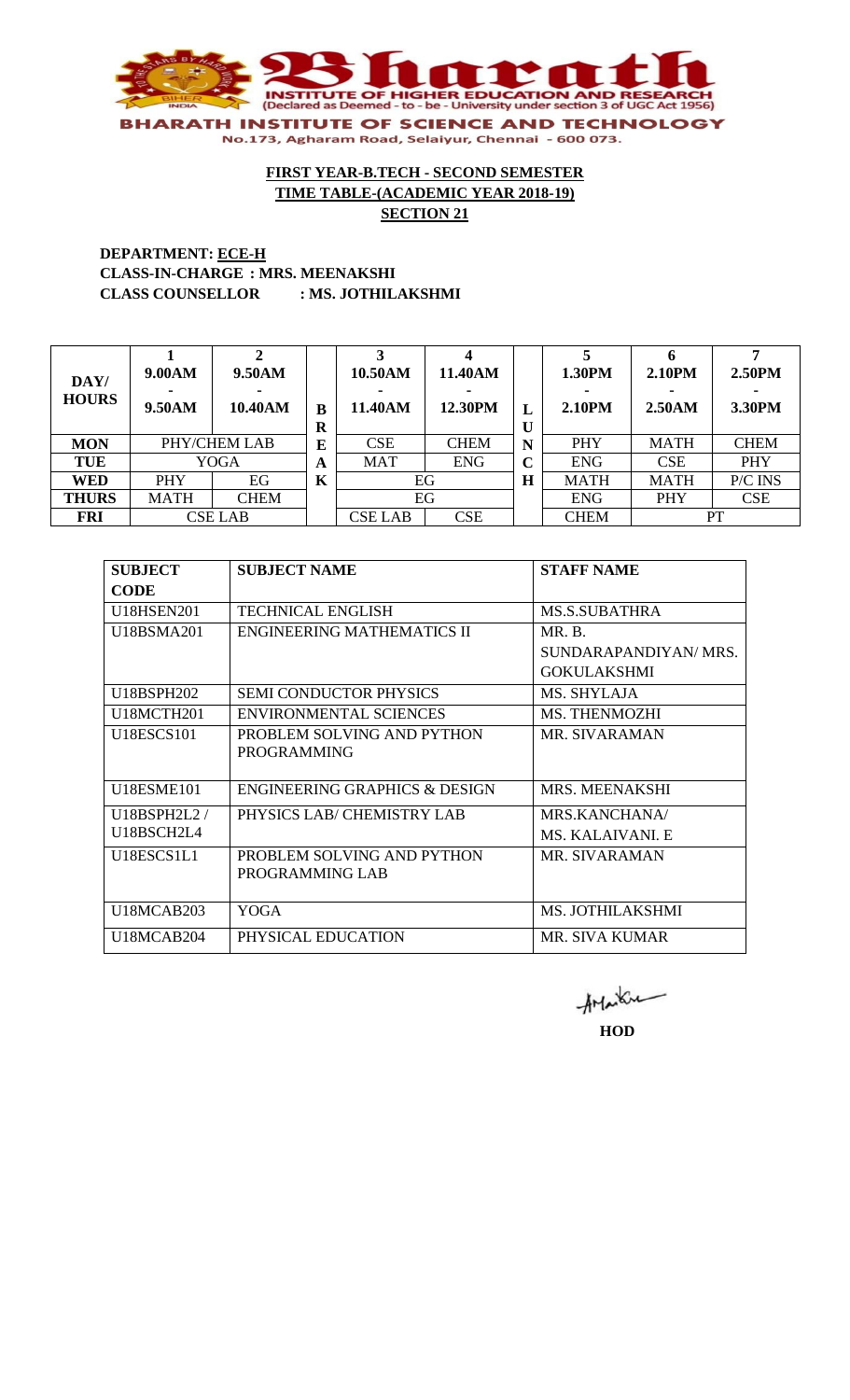

No.173, Agharam Road, Selaiyur, Chennai - 600 073.

## **DEPARTMENT: BIO MED CLASS-IN-CHARGE : MR. ARUN CLASS COUNSELLOR : MS. JEYAPRIYA**

| DAY/<br><b>HOURS</b> | 9.00AM<br>9.50AM | 9.50AM<br>10.40AM | B           | 10.50AM<br>11.40AM            | 11.40AM<br>12.30PM | L                 | 1.30PM<br>2.10PM | 2.10PM<br>2.50AM | 2.50PM<br>3.30PM |
|----------------------|------------------|-------------------|-------------|-------------------------------|--------------------|-------------------|------------------|------------------|------------------|
| <b>MON</b>           |                  | <b>CSE LAB</b>    | $\mathbf R$ | <b>MATH</b><br><b>CSE LAB</b> |                    | U                 | <b>ENG</b>       | PHY              | <b>CHEM</b>      |
| <b>TUE</b>           | <b>MATH</b>      | EG                | E           |                               | EG                 | N<br>$\mathbf{r}$ | PHY              | <b>CSE</b>       | <b>MATH</b>      |
| <b>WED</b>           |                  | <b>YOGA</b>       | A<br>K      | <b>CSE</b>                    | <b>ENG</b>         |                   | <b>CHEM</b>      | <b>PHY</b>       | <b>CSE</b>       |
| <b>THURS</b>         | <b>CHEM</b>      | PHY/CHEM          |             | PHY/CHEM LAB                  |                    | $\bf H$           | <b>CSE</b>       | <b>MATH</b>      | <b>ENG</b>       |
|                      |                  | LAB               |             |                               |                    |                   |                  |                  |                  |
| <b>FRI</b>           | <b>PHY</b>       | <b>MATH</b>       |             |                               | EG                 |                   | PT               |                  | <b>CHEM</b>      |

| <b>SUBJECT</b>    | <b>SUBJECT NAME</b>               | <b>STAFF NAME</b>      |
|-------------------|-----------------------------------|------------------------|
| <b>CODE</b>       |                                   |                        |
| U18HSEN201        | <b>TECHNICAL ENGLISH</b>          | MR.V.C.JAIN            |
| U18BSMA201        | <b>ENGINEERING MATHEMATICS II</b> | MS. S. PRIYANKA/MR.    |
|                   |                                   | <b>JANAKIRAMAN</b>     |
| <b>U18BSPH202</b> | <b>SEMI CONDUCTOR PHYSICS</b>     | <b>MRS. SANTHI</b>     |
| U18MCTH201        | <b>ENVIRONMENTAL SCIENCES</b>     | <b>MS. JAMUNA DEVI</b> |
| <b>U18ESCS101</b> | PROBLEM SOLVING AND PYTHON        | MRS. JEYAPRIYA         |
|                   | <b>PROGRAMMING</b>                |                        |
|                   |                                   |                        |
| U18ESME101        | ENGINEERING GRAPHICS & DESIGN     | <b>MR.R.ARUN</b>       |
| U18BSPH2L2/       | PHYSICS LAB/ CHEMISTRY LAB        | MRS. AISHWARYA/MS.     |
| U18BSCH2L4        |                                   | <b>SOWMYA</b>          |
| U18ESCS1L1        | PROBLEM SOLVING AND PYTHON        | MRS. JEYAPRIYA         |
|                   | PROGRAMMING LAB                   |                        |
|                   |                                   |                        |
| U18MCAB203        | <b>YOGA</b>                       | MR. PRABUDEVA          |
| U18MCAB204        | PHYSICAL EDUCATION                | MR. SIVA KUMAR         |

AMarku

**HOD**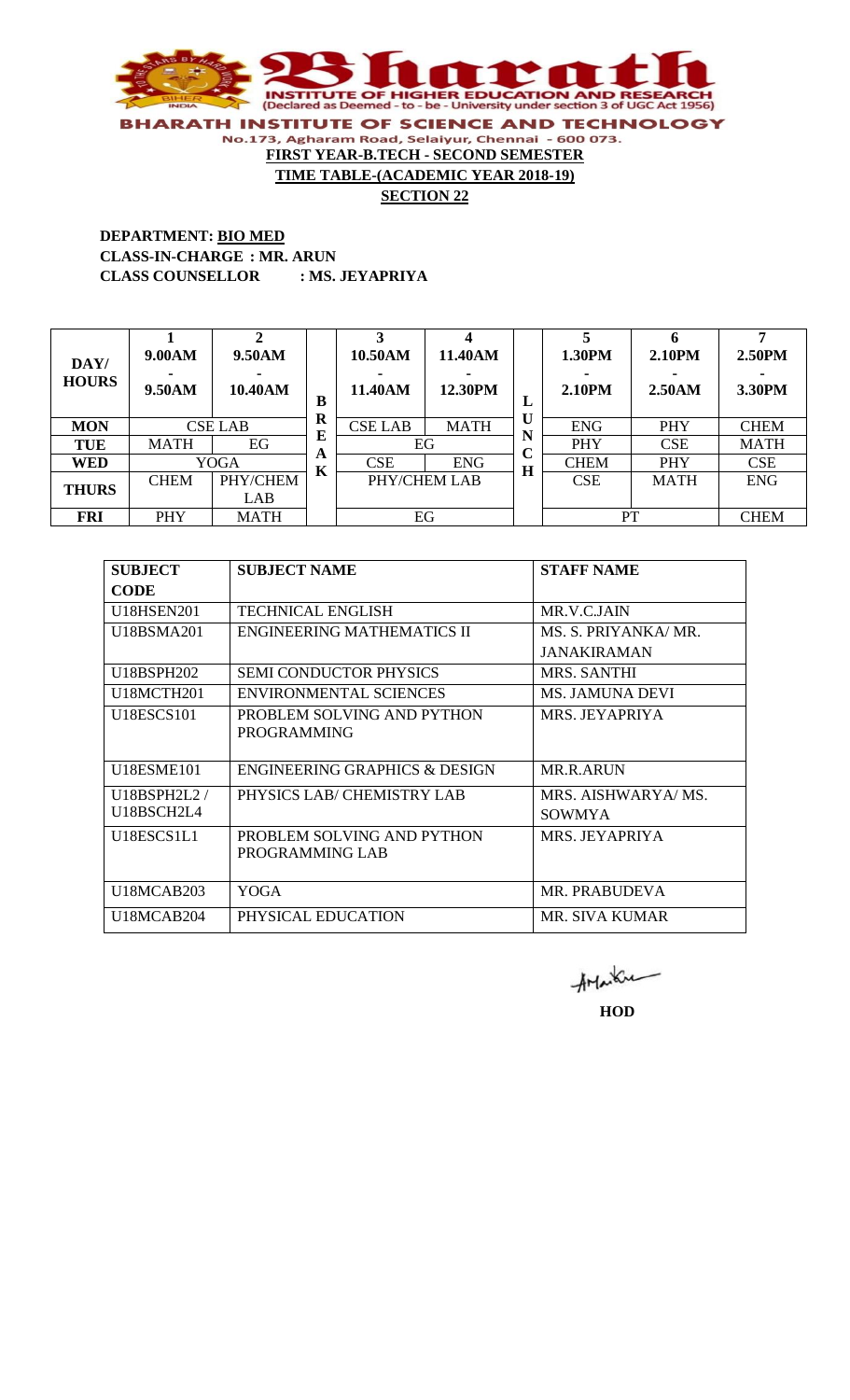

## **DEPARTMENT: MECH-A CLASS-IN-CHARGE : DR. F. EMERSON SOLOMON**

**CLASS COUNSELLOR : MS.D.THILAGAM**

| DAY/<br><b>HOURS</b> | 9.00AM<br>9.50AM | 9.50AM<br>10.40AM | B<br>R | 10.50AM<br>11.40AM | 11.40AM<br>12.30PM | ப<br>U                 | 1.30PM<br>2.10PM | <b>2.10PM</b><br>2.50AM | 2.50PM<br>3.30PM |
|----------------------|------------------|-------------------|--------|--------------------|--------------------|------------------------|------------------|-------------------------|------------------|
| <b>MON</b>           |                  | WS                | E      | WS                 | PHY                | N<br>$\mathbf{\Omega}$ | <b>MATH</b>      | <b>EEE</b>              | <b>BIO</b>       |
| <b>TUE</b>           |                  | PHY/CHEM LAB      | A<br>K |                    | <b>YOGA</b>        | ◡<br>H                 | <b>MATH</b>      | <b>CHEM</b>             | <b>EEE</b>       |
| <b>WED</b>           | <b>ENG</b>       | <b>PHY</b>        |        | <b>CHEM</b>        | <b>MATH</b>        |                        | <b>BIO</b>       | WS                      |                  |
| <b>THURS</b>         | <b>BIO</b>       | <b>PHY</b>        |        | <b>MATH</b>        | <b>EEE</b>         |                        | <b>CHEM</b>      | <b>ENG</b>              | P/C INS          |
| <b>FRI</b>           | <b>CHEM</b>      | <b>MATH</b>       |        | PHY                | <b>ENG</b>         |                        |                  | <b>EEE LAB</b>          |                  |

| <b>SUBJECT</b>    | <b>SUBJECT NAME</b>                       | <b>STAFF NAME</b>        |
|-------------------|-------------------------------------------|--------------------------|
| <b>CODE</b>       |                                           |                          |
| <b>U18HSEN201</b> | <b>TECHNICAL ENGLISH</b>                  | <b>MS.D.THILAGAM</b>     |
| U18BSMA201        | <b>ENGINEERING MATHEMATICS II</b>         | MS. D. RAJAKALI/ MR.     |
|                   |                                           | RAMESH KANNAN            |
| U18BSPH202        | <b>INTRODUCTION TO MECHANICS</b>          | MRS. ARTHI KANNAN        |
| U18MCTH201        | <b>ENVIRONMENTAL SCIENCES</b>             | MR. SATHISH KANNAN       |
| U18BSBT201        | <b>BIOLOGY FOR ENGINEERS</b>              | DR. F. EMERSON SOLOMON   |
|                   |                                           |                          |
|                   |                                           |                          |
| <b>U18ESEE101</b> | <b>BASIC ELECTRICAL &amp; ELECTRONICS</b> | DR. E. KANNIGA           |
|                   | <b>ENGINEERING</b>                        |                          |
| U18BSPH2L2 /      | PHYSICS LAB/ CHEMISTRY LAB                | MRS. VIJAYALAKSHMI/      |
| U18BSCH2L4        |                                           | DR. CHANDRABOSE          |
| U18ESME1L2        | WORKSHOP/MANUFACTURING                    | MR.SATHISH KUMAR/        |
|                   | PRACTICES LABORATORY                      | MR. K. VENKATRAMAN       |
|                   |                                           |                          |
| U18ESEE1L3        | <b>BASIC ELECTRICAL &amp; ELECTRONICS</b> | <b>MS.V.SHERYLNIVYA/</b> |
|                   | <b>ENGINEERING LABORATORY</b>             | MS.G.JEYALAKSHMI         |
| <b>U18MCAB203</b> | YOGA                                      | MS. M. MEENAA KUMARI     |

AMarku

**HOD**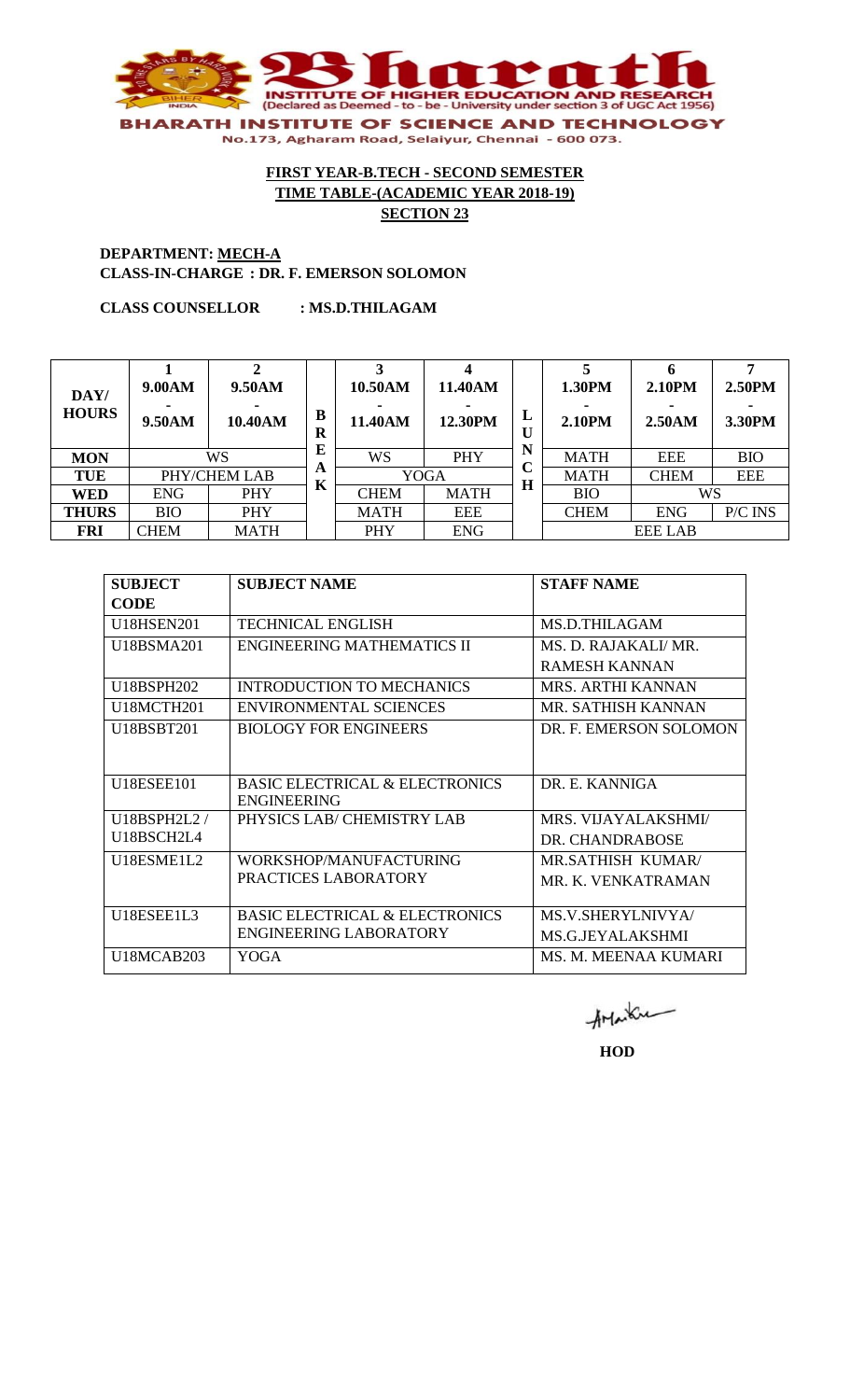

No.173, Agharam Road, Selaiyur, Chennai - 600 073. **FIRST YEAR-B.TECH - SECOND SEMESTER TIME TABLE-(ACADEMIC YEAR 2018-19)**

**SECTION 24**

#### **DEPARTMENT: MECH-B CLASS-IN-CHARGE : DR. K. BALASUBRAMANIAN CLASS COUNSELLOR : MR. S. BALAJI**

| DAY/<br><b>HOURS</b> | 9.00AM<br>9.50AM | 9.50AM<br>10.40AM | B<br>R            | 10.50AM<br>11.40AM | 11.40AM<br>12.30PM | ப<br>U           | 1.30PM<br>2.10PM | 2.10PM<br>2.50AM | 2.50PM<br>3.30PM |
|----------------------|------------------|-------------------|-------------------|--------------------|--------------------|------------------|------------------|------------------|------------------|
| <b>MON</b>           | <b>MATH</b>      | <b>BIO</b>        | E                 | <b>PHY</b>         | <b>CHEM</b>        | N<br>$\mathbf C$ | <b>EEE</b>       | <b>MATH</b>      | <b>ENG</b>       |
| <b>TUE</b>           |                  | <b>YOGA</b>       | A<br>$\mathbf{r}$ | <b>CHEM</b>        | <b>BIO</b>         | ◡<br>H           | PHY              | <b>MATH</b>      | <b>EEE</b>       |
| <b>WED</b>           | <b>ENG</b>       | WS                | A                 |                    | WS                 |                  | <b>WS</b>        | <b>PHY</b>       | <b>MATH</b>      |
| <b>THURS</b>         | <b>ENG</b>       | <b>BIO</b>        |                   | <b>WS</b>          | <b>CHEM</b>        |                  |                  | <b>EEE LAB</b>   |                  |
| <b>FRI</b>           | <b>MATH</b>      | <b>CHEM</b>       |                   | <b>EEE</b>         | PHY                |                  |                  | PHY/CHEM LAB     |                  |

| <b>SUBJECT</b>    | <b>SUBJECT NAME</b>                       | <b>STAFF NAME</b>         |
|-------------------|-------------------------------------------|---------------------------|
| <b>CODE</b>       |                                           |                           |
| <b>U18HSEN201</b> | <b>TECHNICAL ENGLISH</b>                  | <b>MS.A.ANNIE CHRISTY</b> |
| U18BSMA201        | <b>ENGINEERING MATHEMATICS II</b>         | MS.W.FELCIA RAJAM/MR.     |
|                   |                                           | <b>PRASANNAN</b>          |
| U18BSPH202        | <b>INTRODUCTION TO MECHANICS</b>          | MR. ANANDHA KANNAN        |
| U18MCTH201        | <b>ENVIRONMENTAL SCIENCES</b>             | <b>MR. KUMAR</b>          |
| U18BSBT201        | <b>BIOLOGY FOR ENGINEERS</b>              | DR. MERINA PAUL DAS       |
|                   |                                           |                           |
| <b>U18ESEE101</b> | <b>BASIC ELECTRICAL &amp; ELECTRONICS</b> | DR. B. KARTHIK            |
|                   | <b>ENGINEERING</b>                        |                           |
| U18BSPH2L2/       | PHYSICS LAB/ CHEMISTRY LAB                | MR. ANANDHA KANNAN/       |
| U18BSCH2L4        |                                           | MS. KANNIKA               |
| U18ESME1L2        | WORKSHOP/MANUFACTURING                    | $DR$ . K.                 |
|                   | PRACTICES LABORATORY                      | BALASUBRAMANIAN/MS.       |
|                   |                                           | L. MARIA SUBASHINI        |
| U18ESEE1L3        | <b>BASIC ELECTRICAL &amp; ELECTRONICS</b> | <b>MS.D.PRASANNA/</b>     |
|                   | <b>ENGINEERING LABORATORY</b>             | MR. R.S. SIDHARTH RAJ     |
| <b>U18MCAB203</b> | YOGA                                      | MR. S. BALAJI             |
|                   |                                           |                           |

AMarku

**HOD**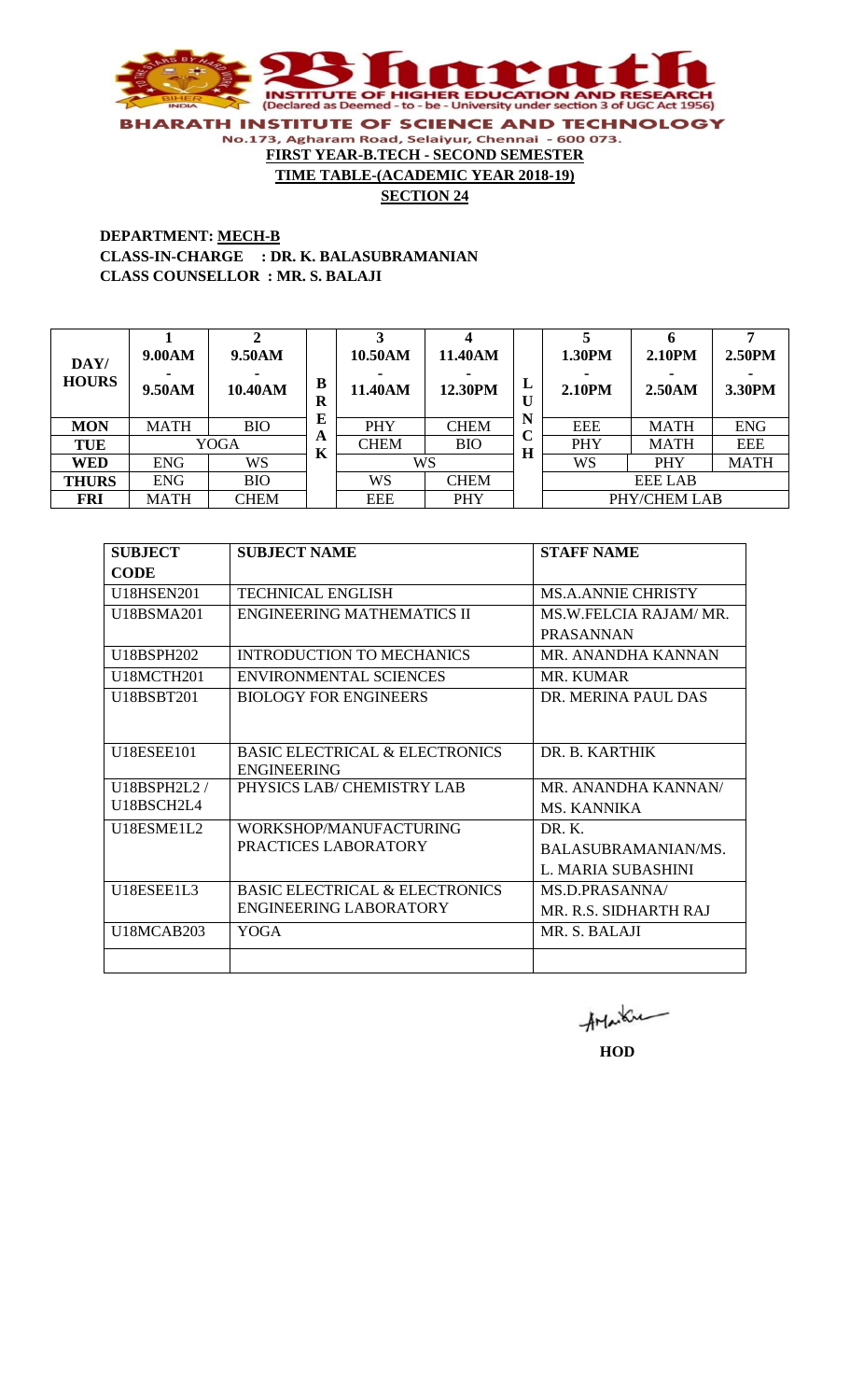

No.173, Agharam Road, Selaiyur, Chennai - 600 073.

#### **DEPARTMENT: MECH-C CLASS-IN-CHARGE : DR. S. ARULSELVI CLASS COUNSELLOR : MS. C.SHANTHINI**

| DAY/<br><b>HOURS</b> | 9.00AM<br>9.50AM | 9.50AM<br>10.40AM | B<br>$\bf R$ | 10.50AM<br>11.40AM | 11.40AM<br>12.30PM | ப<br>$\bf{U}$ | 1.30PM<br>2.10 <sub>PM</sub> | 2.10PM<br>2.50AM | 2.50PM<br>3.30PM |
|----------------------|------------------|-------------------|--------------|--------------------|--------------------|---------------|------------------------------|------------------|------------------|
| <b>MON</b>           | <b>PHY</b>       | <b>EEE</b>        | E            | <b>CHEM</b>        | <b>BIO</b>         | N<br>⌒        | <b>MATH</b>                  | <b>MATH</b>      | <b>ENG</b>       |
| <b>TUE</b>           | <b>CHEM</b>      | <b>ENG</b>        | A<br>K       |                    | PHY/CHEM LAB       | ◡<br>H        | <b>MATH</b>                  | <b>EEE</b>       | P/C INS          |
| <b>WED</b>           |                  | WS                |              | <b>WS</b>          | PHY                |               |                              | <b>EEE LAB</b>   |                  |
| <b>THURS</b>         | <b>MATH</b>      | <b>BIO</b>        |              |                    | <b>YOGA</b>        |               | <b>EEE</b>                   | PHY              | <b>CHEM</b>      |
| <b>FRI</b>           | <b>ENG</b>       | WS                |              | <b>WS</b>          | <b>CHEM</b>        |               | <b>BIO</b>                   | <b>MATH</b>      | PHY              |

| <b>SUBJECT</b>    | <b>SUBJECT NAME</b>                       | <b>STAFF NAME</b>         |
|-------------------|-------------------------------------------|---------------------------|
| <b>CODE</b>       |                                           |                           |
| <b>U18HSEN201</b> | <b>TECHNICAL ENGLISH</b>                  | MRS.B.JANUA SHERLY        |
| U18BSMA201        | ENGINEERING MATHEMATICS II                | MS. C.SHANTHINI/MR.       |
|                   |                                           | <b>PRASANNAN</b>          |
| <b>U18BSPH202</b> | <b>INTRODUCTION TO MECHANICS</b>          | MRS. VIJAYALAKSHMI        |
| U18MCTH201        | <b>ENVIRONMENTAL SCIENCES</b>             | MR. PASUPATHY             |
| <b>U18BSBT201</b> | <b>BIOLOGY FOR ENGINEERS</b>              | DR. S. ANBUSELVI          |
|                   |                                           |                           |
| <b>U18ESEE101</b> | <b>BASIC ELECTRICAL &amp; ELECTRONICS</b> | DR. S. ARULSELVI          |
|                   | <b>ENGINEERING</b>                        |                           |
| U18BSPH2L2/       | PHYSICS LAB/ CHEMISTRY LAB                | MRS. ARTHI KANNAN / DR.   |
| U18BSCH2L4        |                                           | <b>VEDAMALAI</b>          |
| U18ESME1L2        | WORKSHOP/MANUFACTURING                    | DR. R.J. GOLDEN RENJITH/  |
|                   | PRACTICES LABORATORY                      | MS. R. CHITRA             |
| U18ESEE1L3        | <b>BASIC ELECTRICAL &amp; ELECTRONICS</b> | MS. B. KALAI SELVI/       |
|                   | <b>ENGINEERING LABORATORY</b>             | MS. G. KANAGAVALLI        |
| <b>U18MCAB203</b> | YOGA                                      | <b>MRS.B.JANUA SHERLY</b> |
|                   |                                           |                           |

AMarku **HOD**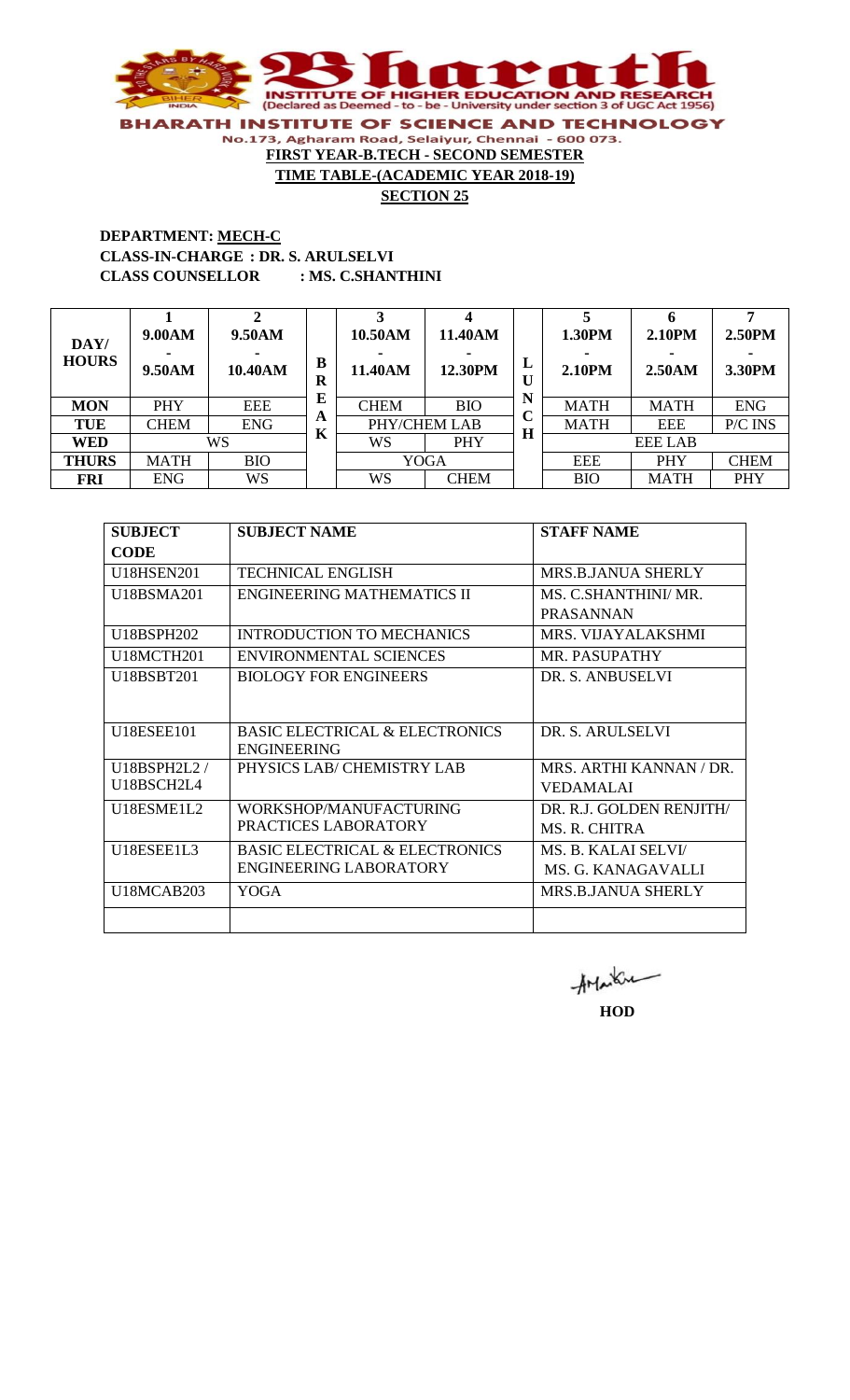

## **DEPARTMENT: MECH-D CLASS-IN-CHARGE : MS. A. ARUNYA CLASS COUNSELLOR : MR. S. BALAJI**

| DAY/<br><b>HOURS</b> | 9.00AM<br>9.50AM | 9.50AM<br>10.40AM | B<br>R | 10.50AM<br>11.40AM | 11.40AM<br>12.30PM | L<br>U           | 1.30PM<br><b>2.10PM</b> | <b>2.10PM</b><br>2.50AM | 2.50PM<br>3.30PM |
|----------------------|------------------|-------------------|--------|--------------------|--------------------|------------------|-------------------------|-------------------------|------------------|
| <b>MON</b>           | <b>MATH</b>      | <b>BIO</b>        | E      | PHY                | <b>CHEM</b>        | N<br>$\mathbf C$ | <b>EEE</b>              | <b>MATH</b>             | <b>ENG</b>       |
| <b>TUE</b>           |                  | YOGA              | A<br>K | <b>CHEM</b>        | <b>BIO</b>         | H                | PHY                     | <b>MATH</b>             | <b>EEE</b>       |
| <b>WED</b>           | <b>ENG</b>       | <b>WS</b>         |        |                    | WS                 |                  | <b>WS</b>               | PHY                     | <b>MATH</b>      |
| <b>THURS</b>         | <b>ENG</b>       | <b>BIO</b>        |        | <b>WS</b>          | <b>CHEM</b>        |                  |                         | <b>EEE LAB</b>          |                  |
| <b>FRI</b>           | <b>MATH</b>      | <b>CHEM</b>       |        | <b>EEE</b>         | PHY                |                  |                         | PHY/CHEM LAB            |                  |

| <b>SUBJECT</b>    | <b>SUBJECT NAME</b>                                             | <b>STAFF NAME</b>         |
|-------------------|-----------------------------------------------------------------|---------------------------|
| <b>CODE</b>       |                                                                 |                           |
| <b>U18HSEN201</b> | <b>TECHNICAL ENGLISH</b>                                        | MR. S. BALAJI             |
| U18BSMA201        | <b>ENGINEERING MATHEMATICS II</b>                               | MS. N. SWATHI             |
| U18BSPH202        | <b>INTRODUCTION TO MECHANICS</b>                                | MRS. AISHWARYA            |
| U18MCTH201        | <b>ENVIRONMENTAL SCIENCES</b>                                   | <b>MS. PREMALATHA</b>     |
| U18BSBT201        | <b>BIOLOGY FOR ENGINEERS</b>                                    | MR. S. PRASATH ALIAS      |
|                   |                                                                 | <b>SURENDHAR</b>          |
|                   |                                                                 |                           |
| <b>U18ESEE101</b> | <b>BASIC ELECTRICAL &amp; ELECTRONICS</b><br><b>ENGINEERING</b> | DR. S. PHILOMINA          |
| U18BSPH2L2/       | PHYSICS LAB/ CHEMISTRY LAB                                      | MRS. SANTHI/ DR. P.       |
| U18BSCH2L4        |                                                                 | <b>PAULRAJ</b>            |
| U18ESME1L2        | WORKSHOP/MANUFACTURING                                          | MR. V.P. DURAI RAJ/       |
|                   | PRACTICES LABORATORY                                            | MS. A. ARUNYA             |
| U18ESEE1L3        | <b>BASIC ELECTRICAL &amp; ELECTRONICS</b>                       | MS. S. SARAVANA SELVI/    |
|                   | <b>ENGINEERING LABORATORY</b>                                   | MS. K. SUBBULAKSHMI       |
| <b>U18MCAB203</b> | YOGA                                                            | <b>MS.A.ANNIE CHRISTY</b> |
|                   |                                                                 |                           |

AMarku

**HOD**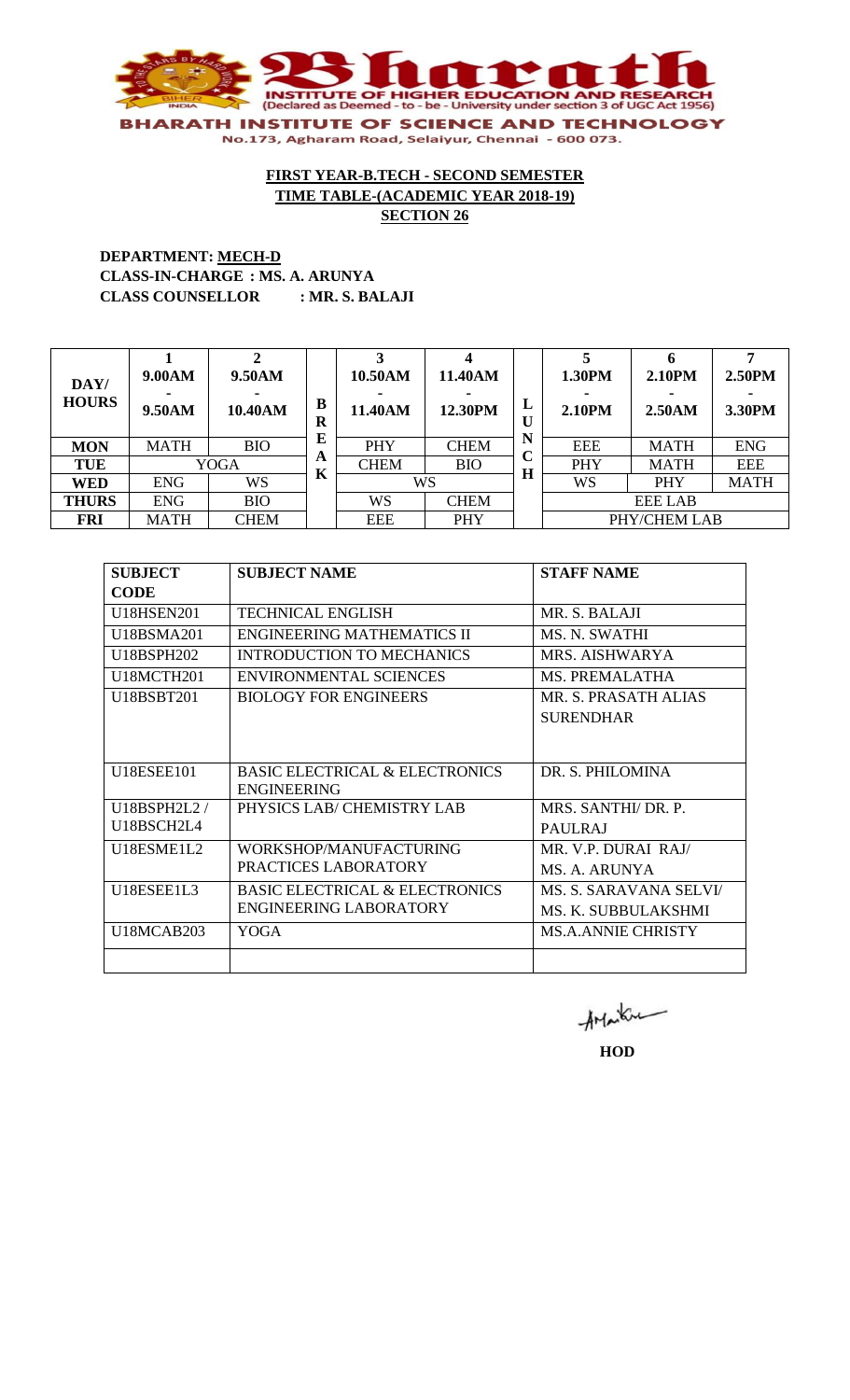

**DEPARTMENT: CIVIL-A CLASS-IN-CHARGE : MRS.KANCHANA CLASS COUNSELLOR : S. RAJESH**

| DAY/<br><b>HOURS</b> | 9.00AM<br>9.50AM | 9.50AM<br>10.40AM | B<br>R | 10.50AM<br>11.40AM | 11.40AM<br>12.30PM | L<br>U      | 1.30PM<br><b>2.10PM</b> | 2.10PM<br>2.50AM | 2.50PM<br>3.30PM |
|----------------------|------------------|-------------------|--------|--------------------|--------------------|-------------|-------------------------|------------------|------------------|
| <b>MON</b>           | <b>CHEM</b>      | <b>BIO</b>        | E      | <b>PHY</b>         | <b>EEE</b>         | N           |                         | PHY/CHEM LAB     |                  |
| <b>TUE</b>           | <b>MAT</b>       | <b>CHEM</b>       | A      | <b>EEE</b>         | <b>BIO</b>         | $\mathbf C$ | <b>ENG</b>              | <b>PHY</b>       | <b>MATH</b>      |
| <b>WED</b>           |                  | <b>EEE LAB</b>    | K      | <b>EEE LAB</b>     | <b>MATH</b>        | $\bf H$     | <b>CHEM</b>             | <b>MATH</b>      | <b>BIO</b>       |
| <b>THURS</b>         |                  | <b>WS</b>         |        | WS                 | <b>EEE</b>         |             | <b>CHEM</b>             | <b>ENG</b>       | PHY              |
| <b>FRI</b>           | PHY              | <b>ENG</b>        |        |                    | <b>YOGA</b>        |             | <b>MATH</b>             | WS               |                  |

| <b>SUBJECT</b>    | <b>SUBJECT NAME</b>                       | <b>STAFF NAME</b>        |
|-------------------|-------------------------------------------|--------------------------|
| <b>CODE</b>       |                                           |                          |
| <b>U18HSEN201</b> | <b>TECHNICAL ENGLISH</b>                  | MS. M. MEENAA KUMARI     |
| U18BSMA201        | <b>ENGINEERING MATHEMATICS II</b>         | MRS. SOWMIYA RAHUL       |
| U18BSPH202        | <b>INTRODUCTION TO MECHANICS</b>          | MRS.KANCHANA             |
| U18MCTH201        | ENVIRONMENTAL SCIENCES                    | MS. SANTHIYA             |
| U18BSBT201        | <b>BIOLOGY FOR ENGINEERS</b>              | MR. T. MANOJ PRASATH     |
|                   |                                           |                          |
|                   |                                           |                          |
| <b>U18ESEE101</b> | <b>BASIC ELECTRICAL &amp; ELECTRONICS</b> | DR. S. PRAKASH           |
|                   | <b>ENGINEERING</b>                        |                          |
| U18BSPH2L2/       | PHYSICS LAB/ CHEMISTRY LAB                | MS. SHYLAJA/DR. G.       |
| U18BSCH2L4        |                                           | <b>PADMAPRIYA</b>        |
| U18ESME1L2        | WORKSHOP/MANUFACTURING                    | <b>MR. ARUN V. REJUS</b> |
|                   | PRACTICES LABORATORY                      | KUMAR/MR. S. RAJESH      |
|                   |                                           |                          |
| U18ESEE1L3        | <b>BASIC ELECTRICAL &amp; ELECTRONICS</b> | <b>MS.K.VENKATESWARI</b> |
|                   | <b>ENGINEERING LABORATORY</b>             | MS. M. JEYASUDHA         |
| <b>U18MCAB203</b> | <b>YOGA</b>                               | <b>MS.D.THILAGAM</b>     |
|                   |                                           |                          |

AMarku **HOD**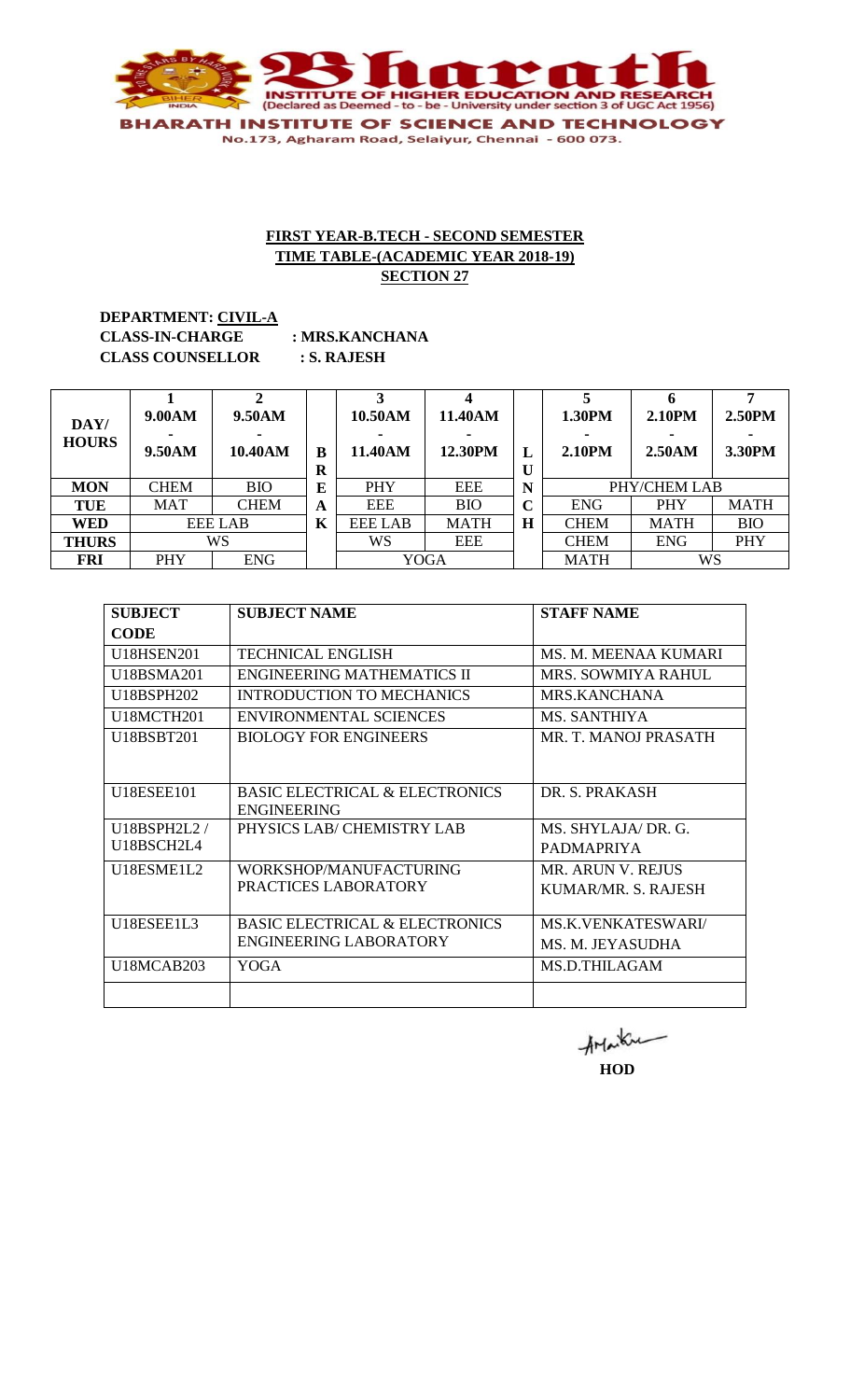

**DEPARTMENT: CIVIL-B CLASS-IN-CHARGE : MRS. MALARVIZHI CLASS COUNSELLOR : MS. KARTHIKA**

| DAY/<br><b>HOURS</b> | 9.00AM<br>9.50AM | 9.50AM<br>10.40AM | B<br>R | 10.50AM<br>11.40AM | 11.40AM<br>12.30PM | L                | 1.30PM<br>2.10PM | 2.10PM<br>2.50AM | 2.50PM<br>3.30PM |
|----------------------|------------------|-------------------|--------|--------------------|--------------------|------------------|------------------|------------------|------------------|
| <b>MON</b>           |                  | WS                | E      | <b>WS</b>          | <b>PHY</b>         | N<br>⌒           | <b>MATH</b>      | <b>EEE</b>       | <b>BIO</b>       |
| <b>TUE</b>           |                  | PHY/CHEM LAB      | A<br>K |                    | <b>YOGA</b>        | ◡<br>$\mathbf H$ | <b>MATH</b>      | <b>CHEM</b>      | <b>EEE</b>       |
| <b>WED</b>           | <b>ENG</b>       | <b>PHY</b>        |        | <b>CHEM</b>        | <b>MATH</b>        |                  | <b>BIO</b>       | WS               |                  |
| <b>THURS</b>         | <b>BIO</b>       | <b>PHY</b>        |        | <b>MATH</b>        | <b>EEE</b>         |                  | <b>CHEM</b>      | <b>ENG</b>       | P/C INS          |
| <b>FRI</b>           | <b>CHEM</b>      | <b>MATH</b>       |        | <b>PHY</b>         | <b>ENG</b>         |                  |                  | EEE LAB          |                  |

| <b>SUBJECT</b>    | <b>SUBJECT NAME</b>                       | <b>STAFF NAME</b>      |
|-------------------|-------------------------------------------|------------------------|
| <b>CODE</b>       |                                           |                        |
| <b>U18HSEN201</b> | <b>TECHNICAL ENGLISH</b>                  | MR. PRABUDEVA          |
| U18BSMA201        | <b>ENGINEERING MATHEMATICS II</b>         | <b>MRS. MALARVIZHI</b> |
| U18BSPH202        | <b>INTRODUCTION TO MECHANICS</b>          | MS. NANDHINLA          |
| <b>U18MCTH201</b> | <b>ENVIRONMENTAL SCIENCES</b>             | <b>MS. KARTHIKA</b>    |
| U18BSBT201        | <b>BIOLOGY FOR ENGINEERS</b>              | DR. RAM KRISHNA RAO    |
|                   |                                           |                        |
| <b>U18ESEE101</b> | <b>BASIC ELECTRICAL &amp; ELECTRONICS</b> | DR. V. JAYALAKSHMI     |
|                   | <b>ENGINEERING</b>                        |                        |
| U18BSPH2L2/       | PHYSICS LAB/ CHEMISTRY LAB                | <b>MS. KALYANI/</b>    |
| U18BSCH2L4        |                                           | DR.SIVARANJANI         |
| U18ESME1L2        | WORKSHOP/MANUFACTURING                    | MR.S.RAMALINGAM/MS.K.  |
|                   | PRACTICES LABORATORY                      | <b>KRITHIGA</b>        |
| U18ESEE1L3        | <b>BASIC ELECTRICAL &amp; ELECTRONICS</b> | MS. R. SATHYA PRIYA /  |
|                   | <b>ENGINEERING LABORATORY</b>             | MS. S. DHIVYA          |
| <b>U18MCAB203</b> | <b>YOGA</b>                               | MR.V.C.JAIN            |

AMarku

**HOD**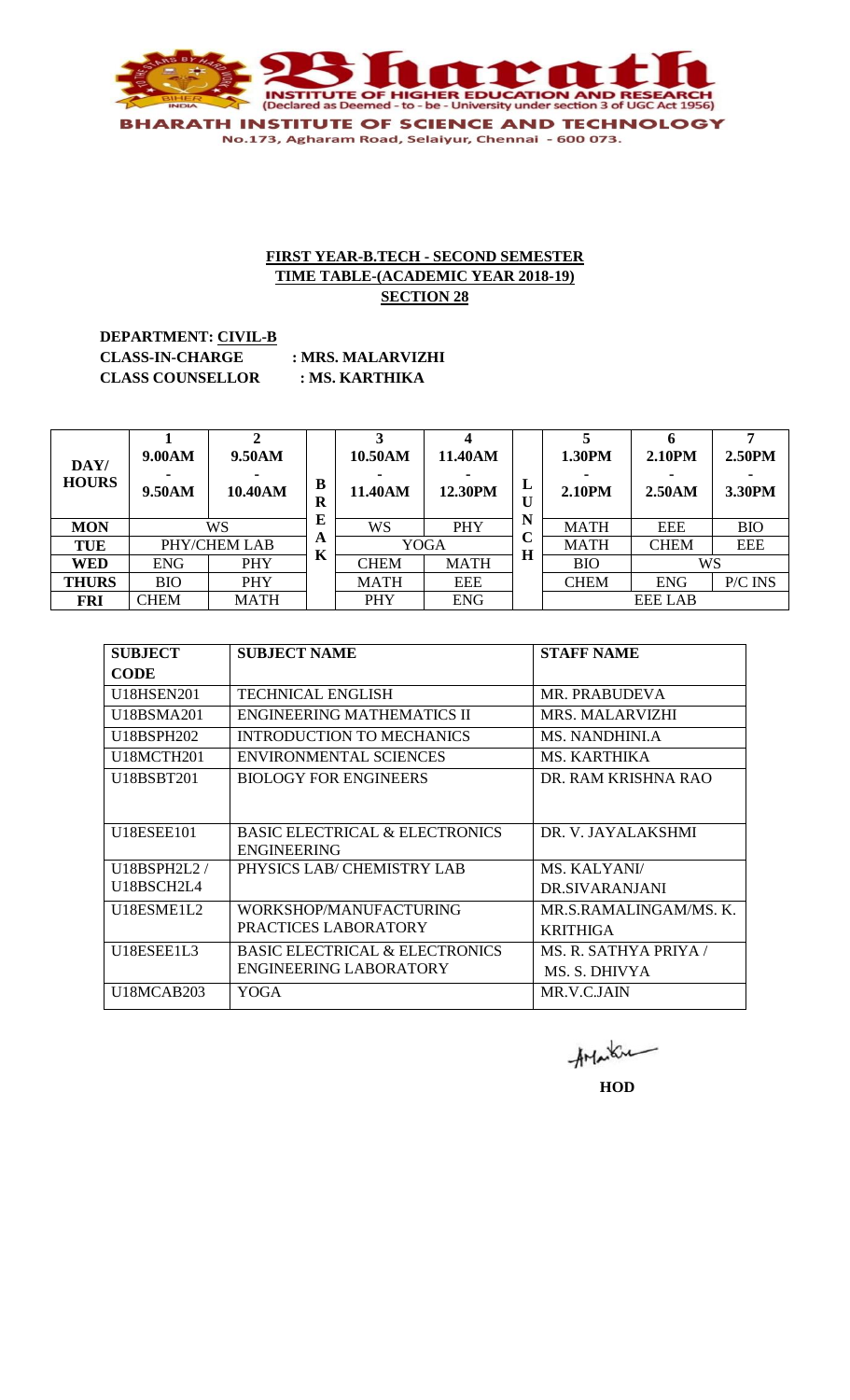

**DEPARTMENT: AERO-A CLASS COUNSELLOR : MR. SUBRAMANI**

**CLASS-IN-CHARGE : MRS. SANTHANALAKSHMI**

| DAY/<br><b>HOURS</b> | 9.00AM<br>9.50AM | 9.50AM<br>10.40AM | B<br>$\bf R$ | 10.50AM<br>11.40AM | 11.40AM<br>12.30PM | ≖<br>U           | 1.30PM<br><b>2.10PM</b> | 2.10PM<br>2.50AM | 2.50PM<br>3.30PM |
|----------------------|------------------|-------------------|--------------|--------------------|--------------------|------------------|-------------------------|------------------|------------------|
| <b>MON</b>           |                  | <b>YOGA</b>       | E            | <b>MAT</b>         | <b>CHEM</b>        | N<br>$\mathbf C$ | <b>MATH</b>             | <b>WS</b>        |                  |
| <b>TUE</b>           | <b>PHY</b>       | <b>ENG</b>        | A<br>K       | <b>MAT</b>         | <b>EEE</b>         | H                |                         | <b>EEE LAB</b>   |                  |
| <b>WED</b>           | <b>PHY</b>       | <b>CHEM</b>       |              | <b>MATH</b>        | <b>BIO</b>         |                  | <b>EEE</b>              | <b>PHY</b>       | <b>CHEM</b>      |
| <b>THURS</b>         | <b>CHEM</b>      | <b>ENG</b>        |              | <b>EEE</b>         | <b>ENG</b>         |                  |                         | PHY/CHEM LAB     |                  |
| <b>FRI</b>           |                  | <b>WS</b>         |              | <b>WS</b>          | <b>BIO</b>         |                  | PHY                     | <b>MATH</b>      | <b>BIO</b>       |

| <b>SUBJECT</b>    | <b>SUBJECT NAME</b>                       | <b>STAFF NAME</b>            |
|-------------------|-------------------------------------------|------------------------------|
| <b>CODE</b>       |                                           |                              |
| U18HSEN201        | <b>TECHNICAL ENGLISH</b>                  | <b>MS. JOTHILAKSHMI</b>      |
| U18BSMA201        | ENGINEERING MATHEMATICS II                | MRS. SANTHANALAKSHMI         |
| U18BSPH202        | <b>INTRODUCTION TO MECHANICS</b>          | <b>MR. SUBRAMANI</b>         |
| <b>U18MCTH201</b> | <b>ENVIRONMENTAL SCIENCES</b>             | <b>MR. THIRUMALAI</b>        |
| U18BSBT201        | <b>BIOLOGY FOR ENGINEERS</b>              | DR. R. VASUKI                |
|                   |                                           |                              |
| <b>U18ESEE101</b> | <b>BASIC ELECTRICAL &amp; ELECTRONICS</b> | DR. M. SANGEETHA             |
|                   | <b>ENGINEERING</b>                        |                              |
| U18BSPH2L2/       | PHYSICS LAB/ CHEMISTRY LAB                | MR. ILAMPOORANAM/            |
| U18BSCH2L4        |                                           | DR.LAKSHMIKANDHAN            |
| U18ESME1L2        | WORKSHOP/MANUFACTURING                    | MR.J.JESWINARPUTHABALAN/MRS. |
|                   | PRACTICES LABORATORY                      | <b>MEENAKSHI</b>             |
| <b>U18ESEE1L3</b> | <b>BASIC ELECTRICAL &amp; ELECTRONICS</b> | MS. B. HEMALATHA/            |
|                   | <b>ENGINEERING LABORATORY</b>             | MS. R. HEMA                  |
| <b>U18MCAB203</b> | <b>YOGA</b>                               | MS.S.SUBATHRA                |
|                   |                                           |                              |

AMarku

**HOD**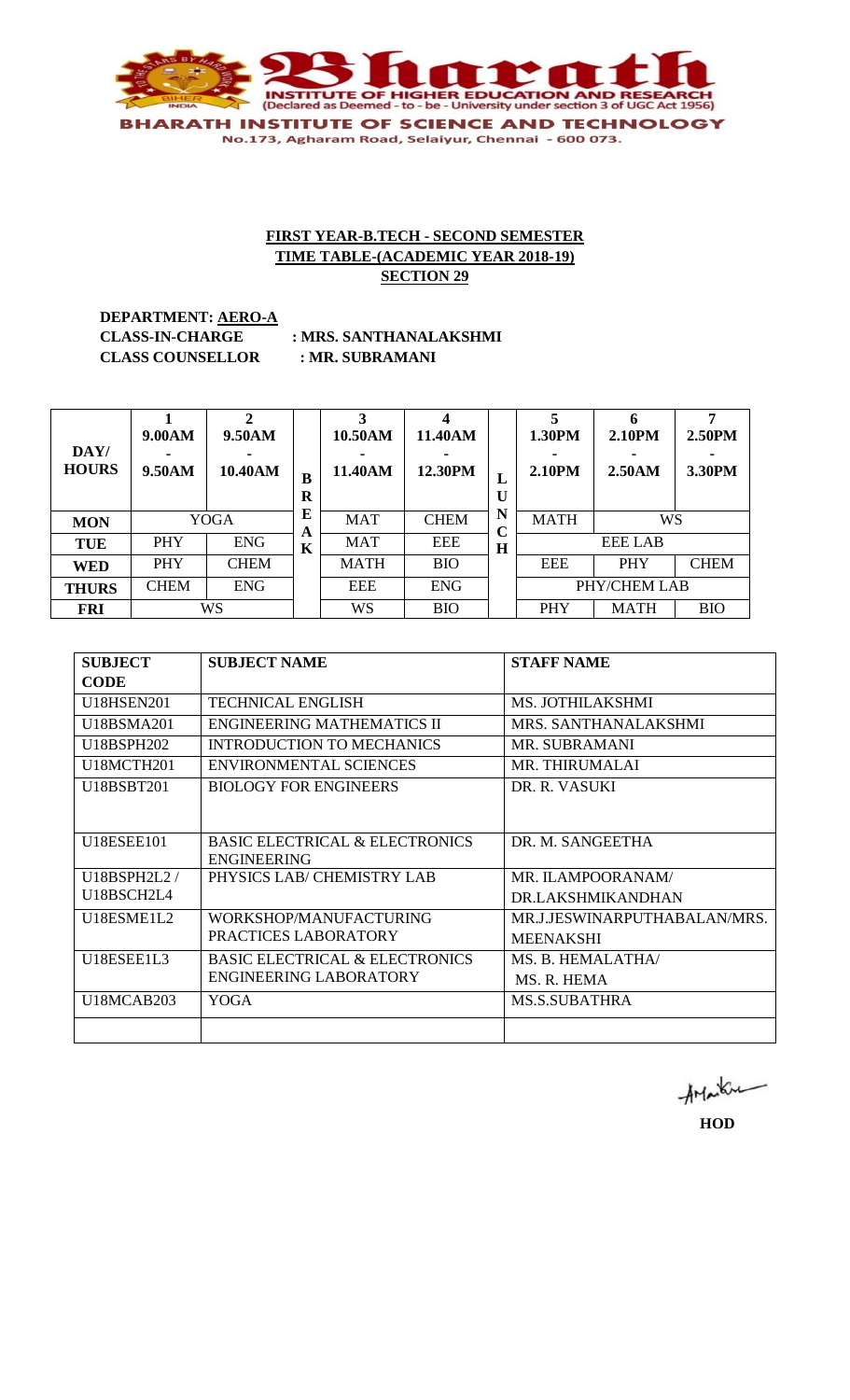

**DEPARTMENT: AERO-B CLASS-IN-CHARGE : MS. G. JEYALAKSHMI CLASS COUNSELLOR : MS. J. BRINDHA DEVI**

| DAY/<br><b>HOURS</b> | 9.00AM<br>9.50AM | 9.50AM<br>10.40AM | B<br>$\bf R$ | 10.50AM<br>11.40AM | 11.40AM<br>12.30PM | L<br>U           | 1.30PM<br>2.10PM | 2.10PM<br>2.50AM | 2.50PM<br>3.30PM |
|----------------------|------------------|-------------------|--------------|--------------------|--------------------|------------------|------------------|------------------|------------------|
| <b>MON</b>           | <b>PHY</b>       | <b>EEE</b>        | E            | WS                 |                    | N<br>$\mathbf C$ | <b>CHEM</b>      | <b>BIO</b>       | <b>MATH</b>      |
| <b>TUE</b>           |                  | EEE LAB           | A<br>K       | <b>EEE LAB</b>     | <b>PHY</b>         | $\mathbf H$      |                  | WS               |                  |
| <b>WED</b>           | <b>CHEM</b>      | <b>ENG</b>        |              | <b>BIO</b>         | <b>MATH</b>        |                  |                  | PHY/CHEM LAB     |                  |
| <b>THURS</b>         | <b>EEE</b>       | <b>MATH</b>       |              | <b>MATH</b>        | <b>ENG</b>         |                  | <b>BIO</b>       | <b>CHEM</b>      | PHY              |
| <b>FRI</b>           | PHY              | <b>CHEM</b>       |              |                    | YOGA               |                  | <b>MATH</b>      | <b>ENG</b>       | <b>EEE</b>       |

| <b>SUBJECT</b>    | <b>SUBJECT NAME</b>                       | <b>STAFF NAME</b>             |
|-------------------|-------------------------------------------|-------------------------------|
| <b>CODE</b>       |                                           |                               |
| U18HSEN201        | <b>TECHNICAL ENGLISH</b>                  | <b>MS. J. BRINDHA DEVI</b>    |
| U18BSMA201        | <b>ENGINEERING MATHEMATICS II</b>         | <b>MS. KAVITHA RANI</b>       |
| U18BSPH202        | <b>INTRODUCTION TO MECHANICS</b>          | MR K SARAVANAN                |
| U18MCTH201        | <b>ENVIRONMENTAL SCIENCES</b>             | MR. SELVARAJ                  |
| U18BSBT201        | <b>BIOLOGY FOR ENGINEERS</b>              | <b>MSNITHYASAKTHI</b>         |
|                   |                                           |                               |
|                   |                                           |                               |
| <b>U18ESEE101</b> | <b>BASIC ELECTRICAL &amp; ELECTRONICS</b> | DR. S. LAKSHMI                |
|                   | <b>ENGINEERING</b>                        |                               |
| U18BSPH2L2/       | PHYSICS LAB/ CHEMISTRY LAB                | DR. S.P. VIJAYA RAGAVAN/      |
| U18BSCH2L4        |                                           | DR.P.MAGESAN                  |
| U18ESME1L2        | WORKSHOP/MANUFACTURING                    | MR.SHABIR/MR. R. PRABU        |
|                   | PRACTICES LABORATORY                      |                               |
| U18ESEE1L3        | <b>BASIC ELECTRICAL &amp; ELECTRONICS</b> | MS.R.MEENAKSHI / MS. G.       |
|                   | ENGINEERING LABORATORY                    | <b>JEYALAKSHMI</b>            |
|                   |                                           |                               |
| <b>U18MCAB203</b> | YOGA                                      | <b>MS.R ELIZABETH KAVITHA</b> |
|                   |                                           |                               |

AMarku

**HOD**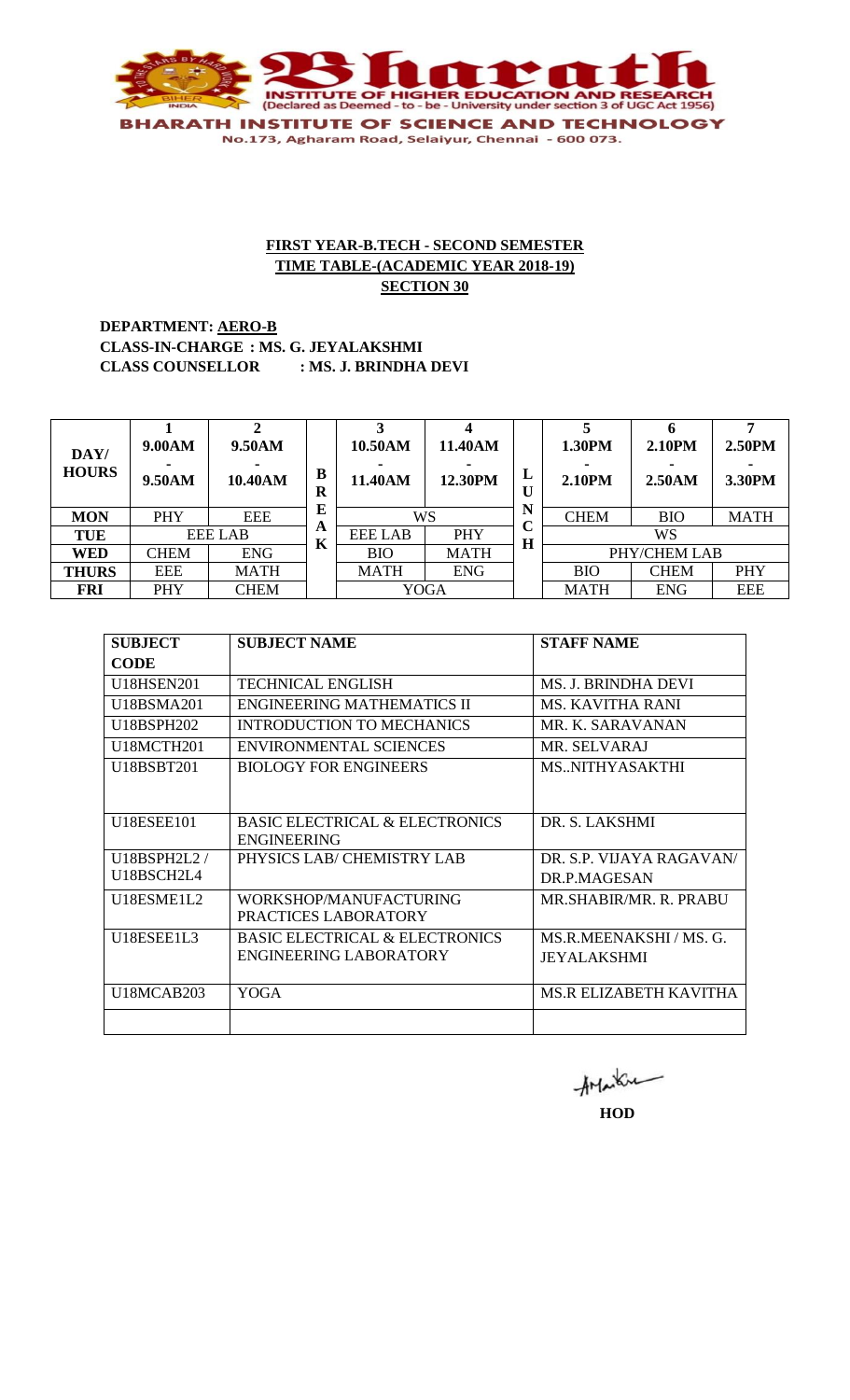

**DEPARTMENT: BIO-A CLASS-IN-CHARGE : DR.K.I. DHANALAKSHMI CLASS COUNSELLOR : MR. SENTHILKUMAR. K**

| DAY/<br><b>HOURS</b> | 9.00AM<br>9.50AM | 9.50AM<br>10.40AM | B<br>R | 10.50AM<br>11.40AM | 11.40AM<br>12.30PM | ப<br>U        | 1.30PM<br>2.10PM | <b>2.10PM</b><br>2.50AM | 2.50PM<br>3.30PM |  |
|----------------------|------------------|-------------------|--------|--------------------|--------------------|---------------|------------------|-------------------------|------------------|--|
| <b>MON</b>           | <b>BIO</b>       | <b>EEE</b>        | E      | <b>MATH</b>        | <b>MATH</b>        | N<br>$\Gamma$ | <b>CHEM</b>      | <b>PHY</b>              | <b>ENG</b>       |  |
| <b>TUE</b>           | <b>BIO</b>       | <b>CHEM</b>       | A<br>K | WS                 |                    | ◡<br>H        | PHY/CHEM LAB     |                         |                  |  |
| WED                  | PHY              | <b>MATH</b>       |        | <b>YOGA</b>        |                    |               | <b>ENG</b>       | <b>CHEM</b>             | <b>EEE</b>       |  |
| <b>THURS</b>         | <b>CHEM</b>      | <b>ENG</b>        |        | <b>BIO</b>         | PHY                |               | <b>WS</b>        |                         |                  |  |
| <b>FRI</b>           |                  | <b>EEE LAB</b>    |        | <b>EEE LAB</b>     | PHY                |               | <b>EEE</b>       | <b>MATH</b>             | <b>MATH</b>      |  |

| <b>SUBJECT</b>    | <b>SUBJECT NAME</b>                       | <b>STAFF NAME</b>      |
|-------------------|-------------------------------------------|------------------------|
| <b>CODE</b>       |                                           |                        |
| U18HSEN201        | <b>TECHNICAL ENGLISH</b>                  | <b>MS. MAHALAKSHMI</b> |
| U18BSMA201        | <b>MATHEMATICS- II FOR BIO</b>            | <b>MRS. KEERTHANA</b>  |
|                   | <b>ENGINEERING</b>                        |                        |
| U18BSPH203        | <b>INTRODUCTION TO BIO PHYSICS</b>        | MR. SENTHILKUMAR. K.   |
| U18MCTH201        | <b>ENVIRONMENTAL SCIENCES</b>             | <b>MR. GURUMOORTHY</b> |
| U18BSGE201        | <b>CYTOLOGY AND GENETICS</b>              | <b>MS.M.PRIYA</b>      |
| U18ESEE101        | <b>BASIC ELECTRICAL &amp; ELECTRONICS</b> | MS. M. HEMA PRIYA      |
|                   | <b>ENGINEERING</b>                        |                        |
| U18BSPH2L2/       | PHYSICS LAB/ CHEMISTRY LAB                | DR. E. THIRUMAL/       |
| U18BSCH2L4        |                                           | DR.K.I. DHANALAKSHMI   |
| U18ESME1L2        | WORKSHOP/MANUFACTURING                    | MS. N. KRIPA/MS. R.    |
|                   | PRACTICES LABORATORY                      | <b>INDUMATHI</b>       |
| U18ESEE1L3        | <b>BASIC ELECTRICAL &amp; ELECTRONICS</b> | MS. M. SOWMIYA MANOJ/  |
|                   | <b>ENGINEERING LABORATORY</b>             | MS. S. GEETHA          |
| <b>U18MCAB203</b> | YOGA                                      | <b>MS.N. SHAKTHI</b>   |
|                   |                                           |                        |

AMarku

**HOD**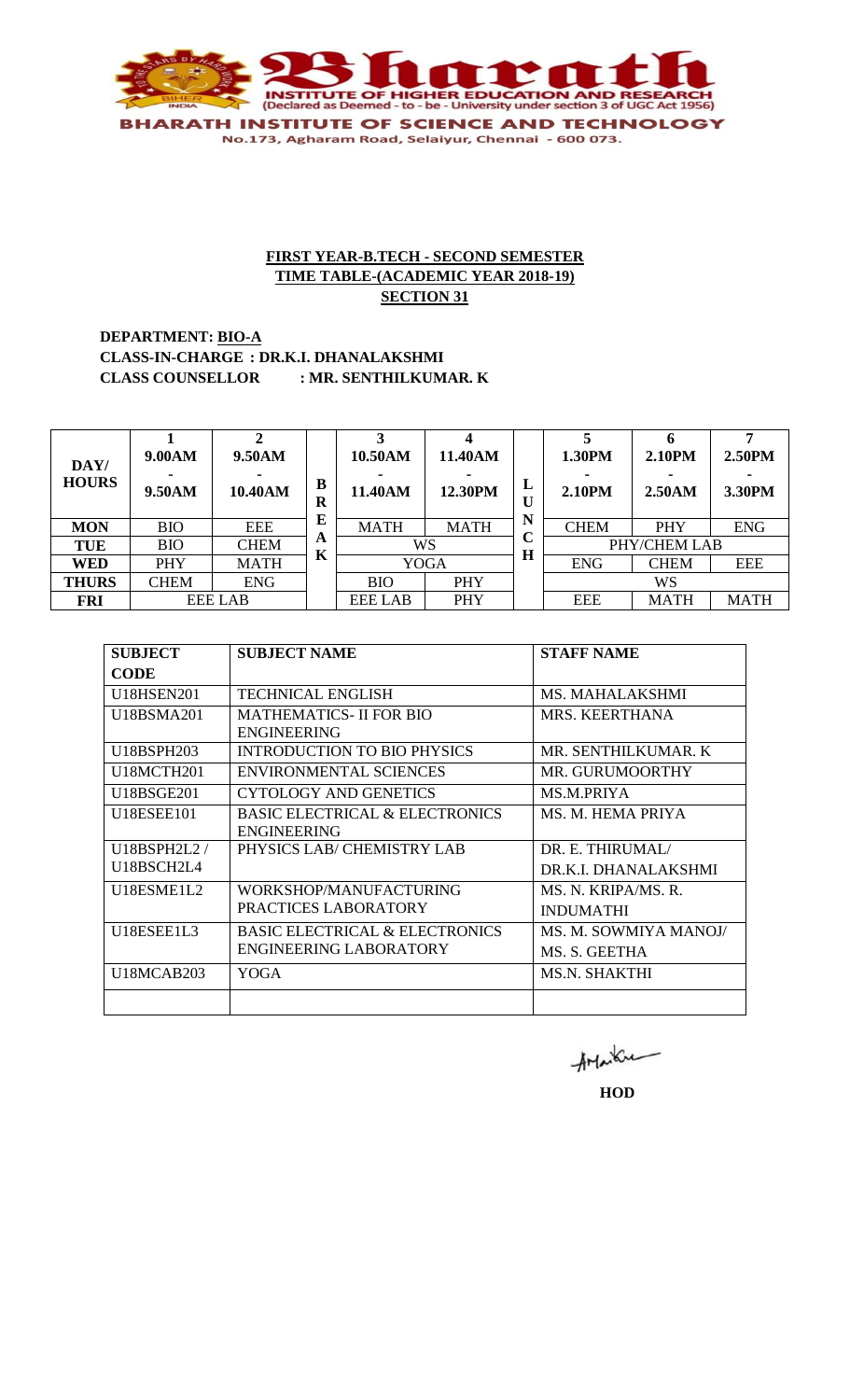

**DEPARTMENT: BIO-B CLASS-IN-CHARGE : DR. LAKSHMIKANDAN CLASS COUNSELLOR : MS. DIVYA**

| DAY/<br><b>HOURS</b> | 9.00AM<br>9.50AM | 9.50AM<br>10.40AM | B<br>R | 10.50AM<br>11.40AM | 11.40AM<br>12.30PM | L<br>Ŧ٦<br>U     | 1.30PM<br><b>2.10PM</b> | 2.10PM<br>2.50AM | 2.50PM<br>3.30PM |
|----------------------|------------------|-------------------|--------|--------------------|--------------------|------------------|-------------------------|------------------|------------------|
| <b>MON</b>           | <b>ENG</b>       | <b>PHY</b>        | Е      | <b>BIO</b>         | <b>EEE</b>         | N<br>$\mathbf C$ | PHY                     | <b>MATH</b>      | <b>CHEM</b>      |
| <b>TUE</b>           | <b>MATH</b>      | <b>MATH</b>       | A<br>K | WS                 |                    | H                | <b>BIO</b>              | <b>CHEM</b>      | <b>ENG</b>       |
| <b>WED</b>           | <b>MATH</b>      | <b>CHEM</b>       |        | <b>PHY</b>         | <b>EEE</b>         |                  |                         | WS               |                  |
| <b>THURS</b>         |                  | EEE LAB           |        | <b>EEE LAB</b>     | <b>CHEM</b>        |                  | <b>ENG</b>              | <b>EEE</b>       | <b>BIO</b>       |
| <b>FRI</b>           | <b>PHY</b>       | MATH              |        | <b>YOGA</b>        |                    |                  | PHY/CHEM LAB            |                  |                  |

| <b>SUBJECT</b>    | <b>SUBJECT NAME</b>                       | <b>STAFF NAME</b>      |
|-------------------|-------------------------------------------|------------------------|
| <b>CODE</b>       |                                           |                        |
| U18HSEN201        | <b>TECHNICAL ENGLISH</b>                  | MS. DIVYA              |
| U18BSMA201        | <b>MATHEMATICS- II FOR BIO</b>            | MR. SENTHILKUMAR       |
|                   | <b>ENGINEERING</b>                        |                        |
| U18BSPH203        | <b>INTRODUCTION TO BIO PHYSICS</b>        | <b>MR.SATHYARAJ</b>    |
| U18MCTH201        | ENVIRONMENTAL SCIENCES                    | MR. VENKATESAN         |
| <b>U18BSGE201</b> | CYTOLOGY AND GENETICS                     | MS. S. POORNI          |
| <b>U18ESEE101</b> | <b>BASIC ELECTRICAL &amp; ELECTRONICS</b> | MR. C. ANISH           |
|                   | <b>ENGINEERING</b>                        |                        |
| U18BSPH2L2/       | PHYSICS LAB/ CHEMISTRY LAB                | DR. S. ANANDHI/        |
| U18BSCH2L4        |                                           | DR. LAKSHMIKANDAN      |
| U18ESME1L2        | WORKSHOP/MANUFACTURING                    | <b>MR.N.ELANGOVAN/</b> |
|                   | PRACTICES LABORATORY                      | <b>MS.P.MUGILVANI</b>  |
| U18ESEE1L3        | <b>BASIC ELECTRICAL &amp; ELECTRONICS</b> | MR. K. SAKTHIVEL/      |
|                   | <b>ENGINEERING LABORATORY</b>             | MR. S. THENDRAL        |
| <b>U18MCAB203</b> | YOGA                                      | <b>MS.S. LALITHA</b>   |
|                   |                                           |                        |

AMarku **HOD**